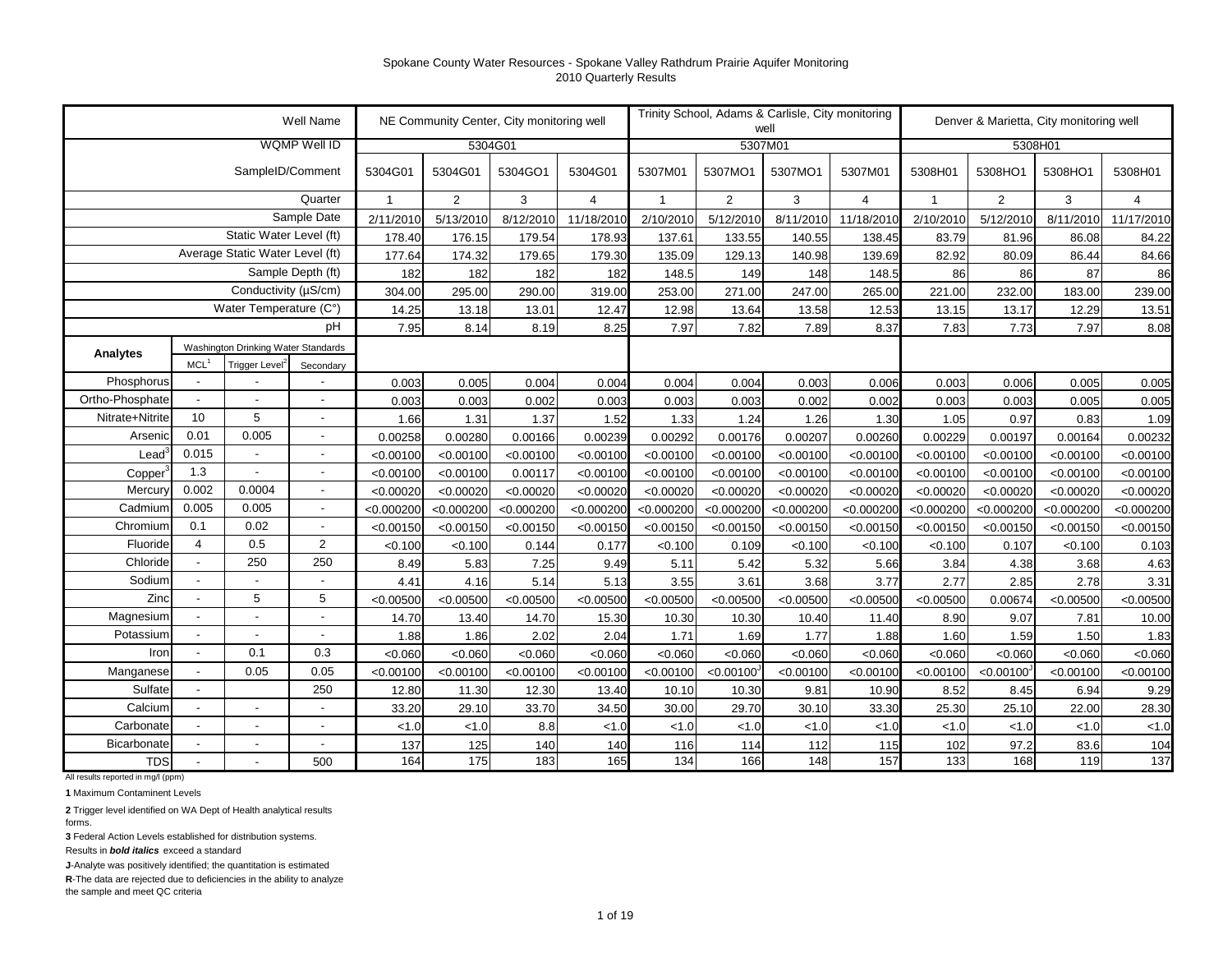|                   |                          |                                     | Well Name                |              |              |                | monitoring well at SCC |            |            |                |              | Hale's Ale Nested Site, east |            |                |
|-------------------|--------------------------|-------------------------------------|--------------------------|--------------|--------------|----------------|------------------------|------------|------------|----------------|--------------|------------------------------|------------|----------------|
|                   |                          |                                     | WQMP Well ID             |              |              |                | 5310Q01                |            |            |                |              | 5311J05                      |            |                |
|                   |                          | SampleID/Comment                    |                          | 5310Q01      | 5310Q01a     | 5310Q01        | 5310Q01a               | 5310Q01    | 5310Q01a   | 5310Q01        | 5311J05      | 5311JO5                      | 5311JO5    | 5311J05        |
|                   |                          |                                     | Quarter                  | $\mathbf{1}$ | $\mathbf{1}$ | $\overline{2}$ | $\overline{2}$         | 3          | 3          | $\overline{4}$ | $\mathbf{1}$ | $\overline{2}$               | 3          | $\overline{4}$ |
|                   |                          |                                     | Sample Date              | 2/10/2010    | 2/10/2010    | 5/12/2010      | 5/12/2010              | 8/11/2010  | 8/11/2010  | 11/16/2010     | 2/10/2010    | 5/11/2010                    | 8/10/2010  | 11/16/2010     |
|                   |                          | Static Water Level (ft)             |                          | 38.44        |              | 34.79          |                        | 40.04      |            | 38.68          | 66.29        | 62.49                        | 67.75      | 66.24          |
|                   |                          | Average Static Water Level (ft)     |                          | 36.55        |              | 32.75          |                        | 40.40      |            | 38.83          | 63.82        | 59.18                        | 68.05      | 66.69          |
|                   |                          |                                     | Sample Depth (ft)        | 41           |              | 41             |                        | 41         |            | 41             | 67           | 63.5                         | 69         | 67.5           |
|                   |                          | Conductivity (µS/cm)                |                          | 208.00       |              | 240.00         |                        | 207.00     |            | 209            | 321.00       | 348.00                       | 325.00     | 337.00         |
|                   |                          | Water Temperature (C°)              |                          | 12.79        |              | 12.67          |                        | 12.60      |            | 12.88          | 10.78        | 11.77                        | 11.29      | 10.60          |
|                   |                          |                                     | pH                       | 8.07         |              | 7.91           |                        | 8.07       |            | 8.3            | 7.87         | 7.65                         | 7.93       | 7.96           |
| Analytes          |                          | Washington Drinking Water Standards |                          |              |              |                |                        |            |            |                |              |                              |            |                |
|                   | $MCL$ <sup>1</sup>       | Trigger Level <sup>2</sup>          | Secondary                |              |              |                |                        |            |            |                |              |                              |            |                |
| Phosphorus        | $\overline{\phantom{a}}$ |                                     |                          | 0.003        | 0.003        | 0.004          | 0.004                  | 0.004      | 0.004      | 0.005          | 0.006        | 0.005                        | 0.005      | 0.005          |
| Ortho-Phosphate   |                          |                                     |                          | 0.003        | 0.003        | 0.003          | 0.003                  | 0.002      | 0.002      | 0.003          | 0.004        | 0.004                        | 0.004      | 0.005          |
| Nitrate+Nitrite   | 10                       | 5                                   |                          | 1.03         | 1.02         | 0.95           | 0.95                   | 0.92       | 0.91       | 0.83           | 1.71         | 1.61                         | 1.70       | 1.53           |
| Arsenio           | 0.01                     | 0.005                               | $\overline{\phantom{a}}$ | 0.00309      | 0.00241      | 0.00239        | 0.003                  | 0.00215    | 0.00191    | 0.00254        | 0.00281      | 0.00257                      | 0.00245    | 0.00262        |
| Lead <sup>®</sup> | 0.015                    |                                     | $\overline{\phantom{a}}$ | < 0.00100    | < 0.00100    | < 0.00100      | < 0.00100              | < 0.00100  | < 0.00100  | < 0.00100      | < 0.00100    | < 0.00100                    | < 0.00100  | < 0.00100      |
| Copper            | 1.3                      |                                     |                          | < 0.00100    | < 0.00100    | < 0.00100      | < 0.00100              | < 0.00100  | < 0.00100  | < 0.00100      | < 0.00100    | < 0.00100                    | < 0.00100  | < 0.00100      |
| Mercury           | 0.002                    | 0.0004                              |                          | < 0.00020    | < 0.00020    | < 0.00020      | < 0.00020              | < 0.00020  | < 0.00020  | < 0.00020      | < 0.00020    | < 0.00020                    | < 0.00020  | < 0.00020      |
| Cadmium           | 0.005                    | 0.005                               | $\overline{\phantom{a}}$ | < 0.000200   | < 0.000200   | < 0.000200     | < 0.000200             | < 0.000200 | < 0.000200 | < 0.000200     | < 0.000200   | < 0.000200                   | < 0.000200 | < 0.000200     |
| Chromium          | 0.1                      | 0.02                                | $\overline{\phantom{a}}$ | < 0.00150    | < 0.00150    | < 0.00150      | < 0.00150              | < 0.00150  | < 0.00150  | < 0.00150      | < 0.00150    | < 0.00150                    | < 0.00150  | < 0.00150      |
| Fluoride          | $\overline{4}$           | 0.5                                 | $\overline{2}$           | < 0.100      | < 0.100      | < 0.100        | < 0.100                | < 0.100    | < 0.100    | < 0.100        | < 0.100      | < 0.100                      | < 0.100    | < 0.100        |
| Chloride          | $\overline{a}$           | 250                                 | 250                      | 3.63         | 3.61         | 4.75           | 4.73                   | 4.11       | 4.03       | 3.44           | 5.57         | 5.84                         | 6.12       | 5.20           |
| Sodium            | $\overline{\phantom{a}}$ |                                     | $\blacksquare$           | 2.54         | 2.42         | 2.71           | 2.64                   | 2.80       | 2.71       | 2.83           | 4.06         | 4.10                         | 4.51       | 4.70           |
| Zinc              | $\overline{\phantom{a}}$ | 5                                   | 5                        | < 0.00500    | < 0.00500    | < 0.00500      | < 0.00500              | < 0.00500  | < 0.00500  | < 0.00500      | < 0.00500    | < 0.00500                    | < 0.00500  | < 0.00500      |
| Magnesium         | $\overline{\phantom{a}}$ |                                     |                          | 8.53         | 7.96         | 9.38           | 9.20                   | 8.96       | 8.75       | 9.20           | 16.00        | 16.60                        | 17.20      | 17.60          |
| Potassium         | ÷,                       |                                     | $\overline{a}$           | 1.59         | 1.50         | 1.58           | 1.54                   | 1.61       | 1.57       | 1.65           | 2.07         | 2.04                         | 2.17       | 2.22           |
| Iron              | $\blacksquare$           | 0.1                                 | 0.3                      | 0.073        | 0.097        | 0.110          | 0.111                  | < 0.060    | < 0.060    | 0.143          | < 0.060      | < 0.060                      | < 0.060    | < 0.060        |
| Manganese         | $\overline{\phantom{a}}$ | 0.05                                | 0.05                     | 0.00210      | 0.00329      | 0.0102         | 0.00797                | < 0.00100  | 0.00165    | 0.00488        | < 0.00100    | < 0.00100                    | < 0.00100  | < 0.00100      |
| Sulfate           | $\blacksquare$           |                                     | 250                      | 7.50         | 7.48         | 8.06           | 8.17                   | 7.31       | 7.34       | 6.91           | 13.60        | 13.80                        | 14.50      | 14.10          |
| Calcium           | $\overline{\phantom{a}}$ |                                     | $\blacksquare$           | 24.90        | 23.40        | 26.60          | 26.30                  | 26.00      | 25.20      | 26.60          | 35.80        | 36.80                        | 37.50      | 39.40          |
| Carbonate         | $\overline{a}$           |                                     | $\overline{\phantom{a}}$ | < 1.0        | < 1.0        | < 1.0          | < 1.0                  | < 1.0      | < 1.0      | < 1.0          | < 1.0        | < 1.0                        | < 1.0      | < 1.0          |
| Bicarbonate       | $\overline{a}$           |                                     | $\overline{a}$           | 96.2         | 97.1         | 102            | 102                    | 97.2       | 98.5       | 92.6           | 150          | 148                          | 149        | 149            |
| <b>TDS</b>        | $\sim$                   |                                     | 500                      | 116          | 115          | 166            | 146                    | 121        | 144        | 96             | 172          | 183                          | 204        | 179            |

All results reported in mg/l (ppm)

**1** Maximum Contaminent Levels

**2** Trigger level identified on WA Dept of Health analytical results forms.

**3** Federal Action Levels established for distribution systems.

Results in *bold italics* exceed a standard

**J**-Analyte was positively identified; the quantitation is estimated

**R**-The data are rejected due to deficiencies in the ability to analyze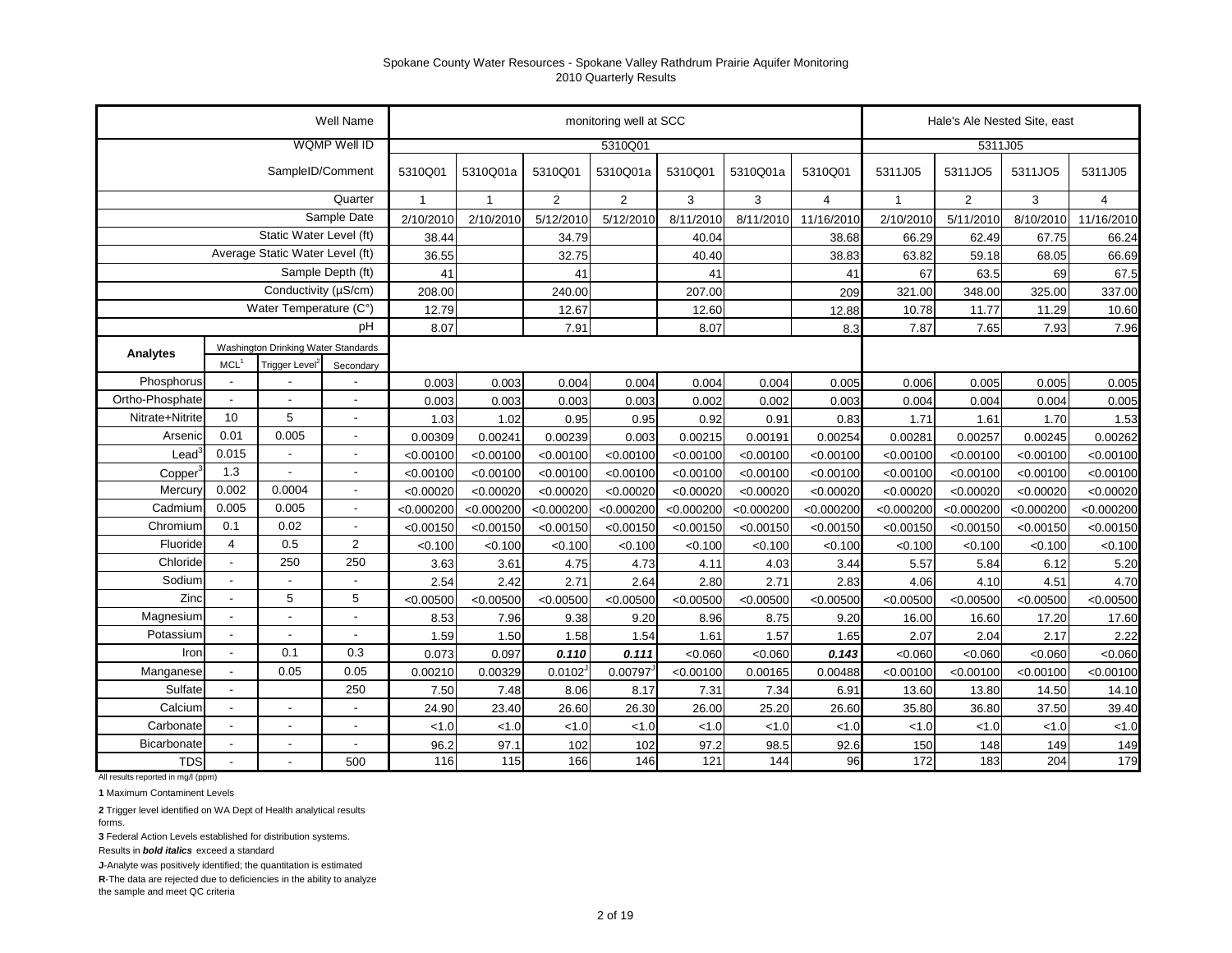|                 |                          |                                     | Well Name                |              | Hale's Ale Nested Site, mid |            |                |                | Felts Field City monitoring well |            |                |                |                | Olive & Fiske monitoring well |                |
|-----------------|--------------------------|-------------------------------------|--------------------------|--------------|-----------------------------|------------|----------------|----------------|----------------------------------|------------|----------------|----------------|----------------|-------------------------------|----------------|
|                 |                          |                                     | WQMP Well ID             |              | 5311J07                     |            |                |                |                                  | 5312C01    |                |                | 5315L01        |                               |                |
|                 |                          | SampleID/Comment                    |                          | 5311J07      | 5311JO7                     | 5311JO7    | 5311J07        | 5312C01        | 5312CO1                          | 5312CO1    | 5312C01        | 5315L01        | 5315LO1        | 5315LO1                       | 5315L01        |
|                 |                          |                                     | Quarter                  | $\mathbf{1}$ | $\overline{2}$              | 3          | $\overline{4}$ | $\overline{1}$ | $\overline{2}$                   | 3          | $\overline{4}$ | $\overline{1}$ | $\overline{2}$ | 3                             | $\overline{4}$ |
|                 |                          |                                     | Sample Date              | 2/10/2010    | 5/11/2010                   | 8/10/2010  | 11/16/2010     | 2/9/2010       | 5/11/2010                        | 8/10/2010  | 11/16/2010     | 2/10/2010      | 5/12/2010      | 8/11/2010                     | 11/16/2010     |
|                 |                          | Static Water Level (ft)             |                          | 66.34        | 62.54                       | 67.81      | 66.29          | 62.42          | 58.95                            | 63.12      | 62.51          | 68.11          | 64.69          | 69.75                         | 68.57          |
|                 |                          | Average Static Water Level (ft)     |                          | 63.86        | 59.08                       | 67.90      | 66.73          | 61.05          | 56.73                            | 63.60      | 62.80          | 66.85          | 62.65          | 69.97                         | 68.77          |
|                 |                          |                                     | Sample Depth (ft)        | 105.5        | 105                         | 105.5      | 105            | 68             | 68                               | 68         | 68             | 69             | 68             | 71                            | 69.5           |
|                 |                          | Conductivity (µS/cm)                |                          | 320.00       | 347.00                      | 322.00     | 334.00         | 202.00         | 220.00                           | 184.00     | 219.00         | 251.00         | 265.00         | 238.00                        | 237.00         |
|                 |                          | Water Temperature (C°)              |                          | 10.48        | 11.52                       | 10.67      | 10.41          | 13.03          | 14.43                            | 13.87      | 11.27          | 11.78          | 14.21          | 13.42                         | 12.80          |
|                 |                          |                                     | рH                       | 7.95         | 7.67                        | 7.98       | 7.92           | 8.05           | 7.73                             | 8.18       | 8.20           | 8.05           | 7.91           | 8.10                          | 8.26           |
| Analytes        |                          | Washington Drinking Water Standards |                          |              |                             |            |                |                |                                  |            |                |                |                |                               |                |
|                 | MCL <sup>1</sup>         | Trigger Level <sup>2</sup>          | Secondary                |              |                             |            |                |                |                                  |            |                |                |                |                               |                |
| Phosphorus      | $\blacksquare$           |                                     |                          | 0.004        | 0.004                       | 0.004      | 0.005          | 0.017          |                                  | 0.019      | 0.035          | 0.004          | 0.004          | 0.010                         | 0.005          |
| Ortho-Phosphate | $\overline{\phantom{a}}$ |                                     | $\blacksquare$           | 0.003        | 0.003                       | 0.003      | 0.003          | 0.017          |                                  | 0.017      | 0.016          | 0.004          | 0.004          | 0.003                         | 0.005          |
| Nitrate+Nitrite | 10                       | 5                                   | $\blacksquare$           | 1.67         | 1.54                        | 1.67       | 1.48           | 0.82           | 1.11                             | 1.03       | 1.08           | 1.13           | 1.12           | 1.09                          | 1.00           |
| Arsenic         | 0.01                     | 0.005                               | $\overline{\phantom{a}}$ | 0.00252      | 0.00268                     | 0.00212    | 0.00251        | 0.00633        | 0.00688                          | 0.00588    | 0.00541        | 0.00208        | 0.002          | 0.00157                       | 0.00222        |
| Lead            | 0.015                    | $\blacksquare$                      | $\blacksquare$           | < 0.00100    | < 0.00100                   | < 0.00100  | < 0.00100      | < 0.00100      | < 0.00100                        | < 0.00100  | < 0.00100      | < 0.00100      | < 0.00100      | < 0.00100                     | < 0.00100      |
| Copper          | 1.3                      | $\overline{\phantom{a}}$            | $\overline{\phantom{a}}$ | < 0.00100    | < 0.00100                   | < 0.00100  | < 0.00100      | 0.00317        | 0.00183                          | 0.00122    | 0.00265        | < 0.00100      | < 0.00100      | < 0.00100                     | < 0.00100      |
| Mercury         | 0.002                    | 0.0004                              | $\overline{\phantom{a}}$ | < 0.00020    | < 0.00020                   | < 0.00020  | < 0.00020      | < 0.00020      | < 0.00020                        | < 0.00020  | < 0.00020      | < 0.00020      | < 0.00020      | < 0.00020                     | < 0.00020      |
| Cadmium         | 0.005                    | 0.005                               | $\sim$                   | < 0.000200   | < 0.000200                  | < 0.000200 | < 0.000200     | < 0.000200     | < 0.000200                       | < 0.000200 | < 0.000200     | < 0.000200     | < 0.000200     | < 0.000200                    | < 0.000200     |
| Chromium        | 0.1                      | 0.02                                | $\sim$                   | < 0.00150    | < 0.00150                   | < 0.00150  | < 0.00150      | < 0.00150      | < 0.00150                        | < 0.00150  | < 0.00150      | < 0.00150      | < 0.00150      | < 0.00150                     | < 0.00150      |
| Fluoride        | $\overline{4}$           | 0.5                                 | $\overline{2}$           | < 0.100      | < 0.100                     | < 0.100    | < 0.100        | < 0.100        | < 0.100                          | < 0.100    | < 0.100        | < 0.100        | < 0.100        | < 0.100                       | < 0.100        |
| Chloride        |                          | 250                                 | 250                      | 5.46         | 5.57                        | 6.08       | 5.21           | 2.54           | 2.64                             | 2.89       | 3.12           | 9.97           | 8.17           | 7.11                          | 4.16           |
| Sodium          | $\overline{a}$           |                                     | $\overline{a}$           | 3.90         | 4.26                        | 4.57       | 4.49           | 3.50           | 3.46                             | 3.29       | 3.62           | 3.22           | 3.16           | 3.15                          | 3.29           |
| Zinc            | $\overline{a}$           | 5                                   | 5                        | < 0.00500    | < 0.00500                   | 0.01       | < 0.00500      | < 0.00500      | < 0.00500                        | < 0.00500  | < 0.00500      | < 0.00500      | < 0.00500      | < 0.00500                     | < 0.00500      |
| Magnesium       | $\blacksquare$           |                                     |                          | 15.30        | 17.50                       | 17.50      | 17.80          | 6.84           | 7.23                             | 6.61       | 7.99           | 10.40          | 10.10          | 10.10                         | 10.40          |
| Potassium       | $\sim$                   |                                     | $\overline{a}$           | 2.05         | 2.13                        | 2.19       | 2.14           | 1.44           | 1.52                             | 1.45       | 1.44           | 1.76           | 1.73           | 1.73                          | 1.71           |
| Iron            | $\overline{\phantom{a}}$ | 0.1                                 | 0.3                      | < 0.060      | < 0.060                     | < 0.060    | < 0.060        | < 0.060        | < 0.060                          | < 0.060    | < 0.060        | < 0.060        | < 0.060        | < 0.060                       | < 0.060        |
| Manganese       | $\blacksquare$           | 0.05                                | 0.05                     | < 0.00100    | < 0.00100                   | < 0.00100  | < 0.00100      | < 0.00100      | < 0.00100                        | < 0.00100  | < 0.00100      | < 0.00100      | < 0.00100      | < 0.00100                     | < 0.00100      |
| Sulfate         | $\sim$                   |                                     | 250                      | 13.90        | 13.40                       | 14.30      | 14.30          | 9.22           | 7.82                             | 8.01       | 9.59           | 8.64           | 8.98           | 8.51                          | 8.09           |
| Calcium         | $\blacksquare$           | $\blacksquare$                      | $\blacksquare$           | 33.50        | 38.20                       | 37.40      | 39.10          | 25.40          | 26.90                            | 24.10      | 29.20          | 29.60          | 28.30          | 28.50                         | 29.50          |
| Carbonate       |                          | $\overline{a}$                      | $\overline{a}$           | < 1.0        | 1.0                         | 1.0        | 1.0            | < 1.0          | 1.0                              | < 1.0      | < 1.0          | < 1.0          | < 1.0          | < 1.0                         | < 1.0          |
| Bicarbonate     |                          | $\overline{a}$                      | $\overline{a}$           | 150          | 148                         | 150        | 149            | 95             | 91.9                             | 83.7       | 93.3           | 108            | 107            | 106                           | 104            |
| <b>TDS</b>      |                          |                                     | 500                      | 178          | 182                         | 194        | 163            | 123            | 124                              | 122        | 114            | 146            | 150            | 159                           | 124            |

All results reported in mg/l (ppm)

**1** Maximum Contaminent Levels

**2** Trigger level identified on WA Dept of Health analytical results forms.

**3** Federal Action Levels established for distribution systems.

Results in *bold italics* exceed a standard

**J**-Analyte was positively identified; the quantitation is estimated

**R**-The data are rejected due to deficiencies in the ability to analyze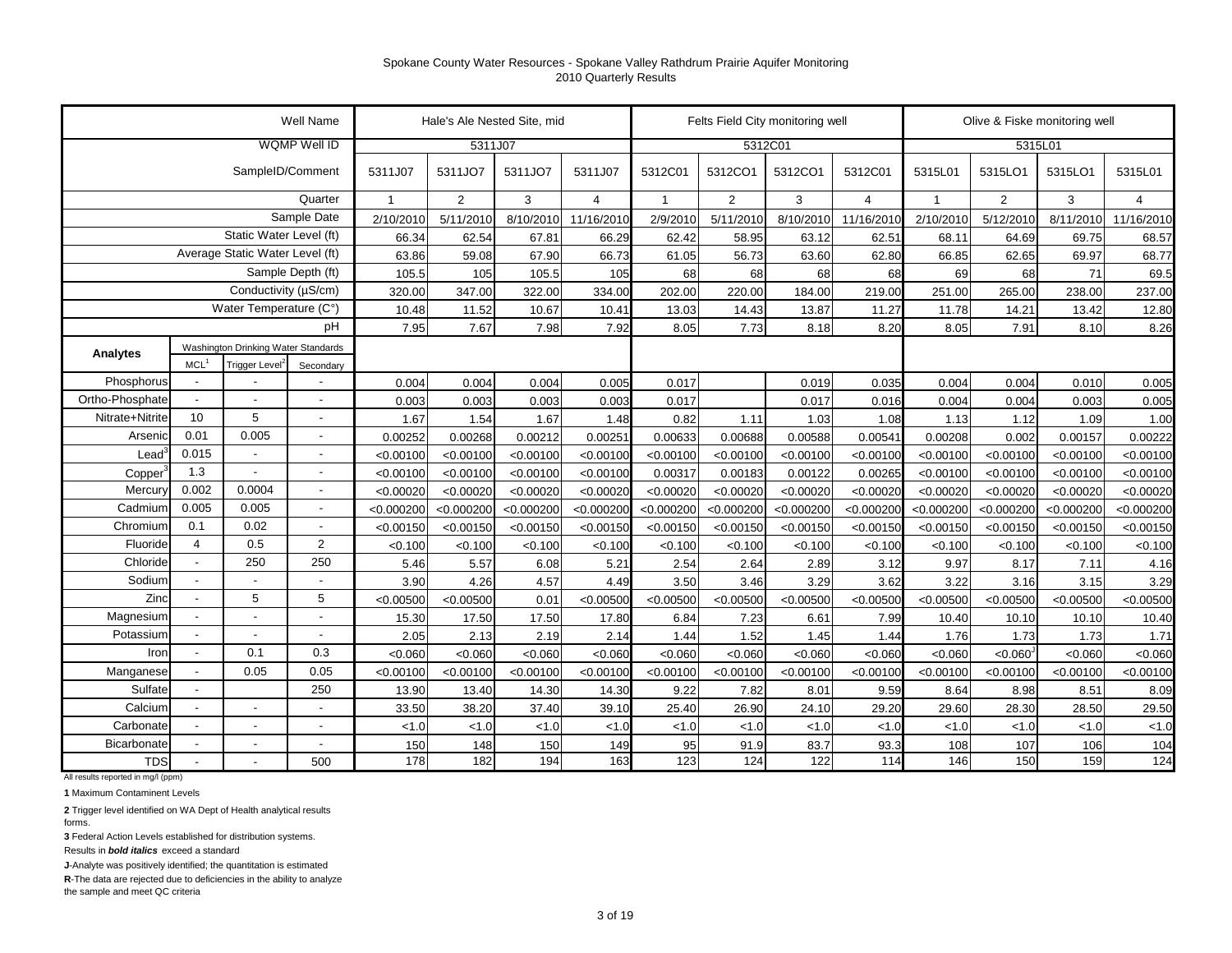|                     |                          |                                     | Well Name                |              |                | Third & Havana Nested Site, east |                |                | Third & Havana Nested Site, mid |            |                |              |                | Plantes Ferry Park monitoring well |            |
|---------------------|--------------------------|-------------------------------------|--------------------------|--------------|----------------|----------------------------------|----------------|----------------|---------------------------------|------------|----------------|--------------|----------------|------------------------------------|------------|
|                     |                          |                                     | WQMP Well ID             |              | 5322A01        |                                  |                |                |                                 | 5322A03    |                |              | 5404A01        |                                    |            |
|                     |                          | SampleID/Comment                    |                          | 5322A01      | 5322AO1        | 5322AO1                          | 5322A01        | 5322A03        | 5322AO3                         | 5322AO3    | 5322A03        | 5404A01      | 5404A01        | 5404A01                            | 5404A01    |
|                     |                          |                                     | Quarter                  | $\mathbf{1}$ | $\overline{2}$ | 3                                | $\overline{4}$ | $\overline{1}$ | $\overline{2}$                  | 3          | $\overline{4}$ | $\mathbf{1}$ | $\overline{2}$ | 3                                  | 4          |
|                     |                          |                                     | Sample Date              | 2/10/2010    | 5/12/2010      | 8/11/2010                        | 11/17/2010     | 2/10/2010      | 5/12/2010                       | 8/11/2010  | 11/17/2010     | 2/9/2010     | 5/11/2010      | 8/10/2010                          | 11/16/2010 |
|                     |                          | Static Water Level (ft)             |                          | 50.64        | 46.86          | 52.41                            | 51.09          | 50.60          | 46.83                           | 52.36      | 51.03          | 48.28        | 46.60          | 49.34                              | 48.84      |
|                     |                          | Average Static Water Level (ft)     |                          | 48.40        | 44.34          | 52.19                            | 51.29          | 48.44          | 44.32                           | 52.12      | 51.22          | 48.04        | 44.95          | 49.83                              | 49.13      |
|                     |                          |                                     | Sample Depth (ft)        | 52           | 48             | 53.5                             | 52             | 91             | 90                              | 90         | 90             | 109.5        | 109.5          | 109.5                              | 109.5      |
|                     |                          | Conductivity (µS/cm)                |                          | 261.00       | 301.00         | 261.00                           | 274.00         | 265.00         | 287.00                          | 266.00     | 277.00         | 299.00       | 329.00         | 303.00                             | 316.00     |
|                     |                          | Water Temperature (C°)              |                          | 12.13        | 14.83          |                                  | 12.67          | 12.09          | 13.69                           | 12.66      | 12.23          | 12.92        | 12.80          | 13.50                              | 12.29      |
|                     |                          |                                     | pH                       | 7.92         | 7.71           | 8.07                             | 8.37           | 7.94           | 7.76                            | 8.06       | 8.12           | 6.78         | 6.89           | 7.00                               | 6.77       |
| Analytes            |                          | Washington Drinking Water Standards |                          |              |                |                                  |                |                |                                 |            |                |              |                |                                    |            |
|                     | MCL <sup>1</sup>         | Trigger Level <sup>2</sup>          | Secondary                |              |                |                                  |                |                |                                 |            |                |              |                |                                    |            |
| Phosphorus          |                          |                                     |                          | 0.008        | 0.010          | 0.008                            | 0.008          | 0.008          | 0.008                           | 0.009      | 0.010          | 0.352        |                | 0.292                              | 0.288      |
| Ortho-Phosphate     | $\blacksquare$           |                                     | $\overline{\phantom{a}}$ | 0.008        | 0.009          | 0.007                            | 0.008          | 0.007          | 0.008                           | 0.007      | 0.008          | 0.075        |                | 0.030                              | 0.132      |
| Nitrate+Nitrite     | 10                       | 5                                   | $\overline{a}$           | 1.59         | 1.66           | 1.55                             | 1.52           | 1.65           | 1.54                            | 1.61       | 1.63           | < 0.0500     | < 0.0500       | < 0.0500                           | < 0.0500   |
| Arsenic             | 0.01                     | 0.005                               | $\overline{\phantom{a}}$ | 0.00230      | 0.00235        | 0.00179                          | 0.00254        | 0.00189        | 0.00332                         | 0.00242    | 0.00300        | < 0.00100    | < 0.00100      | < 0.00100                          | < 0.00100  |
| Lead                | 0.015                    | $\blacksquare$                      | $\overline{\phantom{a}}$ | < 0.00100    | < 0.00100      | < 0.00100                        | < 0.00100      | < 0.00100      | < 0.00100                       | < 0.00100  | < 0.00100      | < 0.00100    | < 0.00100      | < 0.00100                          | < 0.00100  |
| Copper <sup>®</sup> | 1.3                      | $\overline{\phantom{a}}$            | $\overline{\phantom{a}}$ | < 0.00100    | < 0.00100      | < 0.00100                        | < 0.00100      | < 0.00100      | < 0.00100                       | < 0.00100  | < 0.00100      | < 0.00100    | 0.00141        | 0.00119                            | 0.00143    |
| Mercury             | 0.002                    | 0.0004                              | $\overline{\phantom{a}}$ | < 0.00020    | < 0.00020      | < 0.00020                        | < 0.00020      | < 0.00020      | < 0.00020                       | < 0.00020  | < 0.00020      | < 0.00020    | < 0.00020      | < 0.00020                          | < 0.00020  |
| Cadmium             | 0.005                    | 0.005                               | $\sim$                   | < 0.000200   | < 0.000200     | < 0.000200                       | < 0.000200     | < 0.000200     | < 0.000200                      | < 0.000200 | < 0.000200     | < 0.000200   | < 0.000200     | < 0.000200                         | < 0.000200 |
| Chromium            | 0.1                      | 0.02                                | $\sim$                   | < 0.00150    | < 0.00150      | < 0.00150                        | < 0.00150      | < 0.00150      | < 0.00150                       | < 0.00150  | < 0.00150      | < 0.00150    | < 0.00150      | < 0.00150                          | < 0.00150  |
| Fluoride            | $\overline{4}$           | 0.5                                 | $\overline{2}$           | < 0.100      | < 0.100        | < 0.100                          | < 0.100        | < 0.100        | < 0.100                         | < 0.100    | 0.103          | 0.180        | 0.285          | 0.247                              | 0.151      |
| Chloride            | $\blacksquare$           | 250                                 | 250                      | 6.53         | 9.76           | 5.55                             | 5.69           | 6.38           | 6.90                            | 5.96       | 5.79           | 2.33         | 2.14           | 2.09                               | 2.39       |
| Sodium              | $\overline{\phantom{a}}$ |                                     | $\overline{\phantom{a}}$ | 4.58         | 4.77           | 4.22                             | 4.36           | 4.46           | 4.41                            | 4.40       | 4.67           | 10.40        | 10.70          | 11.50                              | 11.00      |
| Zinc                | $\overline{a}$           | 5                                   | 5                        | < 0.00500    | < 0.00500      | < 0.00500                        | < 0.00500      | < 0.00500      | < 0.00500                       | < 0.00500  | < 0.00500      | < 0.00500    | < 0.00500      | < 0.00500                          | < 0.00500  |
| Magnesium           | $\blacksquare$           |                                     | $\overline{a}$           | 10.80        | 10.60          | 10.70                            | 11.10          | 10.80          | 10.50                           | 10.90      | 11.40          | 12.70        | 13.90          | 13.50                              | 13.80      |
| Potassium           | $\overline{\phantom{a}}$ |                                     | $\overline{\phantom{a}}$ | 2.05         | 1.86           | 1.88                             | 1.98           | 1.94           | 1.85                            | 1.90       | 2.08           | 5.25         | 5.30           | 5.65                               | 5.32       |
| Iron                | $\overline{\phantom{a}}$ | 0.1                                 | 0.3                      | < 0.060      | < 0.060        | < 0.060                          | < 0.060        | < 0.060        | < 0.060                         | < 0.060    | < 0.060        | 5.370        | 5.790          | 5.490                              | 5.640      |
| Manganese           | $\blacksquare$           | 0.05                                | 0.05                     | < 0.00100    | <0.00100       | < 0.00100                        | < 0.00100      | < 0.00100      | < 0.00100                       | < 0.00100  | 0.00167        | 0.33300      | 0.35000        | 0.36300                            | 0.37500    |
| Sulfate             | $\blacksquare$           |                                     | 250                      | 9.14         | 9.84           | 9.04                             | 9.63           | 9.18           | 9.41                            | 9.15       | 9.81           | 21.80        | 21.60          | 21.20                              | 20.90      |
| Calcium             | $\blacksquare$           | ÷,                                  | $\overline{\phantom{a}}$ | 32.80        | 32.40          | 32.10                            | 33.60          | 32.70          | 31.50                           | 32.80      | 34.30          | 25.30        | 27.40          | 26.30                              | 27.60      |
| Carbonate           | $\sim$                   | $\overline{a}$                      | $\overline{\phantom{a}}$ | < 1.0        | < 1.0          | < 1.0                            | < 1.0          | < 1.0          | < 1.0                           | < 1.0      | < 1.0          | < 1.0        | < 1.0          | < 1.0                              | 1.0        |
| Bicarbonate         |                          | $\overline{a}$                      | $\overline{\phantom{a}}$ | 120          | 120            | 119                              | 121            | 118            | 118                             | 121        | 126            | 135          | 132            | 132                                | 130        |
| <b>TDS</b>          |                          |                                     | 500                      | 139          | 193            | 174                              | 149            | 146            | 187                             | 161        | 167            | 194          | 196            | 241                                | 197        |

All results reported in mg/l (ppm)

**1** Maximum Contaminent Levels

**2** Trigger level identified on WA Dept of Health analytical results forms.

**3** Federal Action Levels established for distribution systems.

Results in *bold italics* exceed a standard

**J**-Analyte was positively identified; the quantitation is estimated

**R**-The data are rejected due to deficiencies in the ability to analyze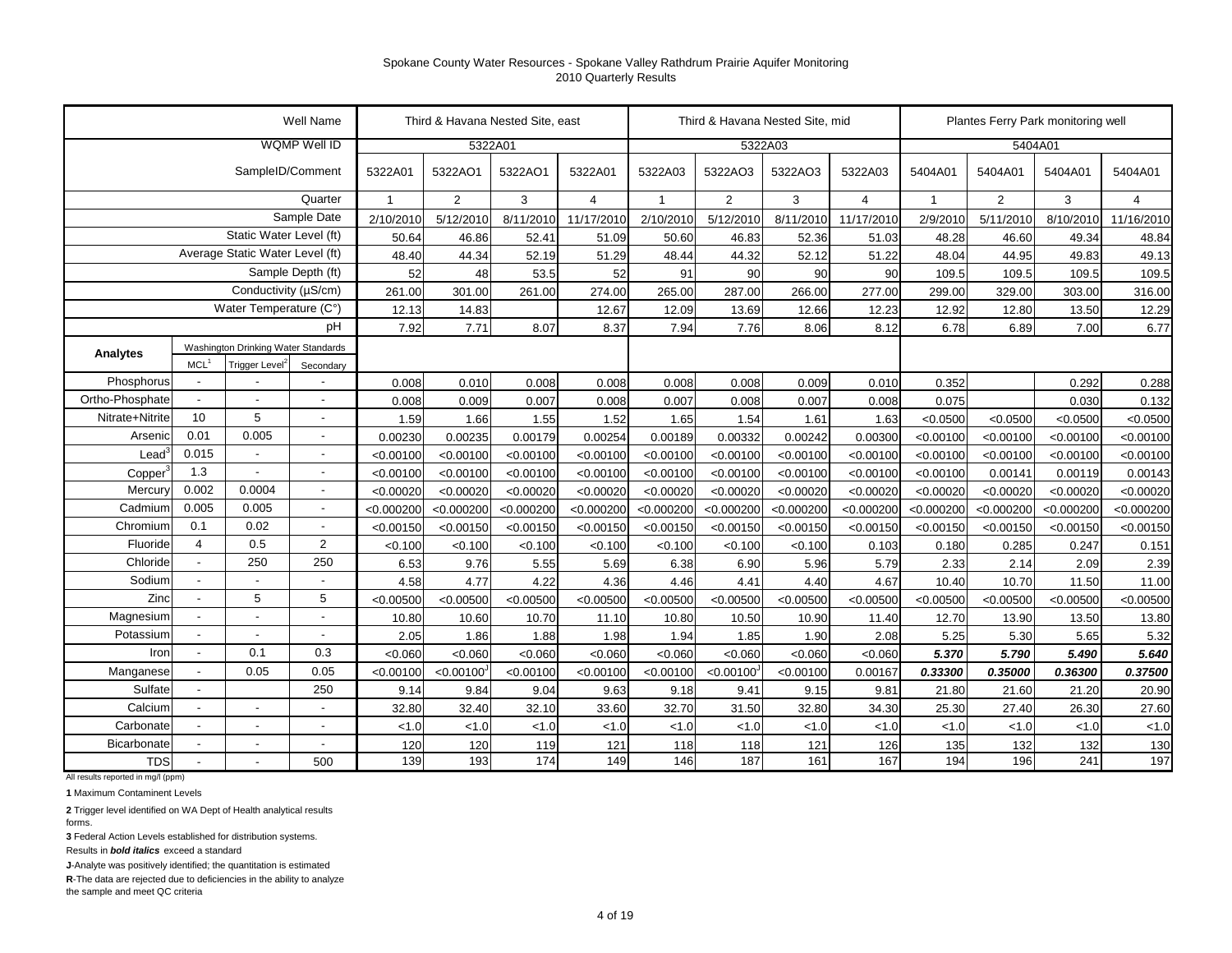|                   |                          |                                     | Well Name                |              | monitoring well Frederick & Bowdish |            |                |              |                | Sullivan Park South, monitoring well |                |                |                | Sullivan Road and Centennial Trail, monitoring well |            |                |
|-------------------|--------------------------|-------------------------------------|--------------------------|--------------|-------------------------------------|------------|----------------|--------------|----------------|--------------------------------------|----------------|----------------|----------------|-----------------------------------------------------|------------|----------------|
|                   |                          |                                     | <b>WQMP Well ID</b>      |              |                                     | 5409C02    |                |              |                | 5411R03                              |                |                |                |                                                     | 5411R04    |                |
|                   |                          | SampleID/Comment                    |                          | 5409C02      | 5409C02                             | 5409C02    | 5409C02        | 5411R03      | 5411R03        | 5411R03                              | 5411R03        | 5411R03a       | 5411R04        | 5411R04                                             | 5411R04    | 5411R04        |
|                   |                          |                                     | Quarter                  | $\mathbf{1}$ | $\overline{2}$                      | 3          | $\overline{4}$ | $\mathbf{1}$ | $\overline{2}$ | 3                                    | $\overline{4}$ | $\overline{4}$ | $\overline{1}$ | $\overline{2}$                                      | 3          | $\overline{4}$ |
|                   |                          |                                     | Sample Date              | 2/9/2010     | 5/11/2010                           | 8/10/2010  | 11/16/2010     | 2/9/2010     | 5/11/2010      | 8/10/2010                            | 11/16/2010     | 11/16/2010     | 2/9/2010       | 5/11/2010                                           | 8/10/2010  | 11/16/2010     |
|                   |                          | Static Water Level (ft)             |                          | 92.52        | 89.68                               | 92.43      | 92.51          | 33.31        | 28.50          | 35.13                                | 33.00          |                | 55.08          | 51.05                                               | 56.42      | 54.90          |
|                   |                          | Average Static Water Level (ft)     |                          | 91.16        | 87.45                               | 92.68      | 92.73          | 31.15        | 25.27          | 33.45                                | 33.61          |                | 53.41          | 48.57                                               | 55.20      | 55.31          |
|                   |                          |                                     | Sample Depth (ft)        | 93.5         | 91                                  | 94.5       | 93.5           | 34.5         | 29.5           | 36                                   | 34             |                | 56             | 52                                                  | 57.5       | 56             |
|                   |                          | Conductivity (µS/cm)                |                          | 285.00       | 311.00                              | 278.00     | 305.00         | 234.00       | 226.00         | 244.00                               | 252.00         |                | 232.00         | 84.00                                               | 200.00     | 245.00         |
|                   |                          | Water Temperature (C°)              |                          | 11.77        | 10.56                               | 10.71      | 11.94          | 10.28        | 11.44          | 12.58                                | 11.01          |                | 11.89          | 10.40                                               | 11.99      | 11.68          |
|                   |                          |                                     | рH                       | 7.47         | 7.48                                | 7.20       | 7.72           | 7.91         | 7.83           | 8.03                                 | 7.88           |                | 7.88           | 8.10                                                | 7.87       | 8.06           |
| Analytes          |                          | Washington Drinking Water Standards |                          |              |                                     |            |                |              |                |                                      |                |                |                |                                                     |            |                |
|                   | MCL <sup>1</sup>         | Trigger Level                       | Secondary                |              |                                     |            |                |              |                |                                      |                |                |                |                                                     |            |                |
| Phosphorus        |                          |                                     |                          | 0.007        |                                     | 0.007      | 0.006          | 0.005        | 0.006          | 0.006                                | 0.004          | 0.004          | 0.005          | 0.005                                               | 0.005      | 0.004          |
| Ortho-Phosphate   |                          |                                     | $\overline{\phantom{a}}$ | 0.005        |                                     | 0.006      | 0.005          | 0.005        | 0.005          | 0.005                                | 0.004          | 0.004          | 0.005          | 0.004                                               | 0.004      | 0.003          |
| Nitrate+Nitrite   | 10                       | 5                                   | $\overline{\phantom{a}}$ | 1.58         | 1.64                                | 1.53       | 1.50           | 0.981        | 0.867          | 0.969                                | 0.98           | 0.98           | 0.975          | 0.081                                               | 0.84       | 0.84           |
| Arsenic           | 0.01                     | 0.005                               | $\overline{\phantom{a}}$ | 0.00479      | 0.00496                             | 0.00421    | 0.00510        | 0.00189      | 0.00296        | 0.00221                              | 0.00231        | 0.00248        | 0.00126        | 0.00327                                             | 0.00137    | 0.00162        |
| $\textsf{lead}^3$ | 0.015                    |                                     | $\overline{\phantom{a}}$ | < 0.00100    | < 0.00100                           | < 0.00100  | < 0.00100      | < 0.00100    | < 0.00100      | < 0.00100                            | < 0.00100      | < 0.00100      | < 0.00100      | < 0.00100                                           | < 0.00100  | < 0.00100      |
| Copper            | 1.3                      | $\blacksquare$                      | $\overline{\phantom{a}}$ | < 0.00100    | < 0.00100                           | < 0.00100  | < 0.00100      | < 0.00100    | < 0.00100      | < 0.00100                            | < 0.00100      | < 0.00100      | < 0.00100      | < 0.00100                                           | < 0.00100  | < 0.00100      |
| Mercury           | 0.002                    | 0.0004                              | $\overline{\phantom{a}}$ | < 0.00020    | < 0.00020                           | < 0.00020  | < 0.00020      | < 0.00020    | < 0.00020      | < 0.00020                            | < 0.00020      | < 0.00020      | < 0.00020      | < 0.00020                                           | < 0.00020  | < 0.00020      |
| Cadmium           | 0.005                    | 0.005                               | $\overline{\phantom{a}}$ | < 0.000200   | < 0.000200                          | < 0.000200 | < 0.000200     | < 0.000200   | < 0.000200     | < 0.000200                           | < 0.000200     | < 0.000200     | < 0.000200     | < 0.000200                                          | < 0.000200 | < 0.000200     |
| Chromium          | 0.1                      | 0.02                                | $\overline{\phantom{a}}$ | < 0.00150    | < 0.00150                           | < 0.00150  | < 0.00150      | < 0.00150    | < 0.00150      | < 0.00150                            | < 0.00150      | < 0.00150      | < 0.00150      | < 0.00150                                           | < 0.00150  | < 0.00150      |
| Fluoride          | $\overline{4}$           | 0.5                                 | 2                        | < 0.100      | < 0.100                             | < 0.100    | < 0.100        | < 0.100      | < 0.100        | < 0.100                              | < 0.100        | < 0.100        | < 0.100        | < 0.100                                             | < 0.100    | < 0.100        |
| Chloride          |                          | 250                                 | 250                      | 2.84         | 2.50                                | 2.92       | 3.05           | 2.45         | 2.62           | 2.51                                 | 2.13           | 2.16           | 2.37           | 1.41                                                | 2.08       | 2.26           |
| Sodium            |                          | $\blacksquare$                      | $\overline{\phantom{a}}$ | 3.57         | 3.69                                | 3.72       | 3.83           | 2.58         | 2.69           | 3.10                                 | 2.81           | 2.81           | 2.51           | 1.63                                                | 2.64       | 2.91           |
| Zinc              | $\overline{\phantom{a}}$ | 5                                   | 5                        | < 0.00500    | < 0.00500                           | < 0.00500  | < 0.00500      | < 0.00500    | < 0.00500      | < 0.00500                            | < 0.00500      | < 0.00500      | < 0.00500      | < 0.00500                                           | < 0.00500  | < 0.00500      |
| Magnesium         |                          | $\overline{\phantom{a}}$            | $\overline{\phantom{a}}$ | 12.60        | 13.80                               | 13.00      | 14.00          | 11.20        | 10.70          | 12.50                                | 12.70          | 12.50          | 11.20          | 3.64                                                | 10.10      | 12.50          |
| Potassium         |                          | $\overline{a}$                      | $\sim$                   | 1.84         | 1.89                                | 1.87       | 1.85           | 1.59         | 1.59           | 1.84                                 | 1.69           | 1.71           | 1.63           | 0.92                                                | 1.55       | 1.75           |
| Iron              | $\blacksquare$           | 0.1                                 | 0.3                      | 0.489        | 2.180                               | 0.434      | 0.185          | < 0.060      | < 0.060        | < 0.060                              | < 0.060        | < 0.060        | < 0.060        | < 0.060                                             | < 0.060    | < 0.060        |
| Manganese         |                          | 0.05                                | 0.05                     | 0.01060      | 0.02650                             | 0.01340    | 0.01460        | < 0.00100    | < 0.00100      | < 0.00100                            | < 0.00100      | < 0.00100      | < 0.00100      | < 0.00100                                           | < 0.00100  | < 0.00100      |
| Sulfate           |                          |                                     | 250                      | 12.00        | 10.10                               | 10.70      | 11.10          | 11.40        | 9.88           | 11.10                                | 11.40          | 11.60          | 11.20          | 4.74                                                | 9.20       | 9.93           |
| Calcium           | $\overline{\phantom{a}}$ | $\overline{\phantom{a}}$            | $\overline{\phantom{a}}$ | 33.90        | 36.80                               | 33.70      | 37.90          | 26.00        | 24.90          | 28.00                                | 29.50          | 29.30          | 25.60          | 8.51                                                | 22.20      | 28.60          |
| Carbonate         | $\blacksquare$           | $\overline{\phantom{a}}$            | $\sim$                   | < 1.0        | < 1.0                               | < 1.0      | < 1.0          | < 1.0        | < 1.0          | < 1.0                                | < 1.0          | 1.0            | < 1.0          | < 1.0                                               | < 1.0      | < 1.0          |
| Bicarbonate       |                          | $\blacksquare$                      | $\sim$                   | 139          | 140                                 | 136        | 138            | 111          | 96.9           | 115                                  | 114            | 114            | 110            | 33.3                                                | 94.1       | 111            |
| <b>TDS</b>        | $\blacksquare$           |                                     | 500                      | 165          | 164                                 | 175        | 156            | 132          | 121            | 146                                  | 126            | 133            | 136            | 49                                                  | 129        | 126            |

All results reported in mg/l (ppm)

**1** Maximum Contaminent Levels

**2** Trigger level identified on WA Dept of Health analytical results

forms. **3** Federal Action Levels established for distribution systems.

Results in *bold italics* exceed a standard

**J**-Analyte was positively identified; the quantitation is estimated

**R**-The data are rejected due to deficiencies in the ability to analyze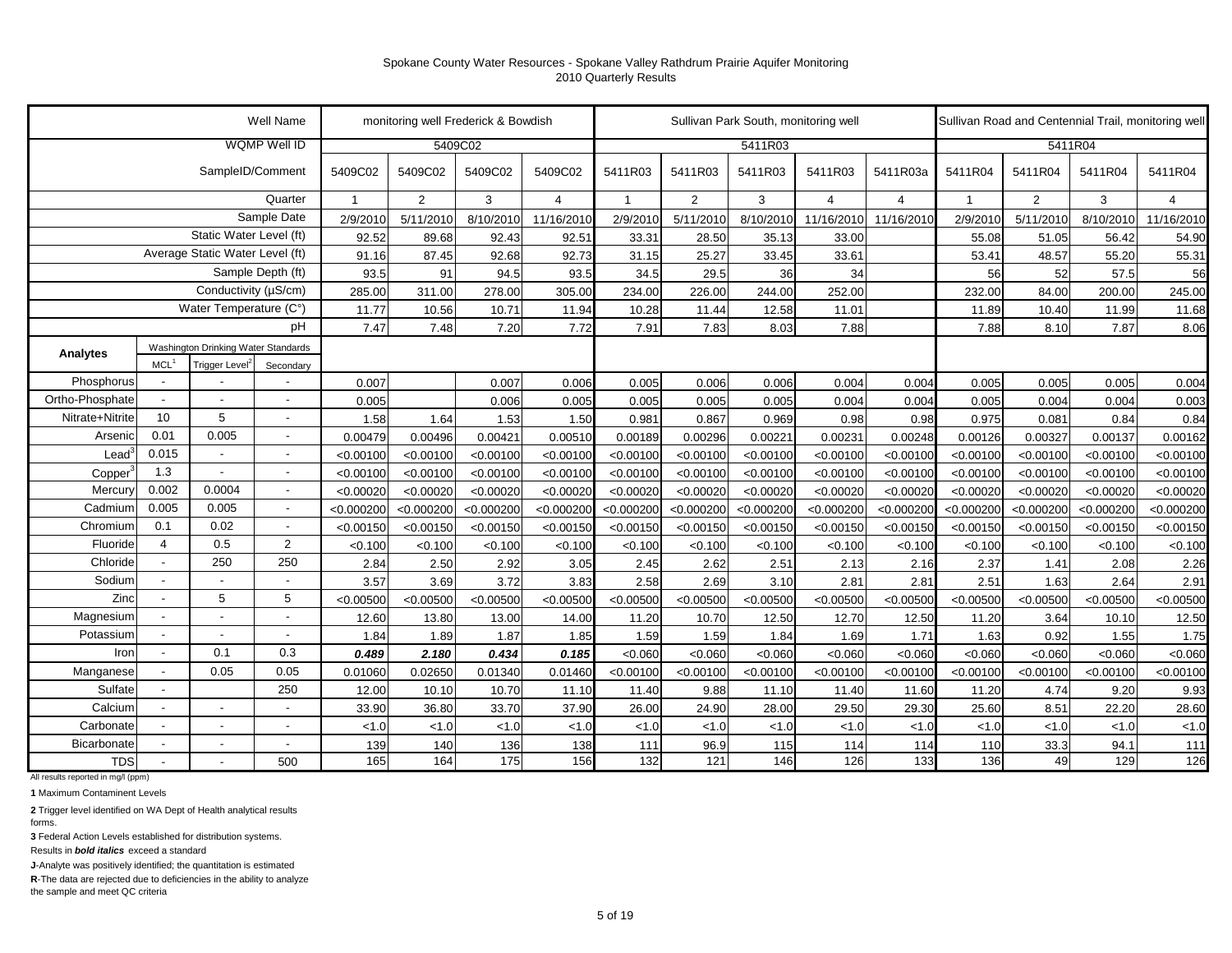|                 |                          |                                     | Well Name                |              |                | Trent & Barker Road, monitoring well |                |                |                | Euclid & Barker monitoring well at CID5 |                |              | Barker Road north of river, monitoring well |            |            |
|-----------------|--------------------------|-------------------------------------|--------------------------|--------------|----------------|--------------------------------------|----------------|----------------|----------------|-----------------------------------------|----------------|--------------|---------------------------------------------|------------|------------|
|                 |                          |                                     | WQMP Well ID             |              |                | 5505D01                              |                |                |                | 5507A04                                 |                |              | 5507H01                                     |            |            |
|                 |                          | SampleID/Comment                    |                          | 5505D01      | 5505D01        | 5505D01                              | 5505D01        | 5507A04        | 5507A04        | 5507A04                                 | 5507A04        | 5507H01      | 5507H01                                     | 5507H01    | 5507H01    |
|                 |                          |                                     | Quarter                  | $\mathbf{1}$ | $\overline{2}$ | 3                                    | $\overline{4}$ | $\overline{1}$ | $\overline{2}$ | 3                                       | $\overline{4}$ | $\mathbf{1}$ | $\overline{2}$                              | 3          | 4          |
|                 |                          |                                     | Sample Date              | 2/8/2010     | 5/10/2010      | 8/9/2010                             | 11/15/2010     | 2/8/2010       | 5/10/2010      | 8/9/2010                                | 11/15/2010     | 2/8/2010     | 5/10/2010                                   | 8/9/2010   | 11/15/2010 |
|                 |                          | Static Water Level (ft)             |                          | 95.15        | 92.60          | 95.04                                | 94.42          | 72.26          | 69.50          | 72.30                                   | 71.58          | 50.66        | 47.72                                       | 50.61      | 50.02      |
|                 |                          | Average Static Water Level (ft)     |                          | 93.57        | 90.43          | 94.52                                | 94.84          | 70.71          | 66.99          | 71.24                                   | 71.94          | 49.58        | 45.32                                       | 49.54      | 50.39      |
|                 |                          |                                     | Sample Depth (ft)        | 96           | 93.75          | 96                                   | 95.5           | 73             | 70.5           | 73                                      | 73             | 51.5         | 49                                          | 51.5       | 52.5       |
|                 |                          | Conductivity (µS/cm)                |                          | 344.00       | 375.00         | 350.00                               | 369.00         | 345.00         | 367.00         | 345.00                                  | 370.00         | 54.00        | 64.00                                       | 60.00      | 59.00      |
|                 |                          | Water Temperature (C°)              |                          | 11.34        | 13.67          | 11.78                                | 10.86          | 9.88           | 11.82          | 10.58                                   | 9.65           | 5.19         | 9.16                                        | 22.35      | 11.11      |
|                 |                          |                                     | рH                       | 7.76         | 7.63           | 7.76                                 | 8.08           | 7.70           | 7.64           | 7.77                                    | 7.97           | 7.77         | 7.64                                        | 7.43       | 7.59       |
| Analytes        |                          | Washington Drinking Water Standards |                          |              |                |                                      |                |                |                |                                         |                |              |                                             |            |            |
|                 | MCL <sup>1</sup>         | Trigger Level <sup>2</sup>          | Secondary                |              |                |                                      |                |                |                |                                         |                |              |                                             |            |            |
| Phosphorus      |                          |                                     |                          | 0.011        | 0.010          | 0.012                                | 0.011          | 0.003          | 0.003          | 0.003                                   | 0.003          | 0.009        | 0.013                                       | 0.020      | 0.012      |
| Ortho-Phosphate |                          |                                     | $\overline{\phantom{a}}$ | 0.008        | 0.009          | 0.011                                | 0.010          | 0.002          | 0.001          | 0.002                                   | 0.003          | 0.008        | 0.011                                       | 0.020      | 0.011      |
| Nitrate+Nitrite | 10                       | 5                                   | $\overline{a}$           | 2.89         | 2.92           | 3.20                                 | 3.10           | 1.46           | 1.46           | 1.58                                    | 1.45           | 0.274        | 0.242                                       | 0.195      | 0.186      |
| Arsenio         | 0.01                     | 0.005                               | $\overline{\phantom{a}}$ | 0.00425      | 0.00452        | 0.00406                              | 0.00490        | 0.00184        | 0.00184        | < 0.00100                               | 0.00191        | < 0.00100    | < 0.00100                                   | < 0.00100  | < 0.00100  |
| Lead            | 0.015                    | $\overline{\phantom{a}}$            | $\overline{\phantom{a}}$ | < 0.00100    | < 0.00100      | < 0.00100                            | < 0.00100      | < 0.00100      | < 0.00100      | < 0.00100                               | < 0.00100      | < 0.00100    | < 0.00100                                   | < 0.00100  | < 0.00100  |
| Copper          | 1.3                      | $\overline{\phantom{a}}$            | $\overline{\phantom{a}}$ | < 0.00100    | < 0.00100      | < 0.00100                            | < 0.00100      | < 0.00100      | < 0.00100      | < 0.00100                               | < 0.00100      | < 0.00100    | < 0.00100                                   | < 0.00100  | < 0.00100  |
| Mercury         | 0.002                    | 0.0004                              | $\overline{\phantom{a}}$ | < 0.00020    | < 0.00020      | < 0.00020                            | < 0.00020      | < 0.00020      | < 0.00020      | < 0.00020                               | < 0.00020      | < 0.00020    | < 0.00020                                   | < 0.00020  | < 0.00020  |
| Cadmium         | 0.005                    | 0.005                               | $\overline{\phantom{a}}$ | < 0.000200   | < 0.000200     | < 0.000200                           | < 0.000200     | < 0.000200     | < 0.000200     | < 0.000200                              | < 0.000200     | < 0.000200   | < 0.000200                                  | < 0.000200 | < 0.000200 |
| Chromium        | 0.1                      | 0.02                                | $\overline{\phantom{a}}$ | < 0.00150    | < 0.00150      | < 0.00150                            | < 0.00150      | < 0.00150      | < 0.00150      | < 0.00150                               | < 0.00150      | < 0.00150    | < 0.00150                                   | < 0.00150  | < 0.00150  |
| Fluoride        | 4                        | 0.5                                 | 2                        | < 0.100      | < 0.100        | < 0.100                              | 0.110          | < 0.100        | < 0.100        | < 0.100                                 | 0.100          | < 0.100      | < 0.100                                     | < 0.100    | < 0.100    |
| Chloride        |                          | 250                                 | 250                      | 4.54         | 4.18           | 5.32                                 | 5.31           | 2.21           | 1.76           | 2.28                                    | 2.48           | 1.57         | 1.67                                        | 1.49       | 1.66       |
| Sodium          |                          | $\overline{\phantom{a}}$            | $\overline{\phantom{a}}$ | 5.47         | 5.73           | 5.74                                 | 5.69           | 3.03           | 3.04           | 2.93                                    | 3.13           | 1.81         | 2.06                                        | 2.17       | 1.85       |
| Zinc            |                          | 5                                   | 5                        | < 0.00500    | < 0.00500      | < 0.00500                            | < 0.00500      | < 0.00500      | < 0.00500      | < 0.00500                               | < 0.00500      | 0.02540      | 0.02280                                     | 0.01890    | 0.02350    |
| Magnesium       |                          |                                     | $\overline{a}$           | 12.30        | 13.00          | 13.80                                | 13.70          | 17.50          | 17.60          | 17.90                                   | 18.80          | 1.69         | 1.81                                        | 1.90       | 1.86       |
| Potassium       | $\overline{\phantom{a}}$ | $\overline{\phantom{a}}$            | $\overline{\phantom{a}}$ | 2.25         | 2.20           | 2.28                                 | 2.55           | 2.06           | 1.93           | 1.90                                    | 2.31           | 0.55         | 0.68                                        | 1.02       | 0.72       |
| Iron            | $\sim$                   | 0.1                                 | 0.3                      | < 0.060      | < 0.060        | < 0.060                              | < 0.060        | < 0.060        | < 0.060        | < 0.060                                 | < 0.060        | < 0.060      | < 0.060                                     | < 0.060    | < 0.060    |
| Manganese       | $\sim$                   | 0.05                                | 0.05                     | < 0.00100    | < 0.00100      | < 0.00100                            | < 0.00100      | < 0.00100      | < 0.00100      | < 0.00100                               | < 0.00100      | < 0.00100    | < 0.00100                                   | < 0.00100  | < 0.00100  |
| Sulfate         | $\blacksquare$           |                                     | 250                      | 11.50        | 10.70          | 11.60                                | 12.10          | 16.60          | 14.90          | 16.40                                   | 17.10          | 4.24         | 4.88                                        | 4.03       | 4.40       |
| Calcium         | $\sim$                   | $\overline{\phantom{a}}$            | $\overline{a}$           | 42.80        | 45.20          | 47.00                                | 51.90          | 40.30          | 40.30          | 40.80                                   | 48.10          | 5.44         | 6.08                                        | 6.49       | 6.46       |
| Carbonate       |                          | $\overline{\phantom{a}}$            | $\overline{a}$           | < 1.0        | < 1.0          | < 1.0                                | < 1.0          | < 1.0          | < 1.0          | < 1.0                                   | < 1.0          | < 1.0        | 1.0                                         | 1.0        | < 1.0      |
| Bicarbonate     |                          |                                     | $\blacksquare$           | 161          | 163            | 160                                  | 163            | 169            | 167            | 165                                     | 170            | 18.8         | 22.7                                        | 22.8       | 29.3       |
| <b>TDS</b>      |                          |                                     | 500                      | 244          | 216            | 220                                  | 200            | 207            | 207            | 207                                     | 182            | 41           | 49                                          | 49         | 28         |

All results reported in mg/l (ppm)

**1** Maximum Contaminent Levels

**2** Trigger level identified on WA Dept of Health analytical results forms.

**3** Federal Action Levels established for distribution systems.

Results in *bold italics* exceed a standard

**J**-Analyte was positively identified; the quantitation is estimated

**R**-The data are rejected due to deficiencies in the ability to analyze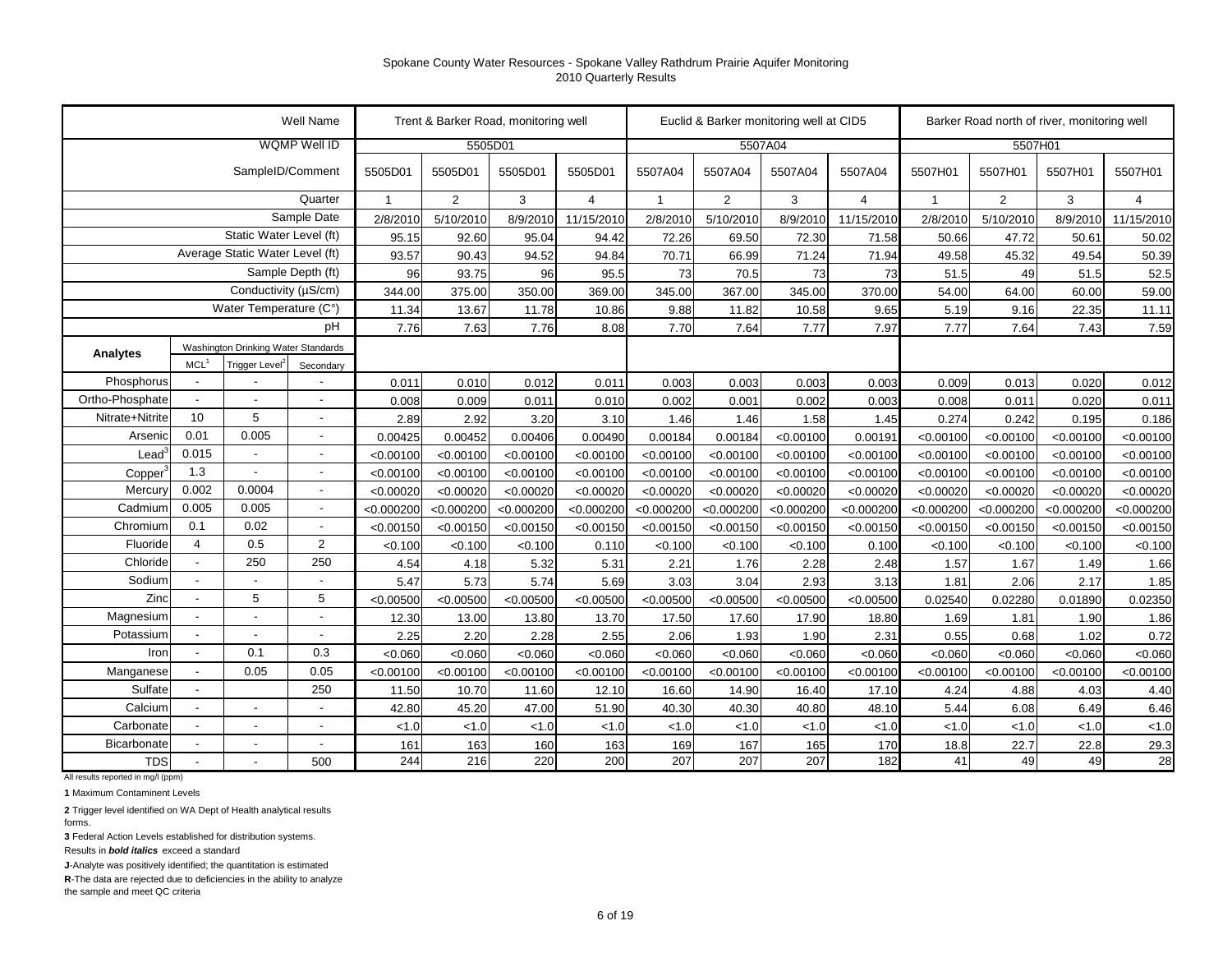|                 |                          |                                     | Well Name                | Barker Road Centennial Trail North, monitoring well |                |            |                |                |                | Barker Road Centennial Trail South, monitoring<br>well |                |              |                | Mission & Barker monitoring well at CID 4 |                |
|-----------------|--------------------------|-------------------------------------|--------------------------|-----------------------------------------------------|----------------|------------|----------------|----------------|----------------|--------------------------------------------------------|----------------|--------------|----------------|-------------------------------------------|----------------|
|                 |                          |                                     | WQMP Well ID             |                                                     | 5508M01        |            |                |                |                | 5508M02                                                |                |              |                | 5517D05                                   |                |
|                 |                          | SampleID/Comment                    |                          | 5508M01                                             | 5508M01        | 5508M01    | 5508M01        | 5508M02        | 5508M02        | 5508M02                                                | 5508M02        | 5517D05      | 5517D05        | 5517D05                                   | 5517D05        |
|                 |                          |                                     | Quarter                  | $\overline{1}$                                      | $\overline{2}$ | 3          | $\overline{4}$ | $\overline{1}$ | $\overline{2}$ | 3                                                      | $\overline{4}$ | $\mathbf{1}$ | $\overline{2}$ | 3                                         | $\overline{4}$ |
|                 |                          |                                     | Sample Date              | 2/8/2010                                            | 5/10/2010      | 8/9/2010   | 11/15/2010     | 2/8/2010       | 5/10/2010      | 8/9/2010                                               | 11/15/2010     | 2/8/2010     | 5/10/2010      | 8/9/2010                                  | 11/15/2010     |
|                 |                          | Static Water Level (ft)             |                          | 69.20                                               | 66.18          | 69.26      | 68.49          | 70.03          | 67.20          | 70.11                                                  | 69.36          | 86.72        | 84.00          | 86.82                                     | 86.08          |
|                 |                          | Average Static Water Level (ft)     |                          | 67.83                                               | 63.81          | 68.29      | 68.94          | 68.72          | 64.78          | 68.99                                                  | 69.78          | 84.94        | 80.56          | 85.79                                     | 86.47          |
|                 |                          |                                     | Sample Depth (ft)        | 70                                                  | 67.5           | 70         | 69.5           | 71             | 68.5           | 71                                                     | 70.5           | 88           | 85             | 88                                        | 87             |
|                 |                          | Conductivity (µS/cm)                |                          | 51.00                                               | 59.00          | 59.00      | 58.00          | 50             | 59.00          | 60.00                                                  | 58.00          | 97.00        | 112.00         | 99.00                                     | 101.00         |
|                 |                          | Water Temperature (C°)              |                          | 8.06                                                | 9.23           | 17.80      | 15.97          | 8.98           | 10.29          | 16.30                                                  | 16.33          | 14.06        | 15.47          | 13.75                                     | 13.03          |
|                 |                          |                                     | pH                       | 6.53                                                | 6.81           | 7.03       | 7.38           | 6.59           | 6.96           | 6.97                                                   | 7.05           | 6.49         | 7.03           | 7.26                                      | 7.18           |
| Analytes        |                          | Washington Drinking Water Standards |                          |                                                     |                |            |                |                |                |                                                        |                |              |                |                                           |                |
|                 | MCL <sup>1</sup>         | Trigger Level <sup>2</sup>          | Secondary                |                                                     |                |            |                |                |                |                                                        |                |              |                |                                           |                |
| Phosphorus      |                          |                                     |                          | 0.007                                               | 0.008          | 0.012      | 0.010          | 0.006          | 0.007          | 0.010                                                  | 0.009          | 0.003        | 0.005          | 0.004                                     | 0.004          |
| Ortho-Phosphate | $\blacksquare$           |                                     |                          | 0.006                                               | 0.006          | 0.012      | 0.010          | 0.004          | 0.006          | 0.009                                                  | 0.008          | 0.002        | 0.003          | 0.002                                     | 0.003          |
| Nitrate+Nitrite | 10                       | 5                                   |                          | 0.219                                               | 0.134          | 0.242      | 0.203          | 0.174          | 0.098          | 0.264                                                  | 0.189          | 0.509        | 0.732          | 0.434                                     | 0.464          |
| Arsenic         | 0.01                     | 0.005                               |                          | < 0.00100                                           | < 0.00100      | < 0.00100  | < 0.00100      | < 0.00100      | < 0.00100      | < 0.00100                                              | < 0.00100      | < 0.00100    | 0.00120        | < 0.00100                                 | 0.00121        |
| $\text{Lead}^3$ | 0.015                    |                                     | $\blacksquare$           | < 0.00100                                           | < 0.00100      | < 0.00100  | < 0.00100      | < 0.00100      | < 0.00100      | < 0.00100                                              | < 0.00100      | < 0.00100    | < 0.00100      | < 0.00100                                 | < 0.00100      |
| Copper          | 1.3                      |                                     |                          | < 0.00100                                           | < 0.00100      | < 0.00100  | < 0.00100      | < 0.00100      | < 0.00100      | < 0.00100                                              | < 0.00100      | < 0.00100    | < 0.00100      | < 0.00100                                 | < 0.00100      |
| <b>Mercury</b>  | 0.002                    | 0.0004                              | $\overline{\phantom{a}}$ | < 0.00020                                           | < 0.00020      | < 0.00020  | < 0.00020      | < 0.00020      | < 0.00020      | < 0.00020                                              | < 0.00020      | 0.00036      | < 0.00020      | < 0.00020                                 | < 0.00020      |
| Cadmium         | 0.005                    | 0.005                               | $\overline{\phantom{a}}$ | < 0.000200                                          | < 0.000200     | < 0.000200 | < 0.000200     | < 0.000200     | < 0.000200     | < 0.000200                                             | < 0.000200     | < 0.000200   | < 0.000200     | < 0.000200                                | < 0.000200     |
| Chromium        | 0.1                      | 0.02                                | $\blacksquare$           | < 0.00150                                           | < 0.00150      | < 0.00150  | < 0.00150      | < 0.00150      | < 0.00150      | < 0.00150                                              | < 0.00150      | < 0.00150    | < 0.00150      | < 0.00150                                 | < 0.00150      |
| Fluoride        | $\overline{4}$           | 0.5                                 | $\overline{2}$           | < 0.100                                             | < 0.100        | < 0.100    | < 0.100        | < 0.100        | < 0.100        | < 0.100                                                | < 0.100        | < 0.100      | < 0.100        | < 0.100                                   | < 0.100        |
| Chloride        | $\blacksquare$           | 250                                 | 250                      | 1.31                                                | 1.34           | 1.40       | 1.51           | 1.33           | 1.33           | 1.34                                                   | 1.50           | 1.56         | 1.87           | 1.76                                      | 1.86           |
| Sodium          | $\overline{\phantom{a}}$ |                                     | $\overline{\phantom{a}}$ | 1.63                                                | 1.88           | 2.08       | 1.89           | 1.56           | 1.86           | 2.05                                                   | 1.93           | 1.96         | 2.38           | 2.07                                      | 1.89           |
| Zinc            | $\blacksquare$           | 5                                   | 5                        | 0.03240                                             | 0.03510        | 0.02860    | 0.02880        | 0.00757        | 0.01510        | 0.01250                                                | 0.00507        | < 0.00500    | < 0.00500      | < 0.00500                                 | < 0.00500      |
| Magnesium       | $\blacksquare$           |                                     |                          | 1.60                                                | 1.66           | 1.80       | 1.80           | 1.53           | 1.66           | 1.84                                                   | 1.77           | 3.58         | 3.82           | 3.76                                      | 3.87           |
| Potassium       |                          |                                     | $\sim$                   | 0.58                                                | 0.61           | 0.85       | 0.85           | 0.60           | 0.61           | 0.80                                                   | 0.88           | 1.04         | 1.06           | 1.05                                      | 1.06           |
| Iron            | $\overline{a}$           | 0.1                                 | 0.3                      | < 0.060                                             | < 0.060        | < 0.060    | < 0.060        | < 0.060        | < 0.060        | < 0.060                                                | < 0.060        | < 0.060      | < 0.060        | < 0.060                                   | < 0.060        |
| Manganese       |                          | 0.05                                | 0.05                     | < 0.00100                                           | < 0.00100      | < 0.00100  | < 0.00100      | < 0.00100      | < 0.00100      | < 0.00100                                              | < 0.00100      | < 0.00100    | < 0.00100      | < 0.00100                                 | < 0.00100      |
| Sulfate         | $\blacksquare$           |                                     | 250                      | 3.81                                                | 4.24           | 3.66       | 4.29           | 3.85           | 4.18           | 3.76                                                   | 4.25           | 4.65         | 4.95           | 5.01                                      | 4.91           |
| Calcium         | $\overline{\phantom{a}}$ | ٠                                   |                          | 5.41                                                | 5.87           | 6.42       | 6.51           | 5.23           | 5.88           | 6.45                                                   | 6.38           | 10.60        | 11.80          | 11.10                                     | 11.90          |
| Carbonate       |                          | $\overline{a}$                      |                          | < 1.0                                               | < 1.0          | < 1.0      | < 1.0          | 1.0            | 1.0            | < 1.0                                                  | < 1.0          | < 1.0        | < 1.0          | < 1.0                                     | < 1.0          |
| Bicarbonate     | $\overline{\phantom{a}}$ | $\overline{a}$                      | $\sim$                   | 18.2                                                | 19.2           | 25.4       | 26.5           | 17.7           | 21.1           | 23.1                                                   | 19.9           | 42.4         | 43.9           | 42                                        | 47.1           |
| <b>TDS</b>      |                          |                                     | 500                      | 24                                                  | 66             | 48         | 38             | 27             | 45             | 45                                                     | 29             | 55           | 86             | 68                                        | 53             |

All results reported in mg/l (ppm)

**1** Maximum Contaminent Levels

**2** Trigger level identified on WA Dept of Health analytical results forms.

**3** Federal Action Levels established for distribution systems.

Results in *bold italics* exceed a standard

**J**-Analyte was positively identified; the quantitation is estimated

**R**-The data are rejected due to deficiencies in the ability to analyze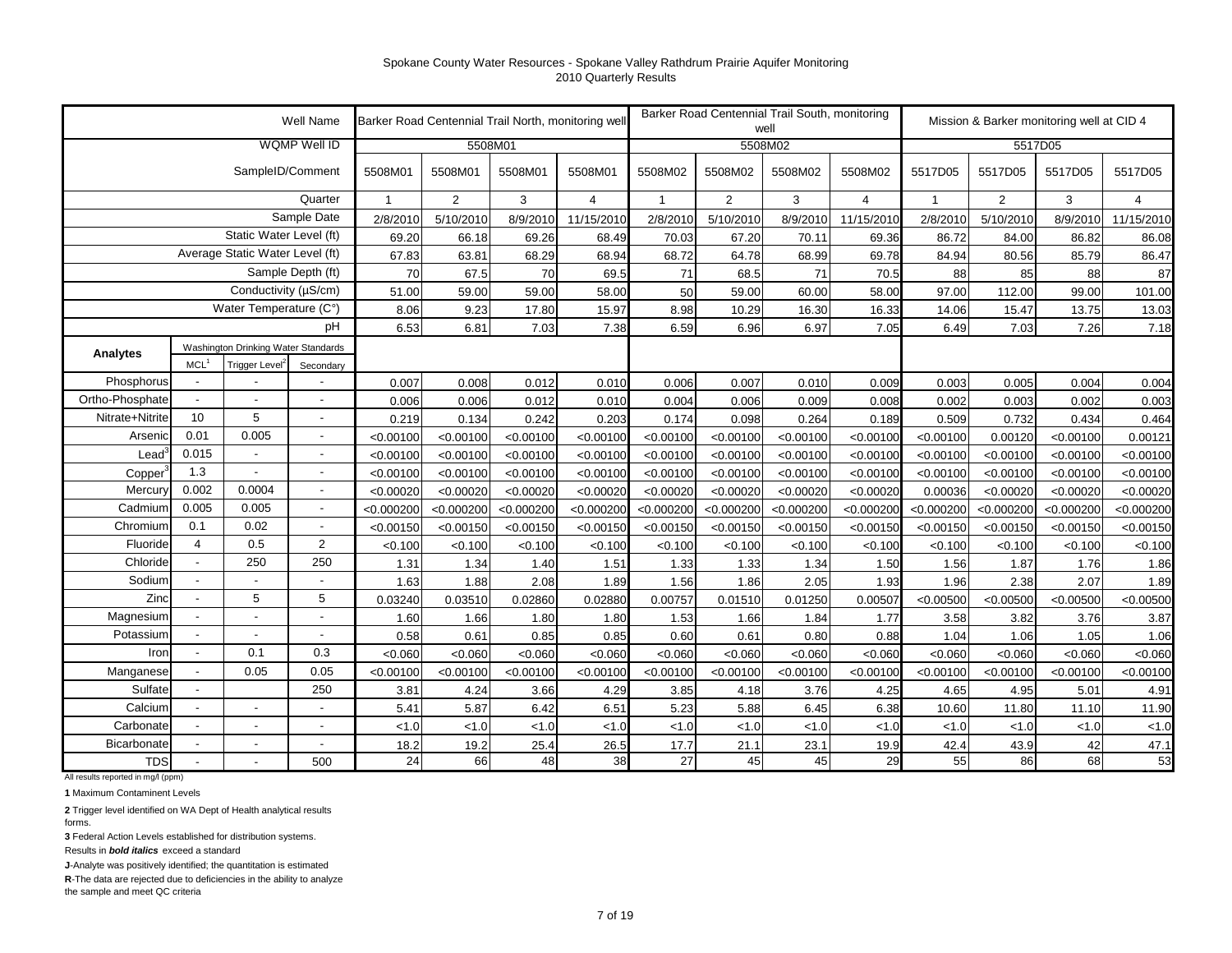|                                    |                            |                                     | Well Name                                                                                                  |                        |                         |                | Fire Station Houston & Regal, No. Spokane WD |            |                       |                |                       |              |                | Holy Cross, Rhoades & Washington monitoring<br>well |                 |
|------------------------------------|----------------------------|-------------------------------------|------------------------------------------------------------------------------------------------------------|------------------------|-------------------------|----------------|----------------------------------------------|------------|-----------------------|----------------|-----------------------|--------------|----------------|-----------------------------------------------------|-----------------|
|                                    |                            |                                     | WQMP Well ID                                                                                               |                        |                         |                |                                              | 6327N04    |                       |                |                       |              | 6330J01        |                                                     |                 |
|                                    |                            | SampleID/Comment                    |                                                                                                            | 6327NO4                | 6327NO4A<br>duplicate   | 6327NO4        | 6327NO4A<br>duplicate                        | 6327NO4    | 6327NO4A<br>duplicate | 6327N04        | 6327NO4A<br>duplicate | 6330J01      | 6330J01        | 6330J01                                             | 6330J01         |
|                                    |                            |                                     | Quarter                                                                                                    | $\overline{1}$         | $\overline{\mathbf{1}}$ | $\overline{2}$ | $\overline{2}$                               | 3          | 3                     | $\overline{4}$ | 4                     | $\mathbf{1}$ | $\overline{2}$ | 3                                                   | $\overline{4}$  |
|                                    |                            |                                     | Sample Date                                                                                                | 2/11/2010              | 2/11/2010               | 5/13/2010      | 5/13/2010                                    | 8/12/2010  | 8/12/2010             | 11/18/2010     | 11/18/2010            | 2/11/2010    | 5/13/2010      | 8/12/2010                                           | 11/18/2010      |
|                                    |                            | Static Water Level (ft)             |                                                                                                            | 188.41                 |                         | 187.32         |                                              | 188.18     |                       | 189.17         |                       | 209.48       | 209.01         | 211.00                                              | 210.24          |
|                                    |                            | Average Static Water Level (ft)     |                                                                                                            | 187.94                 |                         | 185.97         |                                              | 188.02     |                       | 189.48         |                       | 209.59       | 208.42         | 211.25                                              | 211.13          |
|                                    |                            |                                     | Sample Depth (ft)                                                                                          | 190                    |                         | 191            |                                              | 190        |                       | 190.5          |                       | 211          | 210.5          | 213                                                 | 211.5           |
|                                    |                            | Conductivity (µS/cm)                |                                                                                                            | 441.00                 |                         | 423.00         |                                              | 458.00     |                       | 468.00         |                       | 268.00       | 290.00         | 264.00                                              | 287.00          |
|                                    |                            | Water Temperature (C°)              |                                                                                                            | 14.14                  |                         | 13.44          |                                              | 12.85      |                       | 13.82          |                       | 13.94        | 14.19          | 12.90                                               | 13.11           |
|                                    |                            |                                     | рH                                                                                                         | 7.73                   |                         | 7.68           |                                              | 7.99       |                       | 8.11           |                       | 8.02         | 8.03           | 8.26                                                | 8.52            |
| Analytes                           |                            | Washington Drinking Water Standards |                                                                                                            |                        |                         |                |                                              |            |                       |                |                       |              |                |                                                     |                 |
| Phosphorus                         | MCL <sup>1</sup><br>$\sim$ | Trigger Level <sup>2</sup>          | Secondary                                                                                                  | 0.003                  |                         | 0.005          | 0.004                                        | 0.003      | 0.002                 | $\overline{0}$ | 0.005                 | 0.003        |                | 0.003                                               |                 |
| Ortho-Phosphate                    | $\blacksquare$             |                                     |                                                                                                            | 0.002                  | 0.003<br>0.002          | 0.002          | 0.002                                        | 0.002      | 0.002                 | 0.002          | 0.002                 | 0.003        | 0.004<br>0.003 | 0.002                                               | 0.005<br>0.003  |
| Nitrate+Nitrite                    | 10                         |                                     |                                                                                                            | 3.88                   | 3.86                    | 2.84           | 2.73                                         | 3.60       | 3.64                  | 3.88           | 3.93                  | 1.32         | 1.23           | 1.21                                                |                 |
| Arsenio                            | 0.01                       |                                     |                                                                                                            | 0.00118                | 0.00240                 | 0.00180        | 0.00157                                      | < 0.00100  | < 0.00100             | 0.00133        | 0.00155               | 0.00317      | 0.00343        | 0.00256                                             | 1.46<br>0.00346 |
| Lead                               | 0.015                      |                                     | ÷,<br>$\overline{a}$<br>5<br>$\overline{a}$<br>0.005<br>$\overline{a}$<br>$\blacksquare$<br>$\overline{a}$ |                        | < 0.00100               | < 0.00100      | < 0.00100                                    | < 0.00100  | < 0.00100             | < 0.00100      | < 0.00100             | < 0.00100    | < 0.00100      | < 0.00100                                           | < 0.00100       |
| Copper                             | 1.3                        | $\blacksquare$                      | ÷,                                                                                                         | < 0.00100<br>< 0.00100 | < 0.00100               | < 0.00100      | < 0.00100                                    | < 0.00100  | < 0.00100             | < 0.00100      | < 0.00100             | < 0.00100    | < 0.00100      | < 0.00100                                           | < 0.00100       |
| Mercury                            | 0.002                      | 0.0004                              | $\overline{a}$                                                                                             | < 0.00020              | < 0.00020               | < 0.00020      | < 0.00020                                    | 0.0002     | < 0.00020             | < 0.00020      | < 0.00020             | < 0.00020    | < 0.00020      | < 0.00020                                           | < 0.00020       |
| Cadmium                            | 0.005                      | 0.005                               | Ĭ.                                                                                                         | < 0.000200             | < 0.000200              | < 0.000200     | < 0.000200                                   | < 0.000200 | < 0.000200            | < 0.000200     | < 0.000200            | < 0.000200   | < 0.000200     | < 0.000200                                          | < 0.000200      |
| Chromium                           | 0.1                        | 0.02                                | Ĭ.                                                                                                         | < 0.00150              | < 0.00150               | < 0.00150      | < 0.00150                                    | < 0.00150  | < 0.00150             | < 0.00150      | < 0.00150             | < 0.00150    | < 0.00150      | < 0.00150                                           | < 0.00150       |
| Fluoride                           | $\overline{4}$             | 0.5                                 | $\overline{2}$                                                                                             | < 0.100                | < 0.100                 | < 0.100        | < 0.100                                      | 0.129      | 0.139                 | < 0.100        | < 0.100               | < 0.100      | < 0.100        | < 0.100                                             | < 0.100         |
| Chloride                           |                            | 250                                 | 250                                                                                                        | 18.40                  | 17.90                   | 11.50          | 10.60                                        | 13.60      | 14.80                 | 13.40          | 14.40                 | 4.15         | 3.97           | 4.28                                                | 5.59            |
| Sodium                             |                            |                                     | $\overline{a}$                                                                                             | 12.50                  | 12.00                   | 9.66           | 10.40                                        | 13.30      | 13.10                 | 15.20          | 14.60                 | 3.09         | 3.37           | 3.43                                                | 3.38            |
| Zinc                               | $\blacksquare$             | 5                                   | 5                                                                                                          | < 0.00500              | < 0.00500               | < 0.00500      | < 0.00500                                    | < 0.00500  | < 0.00500             | < 0.00500      | < 0.00500             | < 0.00500    | < 0.00500      | < 0.00500                                           | < 0.00500       |
| Magnesium                          |                            | $\blacksquare$                      | $\blacksquare$                                                                                             | 24.10                  | 23.90                   | 22.50          | 24.80                                        | 26.90      | 26.40                 | 25.70          | 25.10                 | 14.60        | 14.90          | 14.90                                               | 15.70           |
| Potassium                          |                            |                                     | $\overline{\phantom{a}}$                                                                                   | 3.53                   | 3.49                    | 3.28           | 3.68                                         | 3.96       | 3.91                  | 4.09           | 3.91                  | 1.77         | 1.81           | 1.82                                                | 1.91            |
| Iror                               | $\overline{\phantom{a}}$   | 0.1                                 | 0.3                                                                                                        | < 0.060                | < 0.060                 | < 0.060        | < 0.060                                      | < 0.060    | < 0.060               | < 0.060        | < 0.060               | < 0.060      | < 0.060        | < 0.060                                             | < 0.060         |
| Manganese                          |                            | 0.05                                | 0.05                                                                                                       | < 0.00100              | < 0.00100               | < 0.00100      | < 0.00100                                    | 0.00103    | 0.00111               | < 0.00100      | < 0.00100             | < 0.00100    | < 0.00100      | < 0.00100                                           | < 0.00100       |
| Sulfate                            | $\overline{\phantom{a}}$   |                                     | 250                                                                                                        | 21.80                  | 21.60                   | 18.00          | 17.80                                        | 22.40      | 23.10                 | 22.40          | 23.10                 | 13.30        | 12.20          | 12.60                                               | 13.70           |
| Calcium                            | $\overline{\phantom{a}}$   | $\overline{\phantom{a}}$            | $\overline{\phantom{a}}$                                                                                   | 38.10                  | 37.90                   | 32.70          | 36.40                                        | 42.00      | 41.50                 | 41.70          | 40.60                 | 27.40        | 27.20          | 28.10                                               | 29.50           |
| Carbonate                          |                            | $\overline{\phantom{a}}$            | $\overline{\phantom{a}}$                                                                                   | < 1.0                  | < 1.0                   | < 1.0          | < 1.0                                        | < 1.0      | < 1.0                 | < 1.0          | < 1.0                 | < 1.0        | < 1.0          | < 1.0                                               | < 1.0           |
| Bicarbonate                        |                            |                                     | $\overline{\phantom{a}}$                                                                                   | 177                    | 177                     | 171            | 174                                          | 189        | 192                   | 178            | 185                   | 125          | 125            | 122                                                 | 124             |
| TDS                                |                            |                                     | 500                                                                                                        | 245                    | 247                     | 238            | 224                                          | 247        | 247                   | 240            | 234                   | 151          | 176            | 126                                                 | 158             |
| All results reported in mg/l (ppm) |                            |                                     |                                                                                                            |                        |                         |                |                                              |            |                       |                |                       |              |                |                                                     |                 |

**1** Maximum Contaminent Levels

**2** Trigger level identified on WA Dept of Health analytical results forms.

**3** Federal Action Levels established for distribution systems.

Results in *bold italics* exceed a standard

**J**-Analyte was positively identified; the quantitation is estimated

**R**-The data are rejected due to deficiencies in the ability to analyze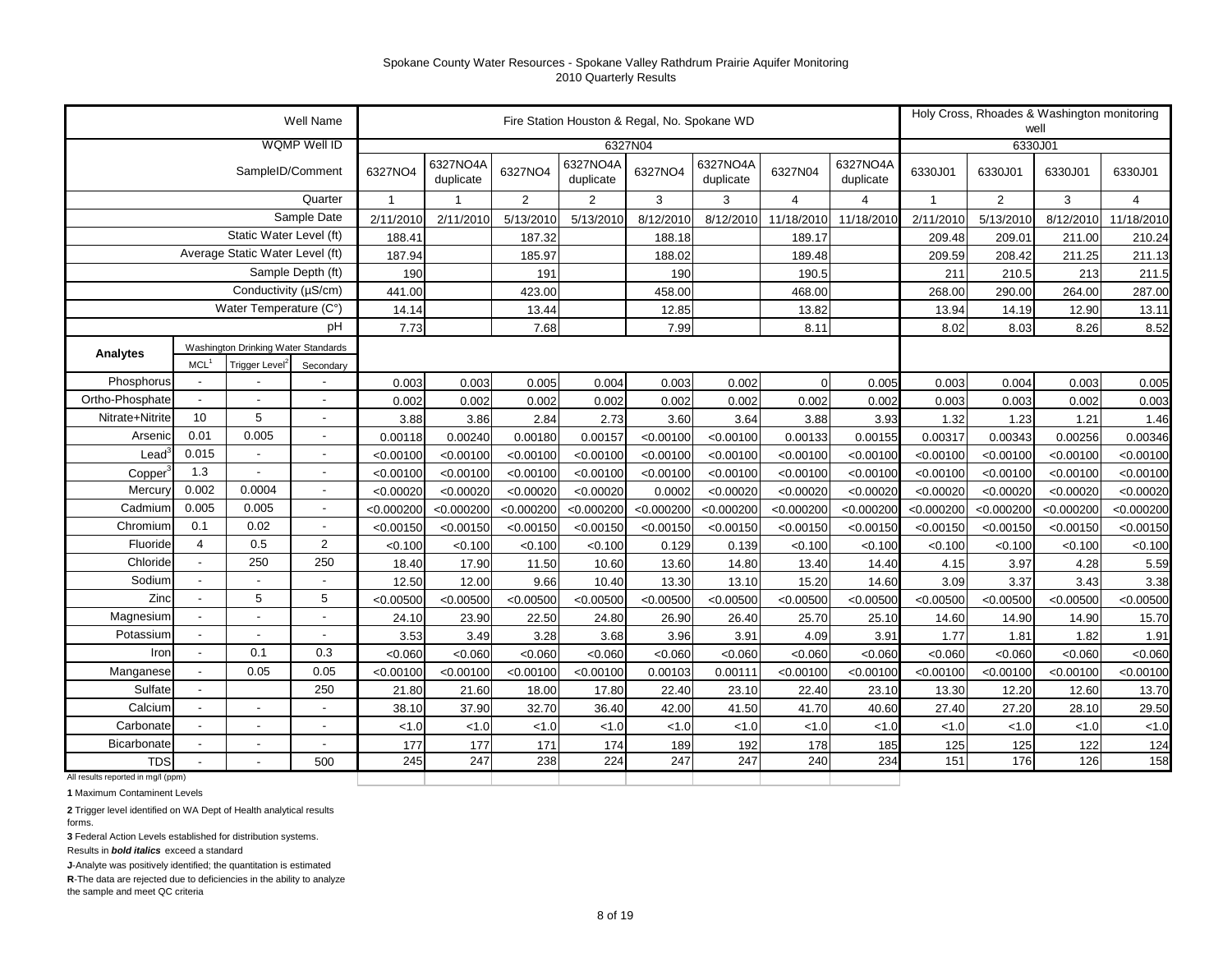|                    |                          |                                     | <b>Well Name</b>    |              | Franklin Park, City monitoring well |            |                |              |                | East Valley High School monitoring well |                |
|--------------------|--------------------------|-------------------------------------|---------------------|--------------|-------------------------------------|------------|----------------|--------------|----------------|-----------------------------------------|----------------|
|                    |                          |                                     | <b>WQMP Well ID</b> |              | 6331J01                             |            |                |              |                | 6436N01                                 |                |
|                    |                          | SampleID/Comment                    |                     | 6331J01      | 6331J01                             | 6331J01    | 6331J01        | 6436N01      | 6436N01        | 6436N01                                 | 6436N01        |
|                    |                          |                                     | Quarter             | $\mathbf{1}$ | $\overline{2}$                      | 3          | $\overline{4}$ | $\mathbf{1}$ | $\overline{2}$ | 3                                       | $\overline{4}$ |
|                    |                          |                                     | Sample Date         | 2/11/2010    | 5/12/2010                           | 8/12/2010  | 11/18/2010     | 2/9/2010     | 5/11/2010      | 8/10/2010                               | 11/16/2010     |
|                    |                          | Static Water Level (ft)             |                     | 205.06       | 203.89                              | 206.59     | 205.69         | 116.66       | 113.29         | 117.86                                  | 116.64         |
|                    |                          | Average Static Water Level (ft)     |                     | 204.91       | 202.63                              | 206.74     | 206.77         | 115.88       | 110.70         | 117.80                                  | 116.65         |
|                    |                          |                                     | Sample Depth (ft)   | 208.5        | 209                                 | 208.5      | 208.5          | 117.5        | 114.5          | 119                                     | 117.5          |
|                    |                          | Conductivity (µS/cm)                |                     | 243.00       | 257.00                              | 250.00     | 253.00         | 608.00       | 568.00         | 582.00                                  | 688.00         |
|                    |                          | Water Temperature (C°)              |                     | 14.61        | 14.42                               | 13.10      | 13.19          | 14.49        | 13.30          | 12.59                                   | 13.42          |
|                    |                          |                                     | рH                  | 8.13         | 7.88                                | 8.22       | 8.44           | 7.22         | 7.24           | 7.41                                    | 7.37           |
| Analytes           |                          | Washington Drinking Water Standards |                     |              |                                     |            |                |              |                |                                         |                |
|                    | MCL <sup>1</sup>         | Trigger Level <sup>2</sup>          | Secondary           |              |                                     |            |                |              |                |                                         |                |
| Phosphorus         | $\blacksquare$           |                                     |                     | 0.004        | 0.004                               | 0.005      | 0.007          | 0.052        | 0.046          | 0.060                                   | 0.054          |
| Ortho-Phosphate    | $\blacksquare$           |                                     | $\overline{a}$      | 0.003        | 0.003                               | 0.002      | 0.003          | 0.044        | 0.040          | 0.051                                   | 0.050          |
| Nitrate+Nitrite    | 10                       | 5                                   | $\overline{a}$      | 1.04         | 0.980                               | 1.09       | 1.01           | 6.10         | 4.03           | 5.30                                    | 7.20           |
| Arsenic            | 0.01                     | 0.005                               | $\overline{a}$      | 0.00319      | 0.00362                             | 0.00316    | 0.00327        | 0.00221      | 0.00206        | 0.00152                                 | 0.00160        |
| $\text{Lead}^3$    | 0.015                    |                                     | $\overline{a}$      | < 0.00100    | < 0.00100                           | < 0.00100  | < 0.00100      | < 0.00100    | < 0.00100      | < 0.00100                               | < 0.00100      |
| Copper             | 1.3                      |                                     | $\overline{a}$      | < 0.00100    | < 0.00100                           | < 0.00100  | < 0.00100      | 0.00987      | < 0.00100      | 0.00101                                 | < 0.00100      |
| Mercury            | 0.002                    | 0.0004                              | $\overline{a}$      | < 0.00020    | < 0.00020                           | < 0.00020  | < 0.00020      | < 0.00020    | < 0.00020      | < 0.00020                               | < 0.00020      |
| Cadmium            | 0.005                    | 0.005                               | $\overline{a}$      | < 0.000200   | < 0.000200                          | < 0.000200 | < 0.000200     | < 0.000200   | < 0.000200     | < 0.000200                              | < 0.000200     |
| Chromium           | 0.1                      | 0.02                                | $\overline{a}$      | < 0.00150    | 0.00227                             | < 0.00150  | < 0.00150      | 0.0023       | < 0.00150      | < 0.00150                               | < 0.00150      |
| Fluoride           | $\overline{4}$           | 0.5                                 | $\overline{2}$      | < 0.100      | < 0.100                             | < 0.100    | < 0.100        | < 0.100      | 0.127          | < 0.100                                 | < 0.100        |
| Chloride           | $\overline{\phantom{a}}$ | 250                                 | 250                 | 3.37         | 3.02                                | 4.38       | 3.87           | 8.60         | 20.80          | 6.07                                    | 6.97           |
| Sodium             | $\blacksquare$           |                                     | ٠                   | 2.78         | 2.75                                | 3.08       | 3.01           | 6.91         | 7.45           | 9.57                                    | 8.75           |
| Zinc               | $\overline{a}$           | 5                                   | 5                   | < 0.00500    | < 0.00500                           | < 0.00500  | < 0.00500      | 0.00534      | < 0.00500      | < 0.00500                               | < 0.00500      |
| Magnesium          | $\overline{\phantom{a}}$ | $\overline{a}$                      | ä,                  | 12.70        | 11.70                               | 13.60      | 13.30          | 33.80        | 28.00          | 32.10                                   | 38.10          |
| Potassium          | $\overline{\phantom{a}}$ |                                     | ٠                   | 1.66         | 1.57                                | 1.74       | 1.77           | 4.36         | 3.92           | 4.47                                    | 4.46           |
| Iron               | $\blacksquare$           | 0.1                                 | 0.3                 | < 0.060      | < 0.060                             | < 0.060    | < 0.060        | 0.094        | 0.082          | < 0.060                                 | < 0.060        |
| Manganese          | $\overline{\phantom{a}}$ | 0.05                                | 0.05                | < 0.00100    | < 0.00100                           | < 0.00100  | < 0.00100      | 0.00241      | 0.00217        | 0.00120                                 | 0.00189        |
| Sulfate            | $\overline{\phantom{a}}$ |                                     | 250                 | 11.00        | 11.40                               | 11.00      | 11.80          | 18.00        | 14.80          | 16.40                                   | 18.70          |
| Calcium            |                          | $\overline{a}$                      | $\blacksquare$      | 26.30        | 23.90                               | 28.50      | 27.70          | 66.70        | 62.90          | 69.60                                   | 80.40          |
| Carbonate          |                          | $\overline{a}$                      | $\blacksquare$      | 1.0          | < 1.0                               | < 1.0      | < 1.0          | < 1.0        | < 1.0          | < 1.0                                   | < 1.0          |
| <b>Bicarbonate</b> |                          | $\overline{a}$                      | $\blacksquare$      | 113          | 109                                 | 117        | 112            | 302          | 226            | 288                                     | 317            |
| <b>TDS</b>         | $\overline{\phantom{a}}$ |                                     | 500                 | 133          | 171                                 | 137        | 142            | 350          | 289            | 356                                     | 383            |

All results reported in mg/l (ppm)

**1** Maximum Contaminent Levels

**2** Trigger level identified on WA Dept of Health analytical results

forms.

**3** Federal Action Levels established for distribution systems.

Results in *bold italics* exceed a standard

**J**-Analyte was positively identified; the quantitation is estimated

**R**-The data are rejected due to deficiencies in the ability to analyze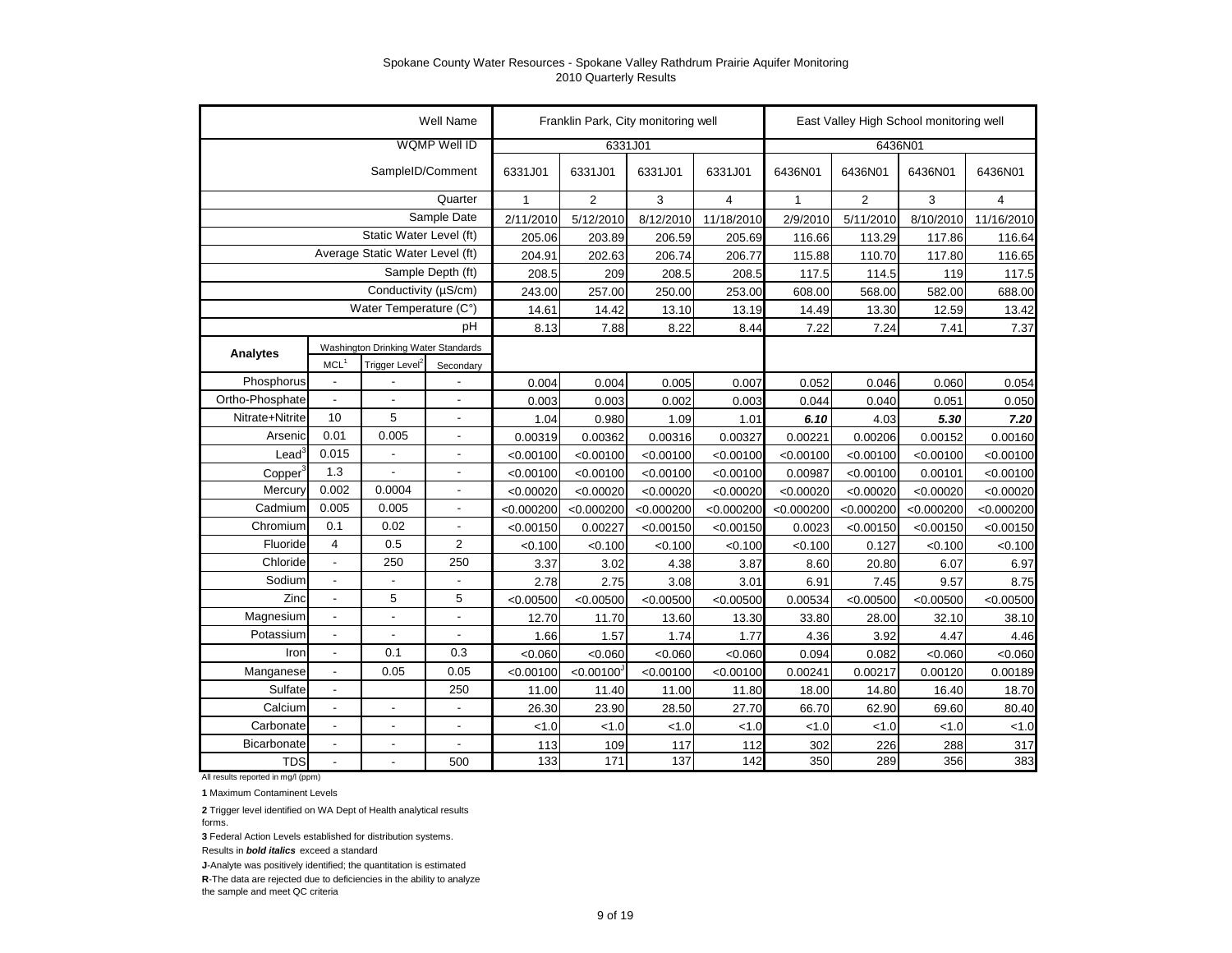|                 |                          |                                     | <b>Well Name</b>         |            |                       |                | Idaho Road 1000 ft south of Trent, monitoring well |            |                       |                |                       |              | Idaho Road 300 ft south of pipeline, monitoring<br>well |            |                |
|-----------------|--------------------------|-------------------------------------|--------------------------|------------|-----------------------|----------------|----------------------------------------------------|------------|-----------------------|----------------|-----------------------|--------------|---------------------------------------------------------|------------|----------------|
|                 |                          |                                     | <b>WQMP Well ID</b>      |            |                       |                |                                                    | 6524R01    |                       |                |                       |              | 6525R01                                                 |            |                |
|                 |                          | SampleID/Comment                    |                          | 6524R01    | 6524R01A<br>duplicate | 6524R01        | 6524R01A<br>duplicate                              | 6524R01    | 6524R01A<br>duplicate | 6524R01        | 6524R01A<br>duplicate | 6525R01      | 6525R01                                                 | 6625R01    | 6525R01        |
|                 |                          |                                     | Quarter                  | 1          |                       | $\overline{2}$ | $\overline{2}$                                     | 3          | 3                     | $\overline{4}$ | 4                     | $\mathbf{1}$ | $\overline{2}$                                          | 3          | $\overline{4}$ |
|                 |                          |                                     | Sample Date              | 2/8/2010   | 2/8/2010              | 5/10/2010      | 5/10/2010                                          | 8/9/2010   | 8/9/2010              | 11/15/2010     | 11/15/2010            | 2/8/2010     | 5/10/2010                                               | 8/9/2010   | 11/15/2010     |
|                 |                          | Static Water Level (ft)             |                          | 128.86     |                       | 128.05         |                                                    | 128.70     |                       | 128.05         |                       | 107.11       | 106.16                                                  | 106.82     | 106.17         |
|                 |                          | Average Static Water Level (ft)     |                          | 127.94     |                       | 125.98         |                                                    | 127.50     |                       | 128.59         |                       | 106.01       | 103.34                                                  | 105.35     | 106.18         |
|                 |                          |                                     | Sample Depth (ft)        | 130        |                       | 129.5          |                                                    | 130        |                       | 129.5          |                       | 108.5        | 107.5                                                   | 108        | 107.5          |
|                 |                          | Conductivity (µS/cm)                |                          | 295.00     |                       | 325.00         |                                                    | 304.00     |                       | 313.00         |                       | 303.00       | 327.00                                                  | 305.00     | 317.00         |
|                 |                          | Water Temperature (C°)              |                          | 10.81      |                       | 11.78          |                                                    | 10.98      |                       | 10.58          |                       | 10.28        | 10.66                                                   | 10.75      | 9.53           |
|                 |                          |                                     | pH                       | 7.69       |                       | 7.56           |                                                    | 7.78       |                       | 7.96           |                       | 7.73         | 7.56                                                    | 7.60       | 7.84           |
| Analytes        |                          | Washington Drinking Water Standards |                          |            |                       |                |                                                    |            |                       |                |                       |              |                                                         |            |                |
|                 | MCL <sup>1</sup>         | Trigger Level <sup>2</sup>          | Secondary                |            |                       |                |                                                    |            |                       |                |                       |              |                                                         |            |                |
| Phosphorus      |                          |                                     |                          | 0.003      | 0.003                 | 0.004          | 0.004                                              | 0.004      | 0.004                 | 0.003          | 0.004                 | 0.003        | 0.004                                                   | 0.005      | 0.003          |
| Ortho-Phosphate | $\blacksquare$           |                                     |                          | 0.002      | 0.002                 | 0.003          | 0.002                                              | 0.003      | 0.003                 | 0.002          | 0.002                 | 0.001        | 0.002                                                   | 0.002      | 0.001          |
| Nitrate+Nitrite | 10                       | 5                                   |                          | 2.24       | 2.24                  | 2.48           | 2.50                                               | 2.54       | 2.52                  | 2.28           | 2.23                  | 1.03         | 1.060                                                   | 1.040      | 0.956          |
| Arsenic         | 0.01                     | 0.005                               | $\overline{\phantom{a}}$ | 0.00375    | 0.00294               | 0.00234        | 0.00233                                            | 0.00245    | 0.00207               | 0.00312        | 0.00314               | 0.00184      | 0.00205                                                 | 0.00198    | 0.00287        |
| Lead            | 0.015                    |                                     | $\overline{\phantom{a}}$ | < 0.00100  | < 0.00100             | < 0.00100      | < 0.00100                                          | < 0.00100  | < 0.00100             | < 0.00100      | < 0.00100             | < 0.00100    | < 0.00100                                               | < 0.00100  | < 0.00100      |
| Copper          | 1.3                      | $\blacksquare$                      | $\blacksquare$           | < 0.00100  | < 0.00100             | < 0.00100      | < 0.00100                                          | < 0.00100  | < 0.00100             | < 0.00100      | < 0.00100             | < 0.00100    | < 0.00100                                               | < 0.00100  | < 0.00100      |
| Mercury         | 0.002                    | 0.0004                              | $\overline{\phantom{a}}$ | < 0.00020  | < 0.00020             | < 0.00020      | < 0.00020                                          | < 0.00020  | < 0.00020             | < 0.00020      | < 0.00020             | < 0.00020    | < 0.00020                                               | < 0.00020  | < 0.00020      |
| Cadmium         | 0.005                    | 0.005                               | $\overline{\phantom{a}}$ | < 0.000200 | < 0.000200            | < 0.000200     | < 0.000200                                         | < 0.000200 | < 0.000200            | < 0.000200     | < 0.000200            | < 0.000200   | < 0.000200                                              | < 0.000200 | < 0.000200     |
| Chromium        | 0.1                      | 0.02                                | $\overline{\phantom{a}}$ | < 0.00150  | < 0.00150             | < 0.00150      | < 0.00150                                          | < 0.00150  | < 0.00150             | < 0.00150      | < 0.00150             | < 0.00150    | < 0.00150                                               | < 0.00150  | < 0.00150      |
| Fluoride        | 4                        | 0.5                                 | 2                        | < 0.100    | < 0.100               | < 0.100        | < 0.100                                            | < 0.100    | < 0.100               | < 0.100        | < 0.100               | < 0.100      | < 0.100                                                 | < 0.100    | 0.112          |
| Chloride        | $\blacksquare$           | 250                                 | 250                      | 2.73       | 2.76                  | 2.46           | 2.59                                               | 2.63       | 2.68                  | 2.96           | 3.08                  | 1.68         | 1.58                                                    | 1.83       | 1.98           |
| Sodium          | $\blacksquare$           |                                     | $\overline{\phantom{a}}$ | 3.27       | 3.31                  | 3.41           | 3.35                                               | 3.36       | 3.27                  | 3.14           | 3.17                  | 2.91         | 2.95                                                    | 2.97       | 2.80           |
| Zinc            | $\overline{\phantom{a}}$ | 5                                   | 5                        | < 0.00500  | < 0.00500             | < 0.00500      | < 0.00500                                          | < 0.00500  | < 0.00500             | < 0.00500      | < 0.00500             | < 0.00500    | < 0.00500                                               | < 0.00500  | < 0.00500      |
| Magnesium       | $\overline{\phantom{a}}$ |                                     | $\overline{a}$           | 13.50      | 13.70                 | 14.00          | 13.80                                              | 15.10      | 14.70                 | 15.80          | 16.00                 | 16.20        | 16.10                                                   | 17.30      | 17.80          |
| Potassium       | $\blacksquare$           |                                     | ÷,                       | 1.98       | 2.02                  | 1.89           | 1.85                                               | 1.97       | 1.89                  | 2.06           | 2.09                  | 1.87         | 1.75                                                    | 1.84       | 1.91           |
| Iron            | $\blacksquare$           | 0.1                                 | 0.3                      | < 0.060    | < 0.060               | < 0.060        | < 0.060                                            | < 0.060    | < 0.060               | < 0.060        | < 0.060               | < 0.060      | < 0.060                                                 | 0.076      | 0.099          |
| Manganese       | $\blacksquare$           | 0.05                                | 0.05                     | < 0.00100  | < 0.00100             | < 0.00100      | < 0.00100                                          | < 0.00100  | < 0.00100             | < 0.00100      | < 0.00100             | < 0.00100    | < 0.00100                                               | 0.00308    | 0.00224        |
| Sulfate         | $\blacksquare$           |                                     | 250                      | 9.79       | 9.84                  | 9.48           | 9.89                                               | 10.20      | 10.30                 | 10.10          | 10.60                 | 16.20        | 14.30                                                   | 15.80      | 17.00          |
| Calcium         | $\blacksquare$           | $\overline{a}$                      | $\overline{a}$           | 34.30      | 34.90                 | 35.90          | 35.20                                              | 37.80      | 36.70                 | 40.00          | 40.30                 | 32.90        | 33.50                                                   | 35.10      | 37.00          |
| Carbonate       | $\blacksquare$           | $\overline{\phantom{a}}$            | $\overline{a}$           | 1.0        | < 1.0                 | 1.0            | < 1.0                                              | < 1.0      | < 1.0                 | < 1.0          | < 1.0                 | < 1.0        | < 1.0                                                   | < 1.0      | < 1.0          |
| Bicarbonate     |                          | $\blacksquare$                      | $\overline{\phantom{a}}$ | 144        | 142                   | 145            | 143                                                | 143        | 142                   | 142            | 144                   | 152          | 147                                                     | 144        | 145            |
| <b>TDS</b>      |                          |                                     | 500                      | 186        | 144                   | 183            | 161                                                | 188        | 180                   | 167            | 162                   | 182          | 185                                                     | 176        | 166            |

All results reported in mg/l (ppm)

**1** Maximum Contaminent Levels

**2** Trigger level identified on WA Dept of Health analytical results forms.

**3** Federal Action Levels established for distribution systems.

Results in *bold italics* exceed a standard

**J**-Analyte was positively identified; the quantitation is estimated

**R**-The data are rejected due to deficiencies in the ability to analyze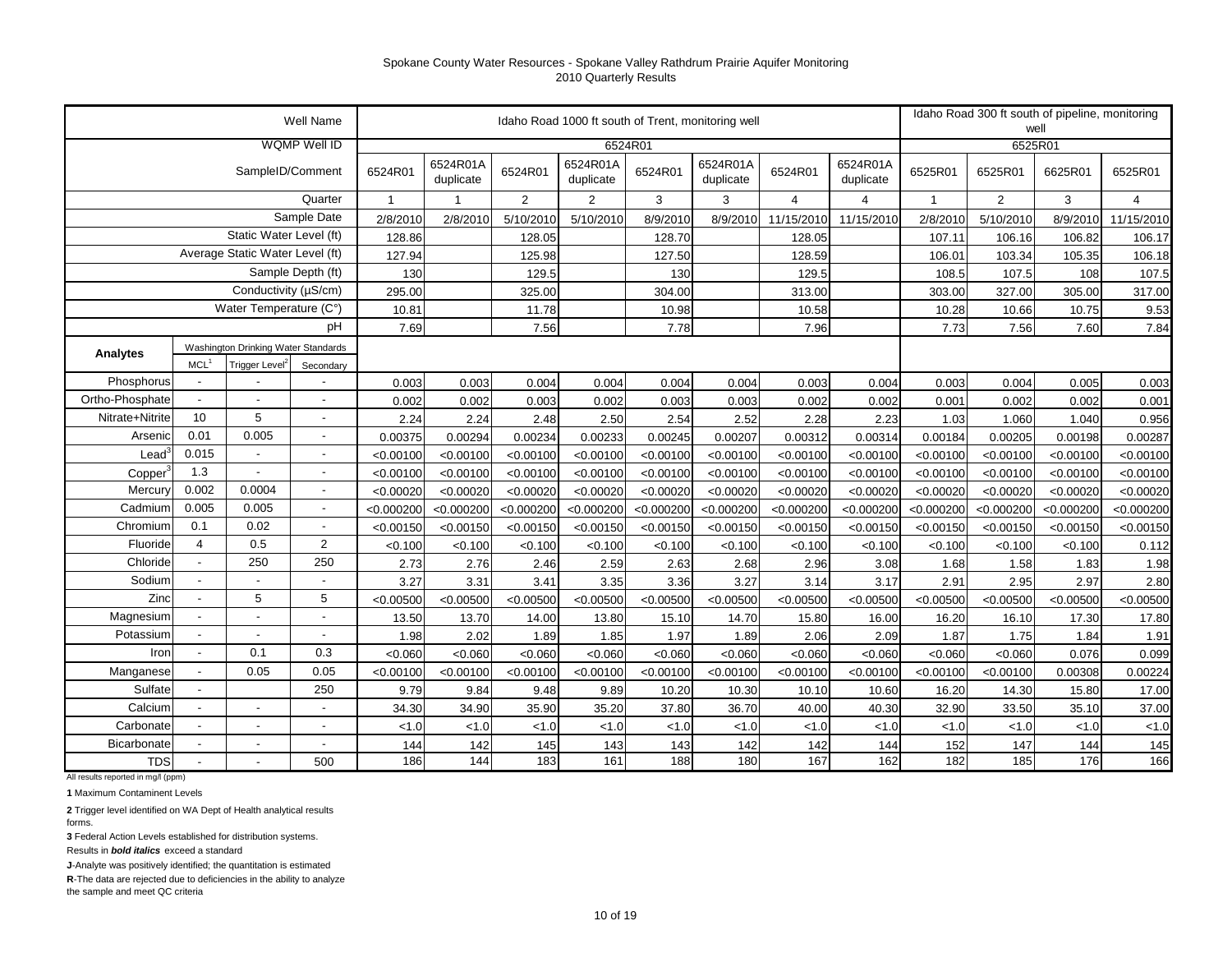|                 |                          |                                     | Well Name                |                |                |            | Idaho Road - East Farms monitoring well at CID11 |              |                | I.E. COLD STORAGE |            |              |                | CITY of SPOKANE-Nevada |                |
|-----------------|--------------------------|-------------------------------------|--------------------------|----------------|----------------|------------|--------------------------------------------------|--------------|----------------|-------------------|------------|--------------|----------------|------------------------|----------------|
|                 |                          |                                     | <b>WQMP Well ID</b>      |                |                | 6631M07    |                                                  |              |                | 5213B01           |            |              |                | 5308A02                |                |
|                 |                          | SampleID/Comment                    |                          | 6631M07        | 6631M07        | 6631M07    | 6631M07                                          | 5213B01      | 5213B01        | 5213B01           | 5213B01    | 5308A02      | 5308A02        | 5308A02                | 5308A02 #4     |
|                 |                          |                                     | Quarter                  | $\overline{1}$ | $\overline{2}$ | 3          | $\overline{4}$                                   | $\mathbf{1}$ | $\overline{2}$ | 3                 | 4          | $\mathbf{1}$ | $\overline{2}$ | 3                      | $\overline{4}$ |
|                 |                          |                                     | Sample Date              | 2/8/2010       | 5/10/2010      | 8/9/2010   | 11/15/2010                                       | 1/26/2010    | 5/4/2010       | 7/27/2010         | 10/26/2010 | 1/26/2010    | 5/4/2010       | 7/27/2010              | 10/26/2010     |
|                 |                          | Static Water Level (ft)             |                          | 118.09         | 117.01         | 117.76     | 117.03                                           |              |                |                   |            |              |                |                        |                |
|                 |                          | Average Static Water Level (ft)     |                          | 116.99         | 114.31         | 116.55     | 117.16                                           |              |                |                   |            |              |                |                        |                |
|                 |                          |                                     | Sample Depth (ft)        | 119            | 118.5          | 119        | 118.5                                            |              |                |                   |            |              |                |                        |                |
|                 |                          | Conductivity (µS/cm)                |                          | 263.00         | 295.00         | 274.00     | 281.00                                           | 339.00       | 324.00         | 287.00            | 252.00     | 233.00       | 219.00         | 165.00                 | 172.00         |
|                 |                          | Water Temperature (C°)              |                          | 13.61          | 15.53          | 14.00      | 14.22                                            | 11.50        | 12.25          | 11.89             | 11.62      | 11.84        | 11.46          | 11.79                  | 11.02          |
|                 |                          |                                     | pH                       | 7.60           | 7.44           | 6.80       | 8.28                                             | 7.12         | 7.92           | 6.58              | 7.63       | 7.42         | 7.81           | 7.41                   | 7.09           |
| Analytes        |                          | Washington Drinking Water Standards |                          |                |                |            |                                                  |              |                |                   |            |              |                |                        |                |
|                 | MCL <sup>1</sup>         | Trigger Level <sup>2</sup>          | Secondary                |                |                |            |                                                  |              |                |                   |            |              |                |                        |                |
| Phosphorus      |                          |                                     |                          | 0.004          | 0.005          | 0.005      | 0.004                                            | 0.008        | 0.008          | 0.008             | 0.010      | 0.004        | 0.003          | 0.004                  | 0.004          |
| Ortho-Phosphate | $\blacksquare$           |                                     | $\blacksquare$           | 0.003          | 0.004          | 0.004      | 0.003                                            | 0.008        | 0.007          | 0.007             | 0.009      | 0.001        | 0.003          | 0.003                  | 0.004          |
| Nitrate+Nitrite | 10                       | 5                                   | $\overline{\phantom{a}}$ | 1.52           | 1.70           | 1.71       | 1.56                                             | 2.34         | 1.94           | 1.84              | 2.06       | 1.16         | 1.00           | 1.04                   | 1.07           |
| Arseni          | 0.01                     | 0.005                               | $\overline{\phantom{a}}$ | 0.00467        | 0.00459        | 0.00403    | 0.00469                                          | 0.00267      | 0.00256        | 0.00270           | 0.00261    | 0.00212      | < 0.00100      | 0.00182                | 0.00259        |
| Lead            | 0.015                    |                                     | $\overline{\phantom{a}}$ | < 0.00100      | < 0.00100      | < 0.00100  | < 0.00100                                        | < 0.00100    | < 0.00100      | < 0.00100         | < 0.00100  | < 0.00100    | < 0.00100      | < 0.00100              | < 0.00100      |
| Copper          | 1.3                      | $\blacksquare$                      | $\overline{\phantom{a}}$ | < 0.00100      | < 0.00100      | < 0.00100  | < 0.00100                                        | 0.00110      | 0.00123        | 0.00118           | 0.0011     | < 0.00100    | 0.00147        | 0.00108                | 0.00132        |
| Mercury         | 0.002                    | 0.0004                              | $\blacksquare$           | < 0.00020      | < 0.00020      | < 0.00020  | < 0.00020                                        | < 0.00020    | < 0.00020      | < 0.00020         | < 0.00020  | < 0.00020    | < 0.00020      | < 0.00020              | < 0.00020      |
| Cadmium         | 0.005                    | 0.005                               | $\overline{\phantom{a}}$ | < 0.000200     | < 0.000200     | < 0.000200 | < 0.000200                                       | < 0.000200   | < 0.000200     | < 0.000200        | < 0.000200 | < 0.000200   | < 0.000200     | < 0.000200             | < 0.000200     |
| Chromium        | 0.1                      | 0.02                                | $\sim$                   | < 0.00150      | < 0.00150      | < 0.00150  | < 0.00150                                        | < 0.00150    | < 0.00150      | < 0.00150         | < 0.00150  | < 0.00150    | < 0.00150      | < 0.00150              | < 0.00150      |
| Fluoride        | 4                        | 0.5                                 | $\overline{2}$           | < 0.100        | < 0.100        | < 0.100    | < 0.100                                          | < 0.100      | < 0.100        | < 0.100           | < 0.100    | < 0.100      | < 0.100        | < 0.100                | < 0.100        |
| Chloride        | $\blacksquare$           | 250                                 | 250                      | 3.53           | 3.44           | 3.89       | 4.05                                             | 20.40        | 18.30          | 17.50             | 19.30      | 4.78         | 4.04           | 3.75                   | 4.49           |
| Sodium          |                          |                                     | $\blacksquare$           | 2.69           | 2.85           | 2.89       | 2.70                                             | 8.00         | 7.55           | 7.77              | 8.75       | 3.19         | 2.60           | 2.78                   | 3.09           |
| Zinc            | $\overline{\phantom{a}}$ | 5                                   | 5                        | < 0.00500      | < 0.00500      | < 0.00500  | < 0.00500                                        | < 0.00500    | < 0.00500      | < 0.00500         | < 0.00500  | < 0.00500    | < 0.00500      | < 0.00500              | < 0.00500      |
| Magnesium       |                          |                                     | Ĭ.                       | 12.80          | 13.40          | 14.40      | 14.80                                            | 12.60        | 12.40          | 11.40             | 12.50      | 9.81         | 9.30           | 9.84                   | 10.30          |
| Potassium       | $\overline{\phantom{a}}$ |                                     | $\ddot{\phantom{a}}$     | 2.07           | 2.01           | 2.11       | 2.19                                             | 2.33         | 2.34           | 2.34              | 2.44       | 1.68         | 1.59           | 1.62                   | 1.70           |
| Iron            | $\blacksquare$           | 0.1                                 | 0.3                      | < 0.060        | < 0.060        | < 0.060    | < 0.060                                          | < 0.060      | < 0.060        | < 0.060           | < 0.060    | < 0.060      | < 0.060        | < 0.060                | < 0.060        |
| Manganese       | $\blacksquare$           | 0.05                                | 0.05                     | < 0.00100      | < 0.00100      | < 0.00100  | < 0.00100                                        | < 0.00100    | < 0.00100      | < 0.00100         | < 0.00100  | < 0.00100    | < 0.00100      | < 0.00100              | < 0.00100      |
| Sulfate         | $\overline{\phantom{a}}$ |                                     | 250                      | 10.90          | 10.20          | 11.30      | 11.50                                            | 15.20        | 14.40          | 12.60             | 13.60      | 9.31         | 8.84           | 8.22                   | 8.38           |
| Calcium         | $\blacksquare$           | $\overline{\phantom{a}}$            | $\blacksquare$           | 28.80          | 30.80          | 32.20      | 33.30                                            | 38.20        | 37.60          | 34.10             | 38.90      | 29.10        | 26.70          | 26.00                  | 28.90          |
| Carbonate       | $\overline{\phantom{a}}$ | $\overline{\phantom{a}}$            | $\overline{a}$           | < 1.0          | < 1.0          | 1.0        | < 1.0                                            | < 1.0        | < 1.0          | < 1.0             | < 1.0      | < 1.0        | 1.0            | < 1.0                  | < 1.0          |
| Bicarbonate     |                          | $\overline{\phantom{a}}$            | $\overline{a}$           | 124            | 126            | 128        | 123                                              | 131          | 129            | 113               | 120        | 112          | 105            | 99.1                   | 103            |
| <b>TDS</b>      |                          |                                     | 500                      | 122            | 192            | 172        | 149                                              | 210          | 165            | 180               | 181        | 155          | 126            | 121                    | $131$          |

All results reported in mg/l (ppm)

**1** Maximum Contaminent Levels

**2** Trigger level identified on WA Dept of Health analytical results forms.

**3** Federal Action Levels established for distribution systems.

Results in *bold italics* exceed a standard

**J**-Analyte was positively identified; the quantitation is estimated

**R**-The data are rejected due to deficiencies in the ability to analyze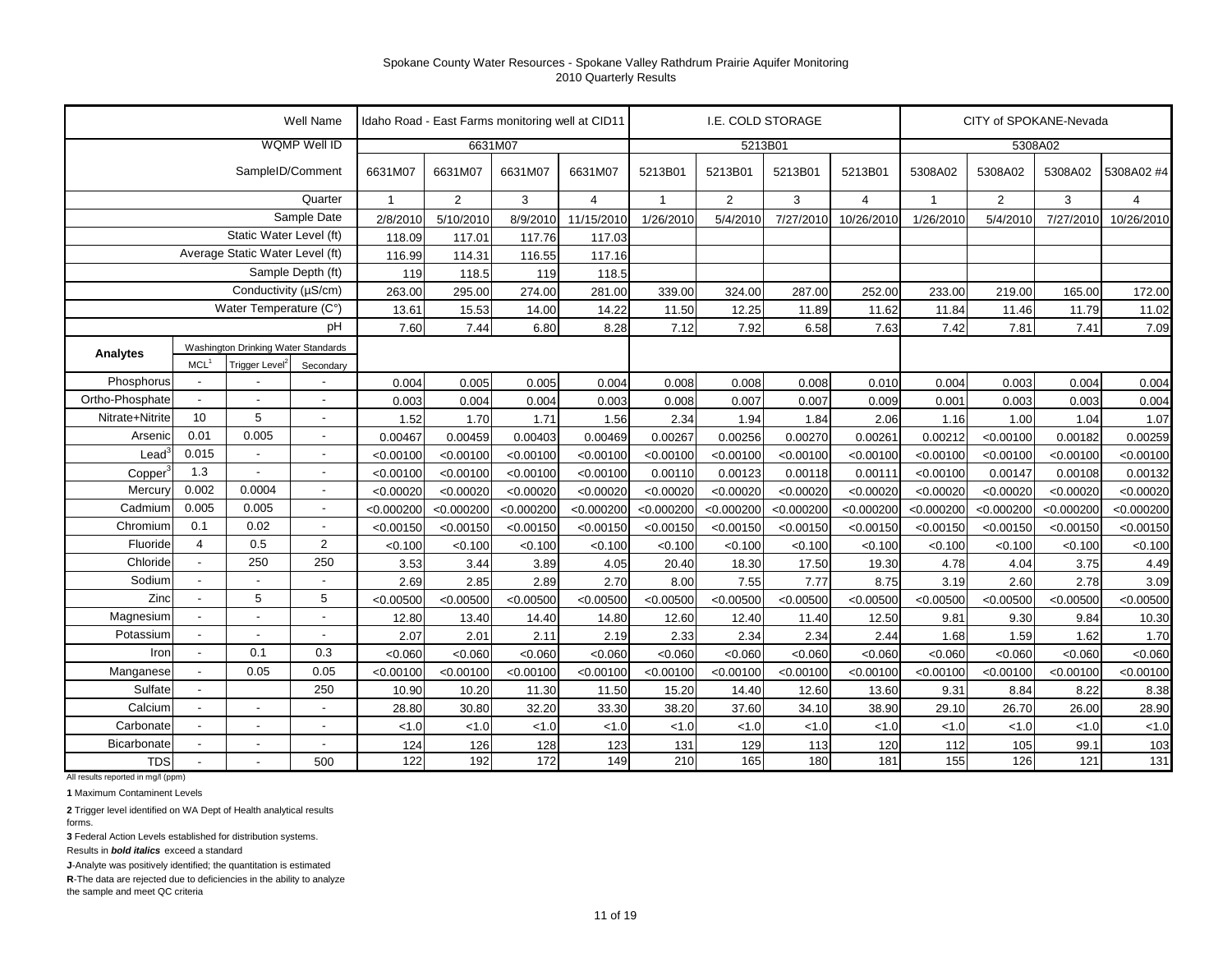|                   |                          |                                     | Well Name                | <b>URUHARD</b><br><b>AVE IRRIG</b><br>$NST$ $Sita$ |              | CITY of SPOKANE-Ray |            |                  |                | E. Spokane Water District - Well 3 |            | E. SPKN<br>WD, Site 1 |              |                | PASADENA PARK #2 |                |
|-------------------|--------------------------|-------------------------------------|--------------------------|----------------------------------------------------|--------------|---------------------|------------|------------------|----------------|------------------------------------|------------|-----------------------|--------------|----------------|------------------|----------------|
|                   |                          |                                     | <b>WQMP Well ID</b>      | 5312H01                                            |              | 5322F01             |            |                  |                | 5324J01                            |            | 5324G01               |              |                | 5405K01          |                |
|                   |                          | SampleID/Comment                    |                          | 5312H01                                            | 5322F01      | 5322F01             | 5322F01    | 5322F01<br>south | 5324J01        | 5324J01                            | 5324J01    | 5324G01               | 5405K01      | 5405K01        | 5405K01          | 5405K01        |
|                   |                          |                                     | Quarter                  | 3                                                  | $\mathbf{1}$ | $\overline{2}$      | 3          | $\overline{4}$   | $\overline{1}$ | $\overline{2}$                     | 3          | $\overline{4}$        | $\mathbf{1}$ | $\overline{2}$ | 3                | $\overline{4}$ |
|                   |                          |                                     | Sample Date              | 7/27/2010                                          | 1/26/2010    | 5/4/2010            | 7/27/2010  | 10/26/2010       | 1/26/2010      | 5/4/2010                           | 7/27/2010  | 10/26/2010            | 1/26/2010    | 5/4/2010       | 7/27/2010        | 10/26/2010     |
|                   |                          | Static Water Level (ft)             |                          |                                                    |              |                     |            |                  |                |                                    |            |                       |              |                |                  |                |
|                   |                          | Average Static Water Level (ft)     |                          |                                                    |              |                     |            |                  |                |                                    |            |                       |              |                |                  |                |
|                   |                          |                                     | Sample Depth (ft)        |                                                    |              |                     |            |                  |                |                                    |            |                       |              |                |                  |                |
|                   |                          | Conductivity (µS/cm)                |                          | 290.00                                             | 449          | 441                 | 327        | 308              | 440            | 422.00                             | 426.00     | 341.00                | 144.00       | 209.00         | 187.00           | 146.00         |
|                   |                          | Water Temperature (C°)              |                          | 10.29                                              | 12.1         | 11.87               | 13.32      | 11.23            | 11.05          | 11.04                              | 11.36      | 10.56                 | 11.02        | 9.60           | 9.64             | 10.06          |
|                   |                          |                                     | рH                       | 7.65                                               | 7.25         | 7.65                | 7.13       | 7.29             | 6.95           | 7.39                               | 6.86       | 7.51                  | 7.72         | 7.97           | 7.72             | 8.00           |
| Analytes          |                          | Washington Drinking Water Standards |                          |                                                    |              |                     |            |                  |                |                                    |            |                       |              |                |                  |                |
|                   | MCL <sup>1</sup>         | Trigger Level <sup>:</sup>          | Secondary                |                                                    |              |                     |            |                  |                |                                    |            |                       |              |                |                  |                |
| Phosphorus        |                          |                                     |                          | 0.017                                              | 0.0227713    | 0.0234175           | 0.0191626  | 0.033            | 0.080          | 0.069                              | 0.082      | 0.021                 | 0.007        | 0.007          | 0.006            | 0.008          |
| Ortho-Phosphate   |                          |                                     | $\blacksquare$           | 0.017                                              | 0.0201103    | 0.020353            | 0.0186846  | 0.022            | 0.075          | 0.065                              | 0.081      | 0.020                 | 0.007        | 0.006          | 0.006            | 0.007          |
| Nitrate+Nitrite   | 10                       | 5                                   | $\overline{\phantom{a}}$ | 2.31                                               | 4.11         | 3.74                | 2.73       | 3.22             | 4.85           | 3.94                               | 4.56       | 3.73                  | 1.75         | 1.86           | 1.72             | 1.030          |
| Arsenic           | 0.01                     | 0.005                               | $\overline{\phantom{a}}$ | 0.00520                                            | 0.00367      | 0.00382             | 0.00456    | 0.00396          | 0.00183        | 0.00277                            | 0.00180    | 0.00454               | < 0.00100    | 0.002          | 0.001            | 0.00148        |
| $\textsf{lead}^3$ | 0.015                    |                                     | $\overline{\phantom{a}}$ | < 0.00100                                          | < 0.00100    | < 0.00100           | < 0.00100  | < 0.00100        | < 0.00100      | < 0.00100                          | < 0.00100  | < 0.00100             | < 0.00100    | < 0.00100      | < 0.00100        | < 0.00100      |
| Copper            | 1.3                      |                                     | $\overline{\phantom{a}}$ | < 0.00100                                          | < 0.00100    | < 0.00100           | < 0.00100  | 0.00432          | 0.00289        | 0.00789                            | 0.00729    | 0.00119               | 0.00151      | 0.00212        | 0.00142          | 0.00184        |
| Mercury           | 0.002                    | 0.0004                              | $\overline{\phantom{a}}$ | < 0.00020                                          | < 0.00020    | < 0.00020           | < 0.00020  | < 0.00020        | < 0.00020      | < 0.00020                          | < 0.00020  | < 0.00020             | < 0.00020    | < 0.00020      | < 0.00020        | < 0.00020      |
| Cadmium           | 0.005                    | 0.005                               | $\overline{\phantom{a}}$ | < 0.000200                                         | < 0.000200   | < 0.000200          | < 0.000200 | < 0.000200       | < 0.000200     | < 0.000200                         | < 0.000200 | < 0.000200            | < 0.000200   | < 0.000200     | < 0.000200       | < 0.000200     |
| Chromium          | 0.1                      | 0.02                                | $\overline{\phantom{a}}$ | < 0.00150                                          | < 0.00150    | < 0.00150           | < 0.00150  | < 0.00150        | < 0.00150      | < 0.00150                          | < 0.00150  | < 0.00150             | < 0.00150    | < 0.00150      | < 0.00150        | < 0.00150      |
| Fluoride          | $\overline{4}$           | 0.5                                 | 2                        | < 0.100                                            | < 0.100      | 0.104               | < 0.100    | < 0.100          | 0.126          | 0.103                              | < 0.100    | < 0.100               | < 0.100      | < 0.100        | < 0.100          | < 0.100        |
| Chloride          |                          | 250                                 | 250                      | 4.82                                               | 19.4         | 19.6                | 11.7       | 14.1             | 26.30          | 29.20                              | 29.70      | 14.90                 | 3.85         | 5.35           | 4.32             | 3.51           |
| Sodium            |                          | $\overline{\phantom{a}}$            | $\overline{\phantom{a}}$ | 4.15                                               | 10.5         | 10                  | 6.96       | 8.76             | 13.50          | 12.30                              | 14.20      | 9.44                  | 3.71         | 3.73           | 3.83             | 4.36           |
| Zinc              | $\overline{\phantom{a}}$ | 5                                   | 5                        | 0.01200                                            | 0.00664      | 0.01750             | 0.01040    | < 0.00500        | < 0.00500      | 0.01030                            | 0.01670    | 0.00691               | 0.00526      | < 0.00500      | < 0.00500        | < 0.00500      |
| Magnesium         |                          | $\overline{\phantom{a}}$            | $\overline{\phantom{a}}$ | 14.10                                              | 17.3         | 18                  | 13.9       | 16.6             | 15.20          | 15.50                              | 16.60      | 18.60                 | 7.33         | 8.16           | 7.76             | 7.56           |
| Potassium         |                          | $\sim$                              | $\blacksquare$           | 2.16                                               | 2.91         | 3.1                 | 2.48       | 2.81             | 2.64           | 2.68                               | 2.91       | 3.10                  | 1.88         | 1.96           | 1.92             | 2.01           |
| Iron              |                          | 0.1                                 | 0.3                      | < 0.060                                            | < 0.060      | < 0.060             | < 0.060    | < 0.060          | < 0.060        | 0.142                              | < 0.060    | < 0.060               | < 0.060      | < 0.060        | < 0.060          | < 0.060        |
| Manganese         |                          | 0.05                                | 0.05                     | < 0.00100                                          | < 0.00100    | < 0.00100           | < 0.00100  | < 0.00100        | < 0.00100      | 0.00176                            | < 0.00100  | < 0.00100             | < 0.00100    | < 0.00100      | < 0.00100        | < 0.00100      |
| Sulfate           |                          |                                     | 250                      | 12.00                                              | 18.10        | 18.10               | 12.20      | 14.80            | 17.20          | 15.70                              | 15.60      | 16.90                 | 9.32         | 9.77           | 8.97             | 8.97           |
| Calcium           |                          | $\blacksquare$                      | $\overline{\phantom{a}}$ | 37.20                                              | 54.3         | 56.1                | 41.7       | 51.9             | 50.30          | 49.20                              | 51.80      | 56.60                 | 23.10        | 25.50          | 23.80            | 24.10          |
| Carbonate         |                          | $\blacksquare$                      | $\blacksquare$           | < 1.0                                              | < 1.0        | < 1.0               | < 1.0      | < 1.0            | 1.0            | < 1.0                              | < 1.0      | < 1.0                 | < 1.0        | < 1.0          | < 1.0            | < 1.0          |
| Bicarbonate       |                          |                                     | $\blacksquare$           | 143                                                | 190          | 187                 | 152        | 169              | 170            | 158                                | 164        | 191                   | 87.7         | 91.4           | 84.8             | 85.1           |
| <b>TDS</b>        |                          |                                     | 500                      | 173                                                | 271          | 256                 | 215        | 212              | 290            | 237                                | 271        | 265                   | 131          | 130            | 120              | 110            |

All results reported in mg/l (ppm)

**1** Maximum Contaminent Levels

**2** Trigger level identified on WA Dept of Health analytical results

forms. **3** Federal Action Levels established for distribution systems.

Results in *bold italics* exceed a standard

**J**-Analyte was positively identified; the quantitation is estimated

**R**-The data are rejected due to deficiencies in the ability to analyze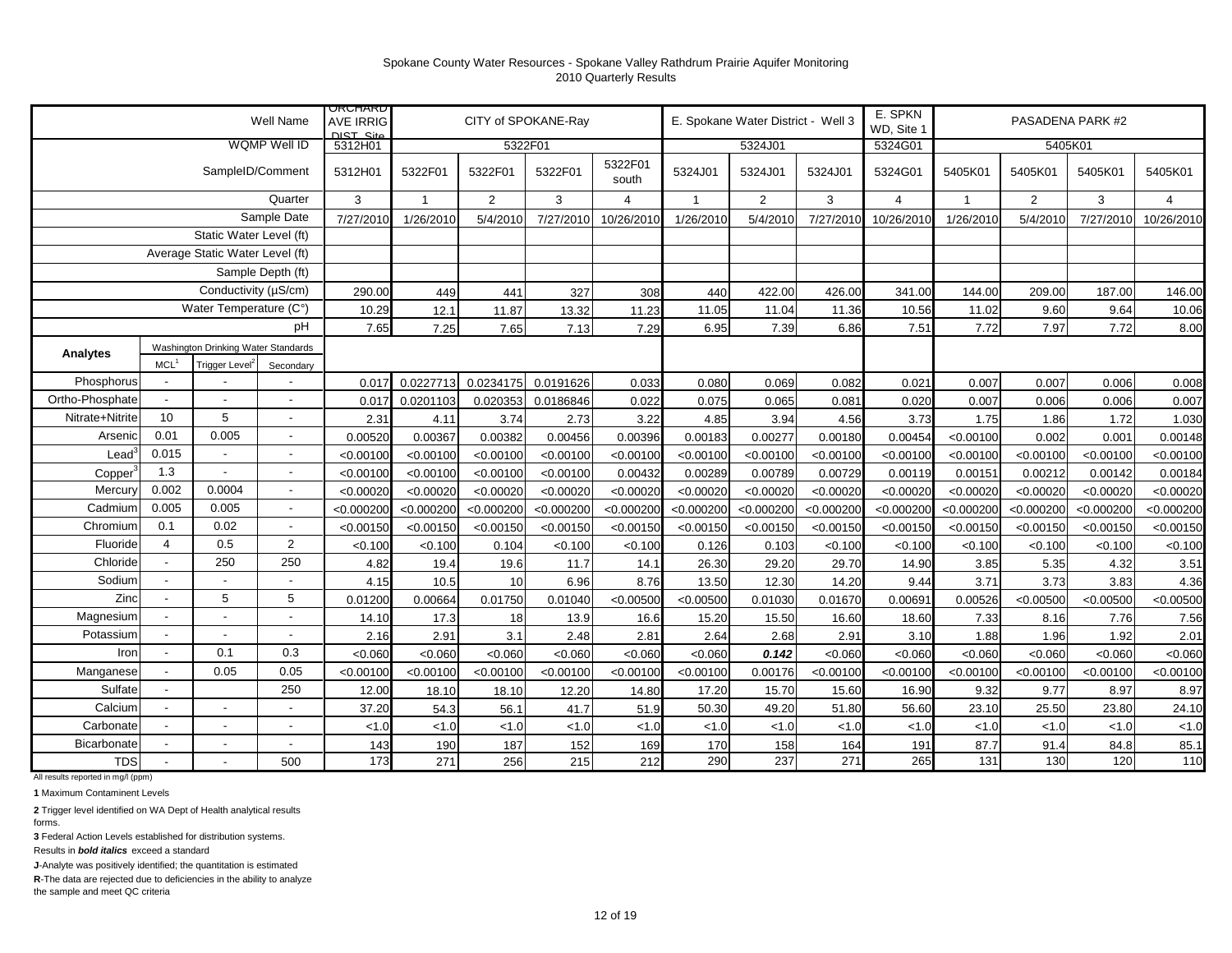|                 |                                 |                                     | Well Name           |              | Orchard Ave Irrig Dist Site 2 |            |            | Mission Well, LIBERTY LAKE<br>MODERN ELECT WATER, Site 6<br><b>SEWER DIST</b><br>5408N01<br>5408N01<br>5408N01<br>5408N01<br>5515C01<br>#2<br>$\sqrt{2}$<br>2<br>3<br>$\mathbf{1}$<br>$\overline{4}$<br>$\mathbf{1}$<br>5/4/2010<br>7/27/2010<br>1/26/2010<br>10/26/2010<br>1/26/2010<br>251.00<br>245.00<br>172.00<br>194.00<br>245.00 |            |            |            |            |            |
|-----------------|---------------------------------|-------------------------------------|---------------------|--------------|-------------------------------|------------|------------|-----------------------------------------------------------------------------------------------------------------------------------------------------------------------------------------------------------------------------------------------------------------------------------------------------------------------------------------|------------|------------|------------|------------|------------|
|                 |                                 |                                     | <b>WQMP Well ID</b> |              | 5407C01                       |            |            |                                                                                                                                                                                                                                                                                                                                         |            |            |            | 5515C01    |            |
|                 |                                 | SampleID/Comment                    |                     | 5407C01      | 5407C01                       | 5407C01    | 5408N01    |                                                                                                                                                                                                                                                                                                                                         |            |            |            | 5515C01    | 5515C01    |
|                 |                                 |                                     | Quarter             | $\mathbf{1}$ | $\overline{2}$                | 3          |            |                                                                                                                                                                                                                                                                                                                                         |            |            |            |            | 3          |
|                 |                                 |                                     | Sample Date         | 1/26/2010    | 5/4/2010                      | 10/26/2010 |            |                                                                                                                                                                                                                                                                                                                                         |            |            |            | 7/27/2010  | 10/26/2010 |
|                 | Static Water Level (ft)         |                                     |                     |              |                               |            |            |                                                                                                                                                                                                                                                                                                                                         |            |            |            |            |            |
|                 | Average Static Water Level (ft) |                                     |                     |              |                               |            |            |                                                                                                                                                                                                                                                                                                                                         |            |            |            |            |            |
|                 |                                 |                                     |                     |              |                               |            |            |                                                                                                                                                                                                                                                                                                                                         |            |            |            |            |            |
|                 |                                 | Conductivity (µS/cm)                |                     | 259.00       | 305.00                        | 227.00     |            |                                                                                                                                                                                                                                                                                                                                         |            |            |            | 265.00     | 187.00     |
|                 |                                 | Water Temperature (C°)              |                     | 15.33        | 11.70                         | 9.40       | 10.61      | 11.46                                                                                                                                                                                                                                                                                                                                   | 10.43      | 10.41      | 11.03      | 12.00      | 12.48      |
|                 | рH                              |                                     |                     |              | 8.04                          | 7.65       | 7.77       | 7.79                                                                                                                                                                                                                                                                                                                                    | 7.84       | 8.07       | 7.97       | 7.92       | 8.36       |
| <b>Analytes</b> |                                 | Washington Drinking Water Standards |                     |              |                               |            |            |                                                                                                                                                                                                                                                                                                                                         |            |            |            |            |            |
|                 | MCL <sup>1</sup>                | Trigger Level <sup>2</sup>          | Secondary           |              |                               |            |            |                                                                                                                                                                                                                                                                                                                                         |            |            |            |            |            |
| Phosphorus      | $\overline{\phantom{a}}$        |                                     |                     | 0.012        | 0.013                         | 0.015      | 0.005      | 0.004                                                                                                                                                                                                                                                                                                                                   | 0.004      | 0.006      | 0.014      | 0.010      | 0.022      |
| Ortho-Phosphate | ÷,                              |                                     |                     | 0.012        | 0.013                         | 0.014      | 0.004      | 0.003                                                                                                                                                                                                                                                                                                                                   | 0.003      | 0.004      | 0.014      | 0.009      | 0.015      |
| Nitrate+Nitrite | 10                              | 5                                   |                     | 0.92         | 0.64                          | 1.95       | 1.41       | 1.23                                                                                                                                                                                                                                                                                                                                    | 1.36       | 1.35       | 1.42       | 1.34       | 1.10       |
| Arsenic         | 0.01                            | 0.005                               |                     | 0.00272      | 0.00332                       | 0.00405    | 0.00236    | 0.00261                                                                                                                                                                                                                                                                                                                                 | 0.003      | 0.00258    | 0.002      | 0.00297    | 0.00312    |
| $\text{Lead}^3$ | 0.015                           |                                     |                     | < 0.00100    | < 0.00100                     | < 0.00100  | < 0.00100  | < 0.00100                                                                                                                                                                                                                                                                                                                               | < 0.00100  | < 0.00100  | < 0.00100  | < 0.00100  | < 0.00100  |
| Copper          | 1.3                             |                                     |                     | 0.00241      | 0.00218                       | 0.00104    | < 0.00100  | < 0.00100                                                                                                                                                                                                                                                                                                                               | < 0.00100  | 0.00107    | 0.01760    | 0.00109    | 0.00124    |
| Mercury         | 0.002                           | 0.0004                              |                     | < 0.00020    | < 0.00020                     | < 0.00020  | < 0.00020  | < 0.00020                                                                                                                                                                                                                                                                                                                               | < 0.00020  | < 0.00020  | < 0.00020  | < 0.00020  | < 0.00020  |
| Cadmium         | 0.005                           | 0.005                               |                     | < 0.000200   | < 0.000200                    | < 0.000200 | < 0.000200 | < 0.000200                                                                                                                                                                                                                                                                                                                              | < 0.000200 | < 0.000200 | < 0.000200 | < 0.000200 | < 0.000200 |
| Chromium        | 0.1                             | 0.02                                |                     | < 0.00150    | < 0.00150                     | < 0.00150  | < 0.00150  | < 0.00150                                                                                                                                                                                                                                                                                                                               | < 0.00150  | < 0.00150  | < 0.00150  | < 0.00150  | < 0.00150  |
| Fluoride        | 4                               | 0.5                                 | $\overline{2}$      | < 0.100      | < 0.100                       | < 0.100    | < 0.100    | 0.103                                                                                                                                                                                                                                                                                                                                   | < 0.100    | < 0.100    | < 0.100    | < 0.100    | < 0.100    |
| Chloride        | $\overline{\phantom{a}}$        | 250                                 | 250                 | 3.85         | 4.29                          | 4.47       | 3.14       | 3.54                                                                                                                                                                                                                                                                                                                                    | 3.62       | 3.65       | 4.43       | 4.11       | 4.23       |
| Sodium          |                                 |                                     |                     | 3.89         | 3.86                          | 4.34       | 2.83       | 2.76                                                                                                                                                                                                                                                                                                                                    | 2.88       | 2.98       | 3.30       | 4.98       | 3.20       |
| Zinc            | $\overline{\phantom{a}}$        | 5                                   | 5                   | < 0.00500    | < 0.00500                     | 0.00696    | 0.00759    | < 0.00500                                                                                                                                                                                                                                                                                                                               | < 0.00500  | < 0.00500  | 0.01200    | < 0.00500  | 0.01050    |
| Magnesium       |                                 |                                     |                     | 12.90        | 14.10                         | 15.10      | 12.20      | 12.80                                                                                                                                                                                                                                                                                                                                   | 13.20      | 13.10      | 10.70      | 11.90      | 10.90      |
| Potassium       | $\overline{\phantom{a}}$        | $\overline{\phantom{a}}$            |                     | 1.96         | 2.13                          | 2.21       | 1.69       | 1.82                                                                                                                                                                                                                                                                                                                                    | 1.85       | 1.85       | 1.68       | 2.16       | 1.72       |
| Iron            | $\overline{\phantom{a}}$        | 0.1                                 | 0.3                 | < 0.060      | < 0.060                       | < 0.060    | < 0.060    | < 0.060                                                                                                                                                                                                                                                                                                                                 | < 0.060    | < 0.060    | < 0.060    | < 0.060    | < 0.060    |
| Manganese       | $\overline{\phantom{a}}$        | 0.05                                | 0.05                | < 0.00100    | < 0.00100                     | < 0.00100  | < 0.00100  | < 0.00100                                                                                                                                                                                                                                                                                                                               | < 0.00100  | < 0.00100  | < 0.00100  | < 0.00100  | < 0.00100  |
| Sulfate         | $\overline{\phantom{a}}$        |                                     | 250                 | 10.10        | 10.70                         | 12.20      | 10.10      | 10.40                                                                                                                                                                                                                                                                                                                                   | 9.68       | 10.20      | 8.76       | 9.71       | 8.54       |
| Calcium         | $\overline{\phantom{a}}$        | $\blacksquare$                      | $\blacksquare$      | 31.50        | 33.30                         | 38.20      | 27.70      | 29.30                                                                                                                                                                                                                                                                                                                                   | 29.60      | 30.00      | 28.90      | 35.80      | 29.80      |
| Carbonate       | $\overline{\phantom{a}}$        | $\overline{\phantom{a}}$            | $\blacksquare$      | < 1.0        | < 1.0                         | < 1.0      | < 1.0      | < 1.0                                                                                                                                                                                                                                                                                                                                   | < 1.0      | < 1.0      | 1.0        | < 1.0      | 1.0        |
| Bicarbonate     | $\blacksquare$                  | $\blacksquare$                      | $\sim$              | 138          | 133                           | 144        | 121        | 121                                                                                                                                                                                                                                                                                                                                     | 119        | 120        | 117        | 135        | 108        |
| <b>TDS</b>      | $\blacksquare$                  |                                     | 500                 | 166          | 155                           | 182        | 155        | 148                                                                                                                                                                                                                                                                                                                                     | 142        | 140        | 169        | 162        | 136        |

All results reported in mg/l (ppm)

**1** Maximum Contaminent Levels

**2** Trigger level identified on WA Dept of Health analytical results forms.

**3** Federal Action Levels established for distribution systems.

Results in *bold italics* exceed a standard

**J**-Analyte was positively identified; the quantitation is estimated

**R**-The data are rejected due to deficiencies in the ability to analyze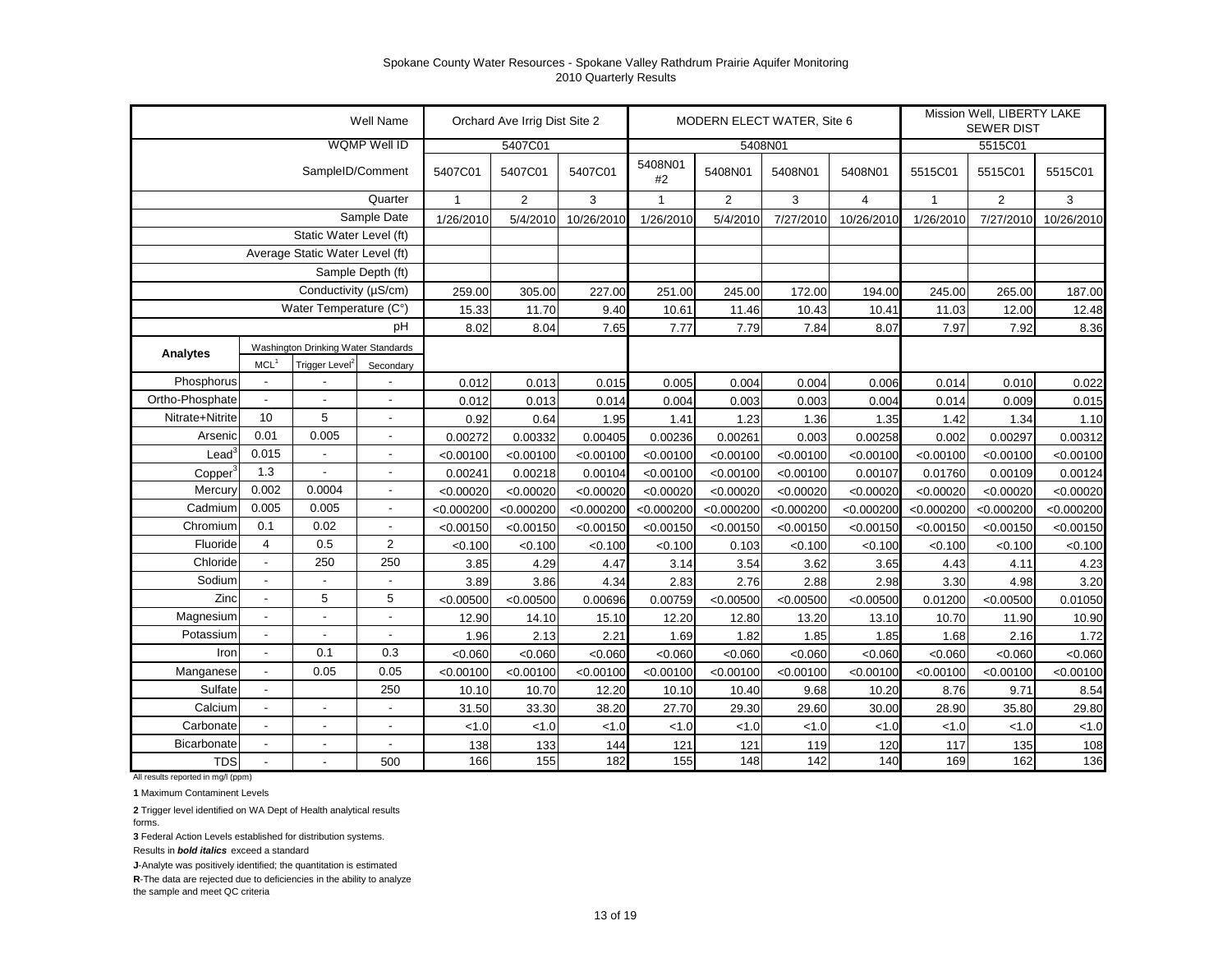|                                 |                          |                                     | Well Name                |                |                       |                |                       |            | Spokane Co Water Dist #3, Site 2-5, 26th & Vercler |                |                       |              | CONSOLIDATED IRRIG DIST 19, Site 2A |            |                |
|---------------------------------|--------------------------|-------------------------------------|--------------------------|----------------|-----------------------|----------------|-----------------------|------------|----------------------------------------------------|----------------|-----------------------|--------------|-------------------------------------|------------|----------------|
|                                 |                          |                                     | <b>WQMP Well ID</b>      |                |                       |                | 5427L01               |            |                                                    |                |                       |              | 5518R01                             |            |                |
|                                 |                          | SampleID/Comment                    |                          | 5427L01        | 5427L01A<br>duplicate | 5427LO1        | 5427L01A<br>duplicate | 5427LO1    | 5427L01A<br>duplicate                              | 5427L01        | 5427L01A<br>duplicate | 5518R01      | 5518R01                             | 5518R01    | 5518R01        |
|                                 |                          |                                     | Quarter                  | $\overline{1}$ | $\mathbf{1}$          | $\overline{2}$ | $\overline{2}$        | 3          | 3                                                  | $\overline{4}$ | $\overline{4}$        | $\mathbf{1}$ | $\overline{2}$                      | 3          | $\overline{4}$ |
|                                 |                          |                                     | Sample Date              | 1/26/2010      | 1/26/2010             | 5/4/2010       | 5/4/2010              | 7/27/2010  | 7/27/2010                                          | 10/26/2010     | 10/26/2010            | 1/26/2010    | 5/4/2010                            | 7/27/2010  | 10/26/2010     |
|                                 |                          | Static Water Level (ft)             |                          |                |                       |                |                       |            |                                                    |                |                       |              |                                     |            |                |
| Average Static Water Level (ft) |                          |                                     |                          |                |                       |                |                       |            |                                                    |                |                       |              |                                     |            |                |
| Sample Depth (ft)               |                          |                                     |                          |                |                       |                |                       |            |                                                    |                |                       |              |                                     |            |                |
| Conductivity (µS/cm)            |                          |                                     |                          | 395.00         |                       | 398.00         |                       | 379.00     |                                                    | 310.00         |                       | 144.00       | 137.00                              | 139.00     | 110.00         |
| Water Temperature (C°)          |                          |                                     |                          | 10.84          |                       | 10.86          |                       | 11.25      |                                                    | 10.59          |                       | 11.97        | 12.05                               | 11.95      | 11.66          |
| рH                              |                          |                                     |                          | 7.65           |                       | 7.71           |                       | 7.66       |                                                    | 7.96           |                       | 8.36         | 8.33                                | 8.28       | 8.53           |
| Analytes                        |                          | Washington Drinking Water Standards |                          |                |                       |                |                       |            |                                                    |                |                       |              |                                     |            |                |
|                                 | MCL <sup>1</sup>         | Trigger Level <sup>2</sup>          | Secondary                |                |                       |                |                       |            |                                                    |                |                       |              |                                     |            |                |
| Phosphorus                      |                          |                                     |                          | 0.006          | 0.006                 | 0.006          | 0.007                 | 0.006      | 0.005                                              | 0.008          | 0.007                 | 0.004        | 0.003                               | 0.002      | 0.004          |
| Ortho-Phosphate                 |                          |                                     |                          | 0.006          | 0.006                 | 0.005          | 0.005                 | 0.005      | 0.005                                              | 0.006          | 0.006                 | 0.002        | 0.002                               | 0.002      | 0.003          |
| Nitrate+Nitrite                 | 10                       | 5                                   | ÷,                       | 3.15           | 3.16                  | 2.92           | 2.90                  | 3.11       | 3.11                                               | 3.10           | 3.11                  | 0.535        | 0.465                               | 0.597      | 0.530          |
| Arsenio                         | 0.01                     | 0.005                               | $\overline{a}$           | 0.00384        | 0.00424               | 0.00437        | 0.00365               | 0.00389    | 0.00379                                            | 0.00447        | 0.00469               | < 0.00100    | < 0.00100                           | < 0.00100  | 0.002          |
| Lead                            | 0.015                    | $\overline{a}$                      | $\overline{a}$           | < 0.00100      | < 0.00100             | 0.00139        | 0.00149               | < 0.00100  | < 0.00100                                          | < 0.00100      | < 0.00100             | < 0.00100    | < 0.00100                           | < 0.00100  | < 0.00100      |
| Copper                          | 1.3                      | $\blacksquare$                      | $\overline{a}$           | < 0.00100      | 0.00105               | 0.00267        | 0.00284               | < 0.00100  | < 0.00100                                          | 0.00114        | < 0.00100             | < 0.00100    | < 0.00100                           | < 0.00100  | < 0.00100      |
| Mercury                         | 0.002                    | 0.0004                              | $\overline{a}$           | < 0.00020      | < 0.00020             | < 0.00020      | < 0.00020             | < 0.00020  | < 0.00020                                          | < 0.00020      | < 0.00020             | < 0.00020    | < 0.00020                           | < 0.00020  | < 0.00020      |
| Cadmium                         | 0.005                    | 0.005                               | $\overline{\phantom{a}}$ | < 0.000200     | < 0.000200            | < 0.000200     | < 0.000200            | < 0.000200 | < 0.000200                                         | < 0.000200     | < 0.000200            | < 0.000200   | < 0.000200                          | < 0.000200 | < 0.000200     |
| Chromium                        | 0.1                      | 0.02                                |                          | < 0.00150      | < 0.00150             | < 0.00150      | < 0.00150             | < 0.00150  | < 0.00150                                          | < 0.00150      | < 0.00150             | < 0.00150    | < 0.00150                           | < 0.00150  | < 0.00150      |
| Fluoride                        | $\overline{4}$           | 0.5                                 | $\overline{2}$           | < 0.100        | < 0.100               | < 0.100        | < 0.100               | < 0.100    | < 0.100                                            | < 0.100        | < 0.100               | < 0.100      | < 0.100                             | < 0.100    | < 0.100        |
| Chloride                        | $\overline{\phantom{a}}$ | 250                                 | 250                      | 7.38           | 7.40                  | 9.09           | 9.11                  | 8.39       | 8.38                                               | 9.09           | 9.14                  | 2.81         | 2.87                                | 3.01       | 2.89           |
| Sodium                          |                          |                                     |                          | 6.46           | 6.23                  | 6.23           | 6.09                  | 6.46       | 6.49                                               | 6.66           | 6.64                  | 2.15         | 1.95                                | 2.15       | 2.14           |
| Zinc                            |                          | 5                                   | 5                        | < 0.00500      | < 0.00500             | < 0.00500      | < 0.00500             | < 0.00500  | < 0.00500                                          | < 0.00500      | < 0.00500             | < 0.00500    | < 0.00500                           | < 0.00500  | < 0.00500      |
| Magnesium                       |                          | $\blacksquare$                      | $\overline{a}$           | 17.00          | 16.40                 | 18.40          | 17.90                 | 18.30      | 18.40                                              | 18.70          | 18.70                 | 4.55         | 4.57                                | 4.99       | 4.63           |
| Potassium                       |                          |                                     | ÷,                       | 2.50           | 2.38                  | 2.64           | 2.64                  | 2.72       | 2.71                                               | 2.64           | 2.63                  | 1.13         | 1.16                                | 1.23       | 1.14           |
| Iron                            |                          | 0.1                                 | 0.3                      | < 0.060        | < 0.060               | < 0.060        | < 0.060               | < 0.060    | < 0.060                                            | < 0.060        | < 0.060               | < 0.060      | < 0.060                             | < 0.060    | < 0.060        |
| Manganese                       |                          | 0.05                                | 0.05                     | < 0.00100      | < 0.00100             | < 0.00100      | < 0.00100             | < 0.00100  | < 0.00100                                          | < 0.00100      | < 0.00100             | < 0.00100    | < 0.00100                           | < 0.00100  | < 0.00100      |
| Sulfate                         |                          |                                     | 250                      | 14.80          | 14.90                 | 15.70          | 15.80                 | 14.90      | 15.10                                              | 15.30          | 15.30                 | 4.84         | 5.24                                | 5.21       | 5.15           |
| Calcium                         |                          | $\overline{\phantom{a}}$            | $\blacksquare$           | 47.10          | 45.40                 | 50.30          | 50.30                 | 49.90      | 49.80                                              | 51.90          | 51.90                 | 18.80        | 18.70                               | 19.00      | 19.80          |
| Carbonate                       |                          | $\overline{\phantom{a}}$            | $\overline{a}$           | < 1.0          | < 1.0                 | < 1.0          | < 1.0                 | < 1.0      | < 1.0                                              | 1.0            | < 1.0                 | < 1.0        | < 1.0                               | < 1.0      | < 1.0          |
| Bicarbonate                     |                          | $\blacksquare$                      | $\overline{\phantom{a}}$ | 189            | 188                   | 190            | 190                   | 185        | 185                                                | 185            | 187                   | 68.1         | 64.3                                | 67.2       | 62.9           |
| <b>TDS</b>                      |                          |                                     | 500                      | 245            | 235                   | 228            | 234                   | 228        | 244                                                | 237            | 230                   | 117          | 95                                  | 89         | 85             |

All results reported in mg/l (ppm)

**1** Maximum Contaminent Levels

**2** Trigger level identified on WA Dept of Health analytical results forms.

**3** Federal Action Levels established for distribution systems.

Results in *bold italics* exceed a standard

**J**-Analyte was positively identified; the quantitation is estimated

**R**-The data are rejected due to deficiencies in the ability to analyze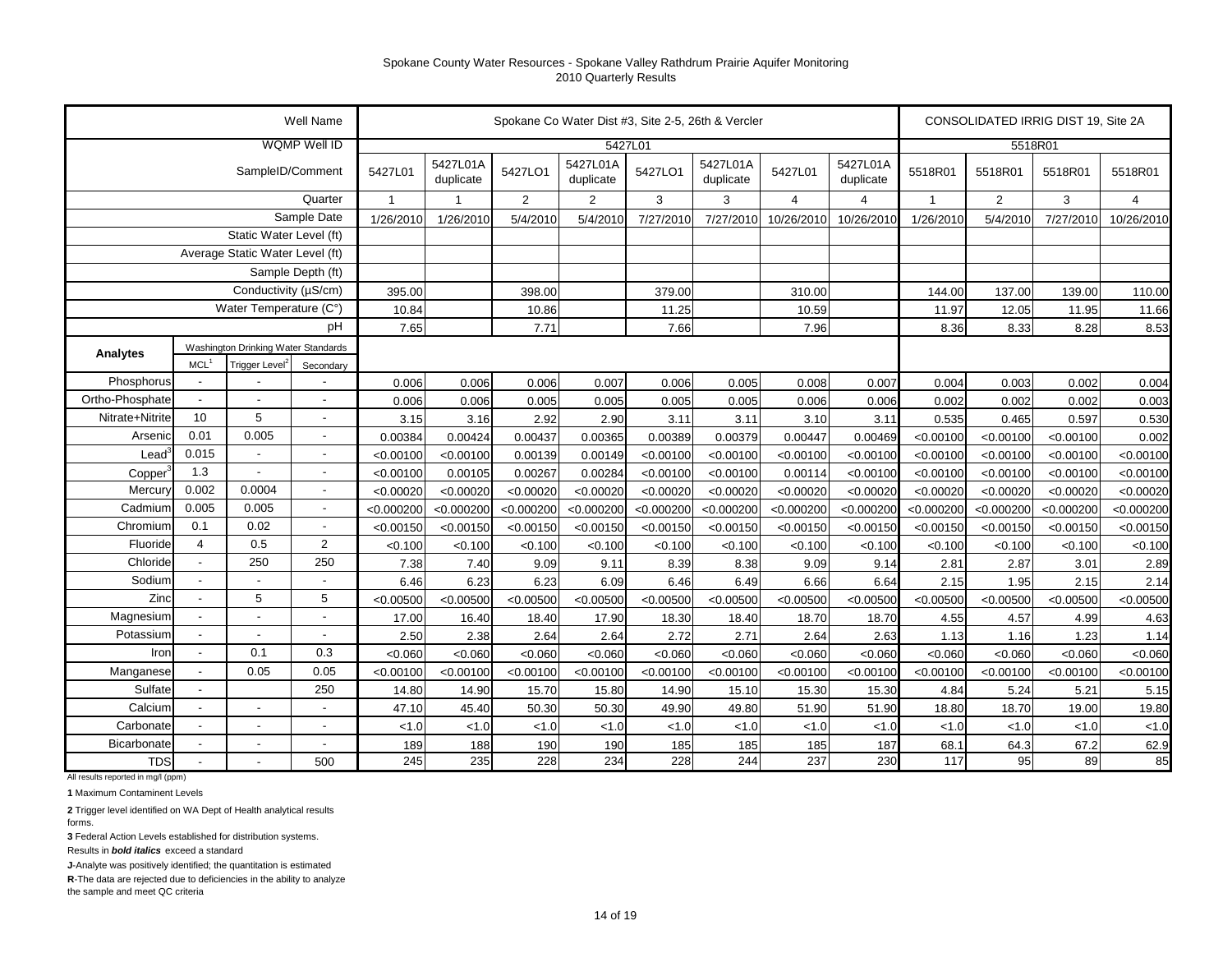|                                 |                          |                                     | Well Name                |                |                | Spokane Fish Hatchery well |                |                       |                |                | WHITWORTH WATER DIST. #2, Well 2A |                |              |                | NORTH SPOKANE IRRIG. DIST. #4, Site 4 |                |
|---------------------------------|--------------------------|-------------------------------------|--------------------------|----------------|----------------|----------------------------|----------------|-----------------------|----------------|----------------|-----------------------------------|----------------|--------------|----------------|---------------------------------------|----------------|
|                                 |                          |                                     | <b>WQMP Well ID</b>      |                |                | 6211K01                    |                |                       |                | 6320D01        |                                   |                |              |                | 6328H01                               |                |
|                                 |                          | SampleID/Comment                    |                          | 6211K01        | 6211K01        | 6211K01                    | 6211K01        | 6211K01A<br>duplicate | 6320D01        | 6320D01        | 6320D01                           | 6320 D01       | 6328H01      | 6328H01        | 6328H01                               | 6328H01        |
|                                 |                          |                                     | Quarter                  | $\overline{1}$ | $\overline{2}$ | 3                          | $\overline{4}$ | $\overline{4}$        | $\overline{1}$ | $\overline{2}$ | 3                                 | $\overline{4}$ | $\mathbf{1}$ | $\overline{2}$ | 3                                     | $\overline{4}$ |
|                                 |                          |                                     | Sample Date              | 2/9/2010       | 5/13/2010      | 8/12/2010                  | 11/17/2010     | 11/17/2010            | 2/11/2010      | 5/13/2010      | 8/12/2010                         | 11/17/2010     | 2/11/2010    | 5/13/2010      | 8/12/2010                             | 11/17/2010     |
| Static Water Level (ft)         |                          |                                     |                          |                |                |                            |                |                       |                |                |                                   |                |              |                |                                       |                |
| Average Static Water Level (ft) |                          |                                     |                          |                |                |                            |                |                       |                |                |                                   |                |              |                |                                       |                |
| Sample Depth (ft)               |                          |                                     |                          |                |                |                            |                |                       |                |                |                                   |                |              |                |                                       |                |
| Conductivity (µS/cm)            |                          |                                     |                          | 270.00         | 322.00         | 297.00                     | 310.00         |                       | 254.00         | 274.00         | 255.00                            | 260.00         | 236.00       | 249.00         | 237.00                                | 243.00         |
|                                 |                          | Water Temperature (C°)              |                          | 10.10          | 10.89          | 11.60                      | 10.48          |                       | 10.80          | 10.78          | 11.16                             | 10.40          | 15.82        | 14.42          | 10.67                                 | 17.76          |
|                                 |                          |                                     | рH                       |                | 7.93           |                            | 8.26           |                       | 8.08           | 7.94           | 8.37                              | 8.54           | 8.13         | 7.90           | 8.38                                  | 8.81           |
| Analytes                        |                          | Washington Drinking Water Standards |                          |                |                |                            |                |                       |                |                |                                   |                |              |                |                                       |                |
|                                 | MCL <sup>1</sup>         | Trigger Level <sup>2</sup>          | Secondary                |                |                |                            |                |                       |                |                |                                   |                |              |                |                                       |                |
| Phosphorus                      |                          |                                     |                          | 0.005          | 0.005          | 0.005                      | 0.006          | 0.006                 | 0.004          | 0.004          | 0.003                             | 0.006          | 0.004        | 0.005          | 0.004                                 | 0.005          |
| Ortho-Phosphate                 | $\overline{\phantom{a}}$ |                                     |                          | 0.002          | 0.005          | 0.005                      | 0.004          | 0.005                 | 0.003          | 0.003          | 0.003                             | 0.002          | 0.004        | 0.004          | 0.004                                 | 0.003          |
| Nitrate+Nitrite                 | 10                       | 5                                   | $\overline{a}$           | 1.48           | 1.51           | 1.54                       | 1.51           | 1.51                  | 1.12           | 1.07           | 1.07                              | 1.06           | 1.24         | 1.07           | 1.23                                  | 1.18           |
| Arsenic                         | 0.01                     | 0.005                               | $\overline{a}$           | 0.00320        | 0.00325        | 0.00245                    | 0.00282        | 0.00386               | 0.00369        | 0.00357        | 0.00203                           | 0.00387        | 0.00274      | 0.00266        | < 0.00100                             | 0.00294        |
| $\text{Lead}^3$                 | 0.015                    |                                     | $\blacksquare$           | < 0.00100      | < 0.00100      | < 0.00100                  | < 0.00100      | < 0.00100             | < 0.00100      | < 0.00100      | < 0.00100                         | < 0.00100      | < 0.00100    | < 0.00100      | < 0.00100                             | < 0.00100      |
| Copper                          | 1.3                      | $\blacksquare$                      | $\overline{\phantom{a}}$ | 0.00115        | < 0.00100      | < 0.00100                  | < 0.00100      | < 0.00100             | < 0.00100      | < 0.00100      | < 0.00100                         | < 0.00100      | 0.00118      | 0.00159        | 0.00128                               | 0.00131        |
| Mercury                         | 0.002                    | 0.0004                              | $\overline{\phantom{a}}$ | < 0.00020      | < 0.00020      | < 0.00020                  | < 0.00020      | < 0.00020             | < 0.00020      | < 0.00020      | < 0.00020                         | < 0.00020      | < 0.00020    | < 0.00020      | < 0.00020                             | < 0.00020      |
| Cadmium                         | 0.005                    | 0.005                               | $\blacksquare$           | < 0.000200     | < 0.000200     | < 0.000200                 | < 0.000200     | < 0.000200            | < 0.000200     | < 0.000200     | < 0.000200                        | < 0.000200     | < 0.000200   | < 0.000200     | < 0.000200                            | < 0.000200     |
| Chromium                        | 0.1                      | 0.02                                | $\blacksquare$           | < 0.00150      | < 0.00150      | < 0.00150                  | < 0.00150      | < 0.00150             | < 0.00150      | < 0.00150      | < 0.00150                         | < 0.00150      | < 0.00150    | < 0.00150      | < 0.00150                             | < 0.00150      |
| Fluoride                        | $\overline{4}$           | 0.5                                 | 2                        | < 0.100        | < 0.100        | < 0.100                    | 0.307          | 0.307                 | < 0.100        | < 0.100        | < 0.100                           | 0.300          | < 0.100      | < 0.100        | < 0.100                               | 0.191          |
| Chloride                        |                          | 250                                 | 250                      | 5.95           | 5.86           | 6.09                       | 6.79           | 6.78                  | 3.43           | 3.42           | 3.34                              | 3.56           | 6.83         | 5.78           | 6.52                                  | 6.17           |
| Sodium                          |                          | $\blacksquare$                      | $\blacksquare$           | 3.79           | 3.82           | 4.01                       | 4.12           | 4.23                  | 2.82           | 2.82           | 3.09                              | 3.19           | 4.82         | 4.40           | 5.17                                  | 5.27           |
| Zinc                            | $\sim$                   | 5                                   | 5                        | 0.00864        | 0.00639        | < 0.00500                  | 0.00605        | 0.01900               | 0.00838        | 0.00681        | 0.00576                           | 0.00550        | < 0.00500    | 0.01000        | < 0.00500                             | < 0.00500      |
| Magnesium                       |                          | $\blacksquare$                      | $\overline{a}$           | 15.80          | 16.60          | 16.80                      | 16.60          | 17.10                 | 14.30          | 14.30          | 15.20                             | 14.70          | 10.90        | 10.50          | 11.40                                 | 11.10          |
| Potassium                       |                          | $\blacksquare$                      | $\overline{a}$           | 2.04           | 2.10           | 2.12                       | 2.22           | 2.28                  | 1.75           | 1.76           | 1.85                              | 1.94           | 2.16         | 2.04           | 2.16                                  | 2.33           |
| Iron                            |                          | 0.1                                 | 0.3                      | < 0.060        | < 0.060        | < 0.060                    | < 0.060        | < 0.060               | < 0.060        | < 0.060        | < 0.060                           | < 0.060        | < 0.060      | < 0.060        | < 0.060                               | < 0.060        |
| Manganese                       |                          | 0.05                                | 0.05                     | < 0.00100      | < 0.00100      | < 0.00100                  | < 0.00100      | < 0.00100             | < 0.00100      | < 0.00100      | < 0.00100                         | < 0.00100      | < 0.00100    | < 0.00100      | < 0.00100                             | < 0.00100      |
| Sulfate                         |                          |                                     | 250                      | 14.80          | 13.90          | 14.20                      | 15.40          | 15.50                 | 13.40          | 12.80          | 12.90                             | 13.70          | 11.80        | 10.80          | 11.40                                 | 11.80          |
| Calcium                         |                          | $\overline{\phantom{a}}$            | $\overline{\phantom{a}}$ | 30.00          | 30.60          | 31.80                      | 31.60          | 32.60                 | 26.10          | 25.40          | 27.60                             | 26.80          | 25.40        | 24.10          | 26.30                                 | 25.80          |
| Carbonate                       |                          | $\sim$                              | $\overline{a}$           | < 1.0          | < 1.0          | 1.0                        | 1.0            | < 1.0                 | < 1.0          | < 1.0          | < 1.0                             | < 1.0          | < 1.0        | < 1.0          | < 1.0                                 | 1.0            |
| Bicarbonate                     |                          | $\sim$                              | $\overline{\phantom{a}}$ | 136            | 139            | 139                        | 136            | 135                   | 120            | 120            | 116                               | 117            | 101          | 101            | 104                                   | 101            |
| <b>TDS</b>                      |                          |                                     | 500                      | 174            | 186            | 171                        | 169            | 164                   | 144            | 171            | 139                               | 130            | 131          | 155            | 174                                   | 120            |

All results reported in mg/l (ppm)

**1** Maximum Contaminent Levels

**2** Trigger level identified on WA Dept of Health analytical results forms.

**3** Federal Action Levels established for distribution systems.

Results in *bold italics* exceed a standard

**J**-Analyte was positively identified; the quantitation is estimated

**R**-The data are rejected due to deficiencies in the ability to analyze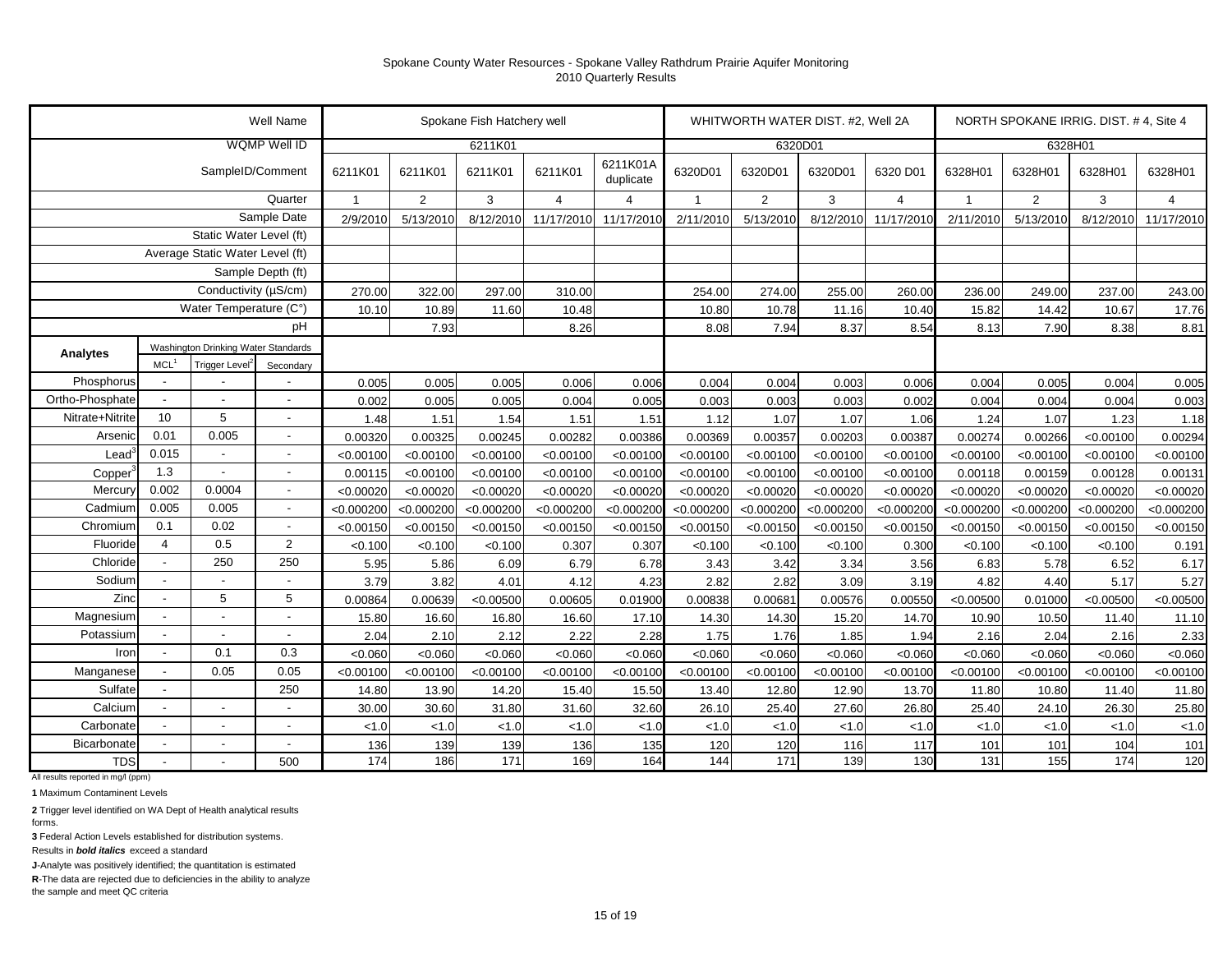|                     |                                 |                                     | Well Name                |              |                | CONSOLIDATED IRRIG DIST 19, Site 11B |                |                |                | MODERN ELECT WATER, Site 11 |                       |              |                | 6th & Havana monitoring well (MW-2) |                |
|---------------------|---------------------------------|-------------------------------------|--------------------------|--------------|----------------|--------------------------------------|----------------|----------------|----------------|-----------------------------|-----------------------|--------------|----------------|-------------------------------------|----------------|
|                     |                                 |                                     | <b>WQMP Well ID</b>      |              |                | 6631M04                              |                |                |                | 5415E03                     |                       |              | 5323E01        |                                     |                |
|                     |                                 | SampleID/Comment                    |                          | 6631M04      | 6631M04        | 6631M04                              | 6631M04        | 5415E03        | 5415E03        | 5415E03<br>north well       | 5415E03<br>north well | 5323E01      | 5323E01        | 5323E01                             | 5323E01        |
|                     |                                 |                                     | Quarter                  | $\mathbf{1}$ | $\overline{2}$ | 3                                    | $\overline{4}$ | $\overline{1}$ | $\overline{2}$ | 3                           | $\overline{4}$        | $\mathbf{1}$ | $\overline{2}$ | 3                                   | $\overline{4}$ |
|                     |                                 |                                     | Sample Date              | 2/8/2010     | 5/10/2010      | 8/9/2010                             | 11/15/2010     | 1/26/2010      | 5/4/2010       | 7/27/2010                   | 10/26/2010            | 2/10/2010    | 5/12/2010      | 8/11/2010                           | 11/17/2010     |
|                     |                                 | Static Water Level (ft)             |                          |              |                |                                      |                |                |                |                             |                       | 51.20        | 47.46          | 52.96                               | 51.66          |
|                     | Average Static Water Level (ft) |                                     |                          |              |                |                                      |                |                |                |                             |                       | 50.02        | 45.62          | 52.83                               | 51.91          |
|                     | Sample Depth (ft)               |                                     |                          |              |                |                                      |                |                |                |                             |                       | 52           | 49             | 54                                  | 52.5           |
|                     | Conductivity (µS/cm)            |                                     |                          | 241.00       |                | 247.00                               | 257.00         | 196.00         | 200.00         | 202.00                      | 165.00                | 370.00       | 363.00         | 379.00                              | 377.00         |
|                     |                                 | Water Temperature (C°)              |                          | 12.62        |                | 12.43                                | 12.13          | 10.73          | 10.58          | 10.69                       | 11.19                 | 11.11        | 12.65          | 12.60                               | 12.16          |
|                     |                                 |                                     | pH                       | 7.30         |                | 7.46                                 | 8.05           | 8.02           | 8.15           | 7.74                        | 8.10                  | 7.82         | 7.60           | 7.87                                | 8.88           |
| Analytes            |                                 | Washington Drinking Water Standards |                          |              |                |                                      |                |                |                |                             |                       |              |                |                                     |                |
|                     | MCL <sup>1</sup>                | Trigger Level <sup>2</sup>          | Secondary                |              |                |                                      |                |                |                |                             |                       |              |                |                                     |                |
| Phosphorus          |                                 |                                     |                          | 0.004        | 0.005          | 0.005                                | 0.004          | 0.005          | 0.004          | 0.006                       | 0.004                 | 0.011        | 0.012          | 0.012                               | 0.012          |
| Ortho-Phosphate     | $\blacksquare$                  |                                     | $\overline{\phantom{a}}$ | 0.004        | 0.004          | 0.004                                | 0.003          | 0.004          | 0.003          | 0.003                       | 0.004                 | 0.011        | 0.012          | 0.012                               | 0.012          |
| Nitrate+Nitrite     | 10                              | 5                                   | $\blacksquare$           | 1.34         | 1.35           | 1.47                                 | 1.38           | 0.931          | 0.877          | 1.040                       | 0.940                 | 2.98         | 2.32           | 2.92                                | 2.76           |
| Arsenic             | 0.01                            | 0.005                               | $\overline{\phantom{a}}$ | 0.00467      | 0.00457        | 0.00405                              | 0.00537        | 0.00335        | 0.00305        | 0.00330                     | 0.00321               | 0.00327      | 0.00342        | 0.00231                             | 0.00379        |
| Lead                | 0.015                           | $\overline{\phantom{a}}$            | $\overline{\phantom{a}}$ | < 0.00100    | < 0.00100      | < 0.00100                            | < 0.00100      | < 0.00100      | < 0.00100      | < 0.00100                   | < 0.00100             | < 0.00100    | < 0.00100      | < 0.00100                           | < 0.00100      |
| Copper <sup>®</sup> | 1.3                             | $\blacksquare$                      | $\overline{\phantom{a}}$ | 0.00124      | < 0.00100      | < 0.00100                            | 0.00147        | < 0.00100      | < 0.00100      | < 0.00100                   | < 0.00100             | < 0.00100    | < 0.00100      | < 0.00100                           | < 0.00100      |
| Mercury             | 0.002                           | 0.0004                              | $\blacksquare$           | < 0.00020    | < 0.00020      | < 0.00020                            | < 0.00020      | < 0.00020      | < 0.00020      | < 0.00020                   | < 0.00020             | < 0.00020    | < 0.00020      | < 0.00020                           | < 0.00020      |
| Cadmium             | 0.005                           | 0.005                               | $\overline{\phantom{a}}$ | < 0.000200   | < 0.000200     | < 0.000200                           | < 0.000200     | < 0.000200     | < 0.000200     | < 0.000200                  | < 0.000200            | < 0.000200   | < 0.000200     | < 0.000200                          | < 0.000200     |
| Chromium            | 0.1                             | 0.02                                | $\blacksquare$           | < 0.00150    | < 0.00150      | < 0.00150                            | < 0.00150      | < 0.00150      | < 0.00150      | < 0.00150                   | < 0.00150             | < 0.00150    | < 0.00150      | < 0.00150                           | < 0.00150      |
| Fluoride            | 4                               | 0.5                                 | $\overline{2}$           | < 0.100      | < 0.100        | < 0.100                              | < 0.100        | < 0.100        | 0.128          | < 0.100                     | < 0.100               | < 0.100      | < 0.100        | < 0.100                             | < 0.100        |
| Chloride            | $\blacksquare$                  | 250                                 | 250                      | 3.43         | 3.14           | 3.63                                 | 4.00           | 2.27           | 2.59           | 2.53                        | 2.50                  | 12.10        | 9.64           | 11.90                               | 10.30          |
| Sodium              | $\overline{a}$                  |                                     | $\sim$                   | 2.69         | 2.70           | 2.81                                 | 2.61           | 2.34           | 2.18           | 2.40                        | 2.56                  | 8.09         | 6.20           | 7.54                                | 7.47           |
| Zinc                | $\overline{a}$                  | 5                                   | 5                        | < 0.00500    | < 0.00500      | < 0.00500                            | 0.00582        | < 0.00500      | < 0.00500      | < 0.00500                   | < 0.00500             | < 0.00500    | < 0.00500      | < 0.00500                           | < 0.00500      |
| Magnesium           | $\frac{1}{2}$                   |                                     | ä,                       | 12.10        | 12.00          | 13.20                                | 13.60          | 9.48           | 9.96           | 10.70                       | 11.10                 | 15.80        | 12.60          | 15.50                               | 15.10          |
| Potassium           | $\overline{a}$                  |                                     | $\overline{a}$           | 2.00         | 1.84           | 1.96                                 | 2.04           | 1.50           | 1.55           | 1.63                        | 1.65                  | 2.82         | 2.24           | 2.58                                | 2.64           |
| Iron                | $\overline{a}$                  | 0.1                                 | 0.3                      | < 0.060      | < 0.060        | < 0.060                              | < 0.060        | < 0.060        | < 0.060        | < 0.060                     | < 0.060               | < 0.060      | < 0.060        | < 0.060                             | < 0.060        |
| Manganese           | $\blacksquare$                  | 0.05                                | 0.05                     | < 0.00100    | < 0.00100      | < 0.00100                            | < 0.00100      | < 0.00100      | < 0.00100      | < 0.00100                   | < 0.00100             | < 0.00100    | < 0.00100      | < 0.00100                           | < 0.00100      |
| Sulfate             | $\blacksquare$                  |                                     | 250                      | 10.40        | 9.55           | 10.60                                | 10.80          | 8.42           | 9.11           | 9.26                        | 9.60                  | 13.50        | 12.00          | 13.40                               | 13.80          |
| Calcium             | $\overline{a}$                  | $\overline{a}$                      | $\blacksquare$           | 26.50        | 26.80          | 28.70                                | 29.80          | 22.40          | 23.20          | 24.60                       | 26.20                 | 46.40        | 36.70          | 45.80                               | 44.70          |
| Carbonate           | $\overline{a}$                  | $\overline{a}$                      | $\overline{a}$           | < 1.0        | < 1.0          | < 1.0                                | < 1.0          | < 1.0          | < 1.0          | < 1.0                       | < 1.0                 | < 1.0        | < 1.0          | < 1.0                               | < 1.0          |
| Bicarbonate         | $\sim$                          | $\overline{a}$                      | $\overline{\phantom{a}}$ | 112          | 114            | 112                                  | 112            | 94.6           | 96.4           | 99.7                        | 98.8                  | 165          | 148            | 163                                 | 160            |
| <b>TDS</b>          |                                 |                                     | 500                      | 111          | 156            | 157                                  | 137            | 124            | 102            | 108                         | 111                   | 215          | 235            | 214                                 | 221            |

All results reported in mg/l (ppm)

**1** Maximum Contaminent Levels

**2** Trigger level identified on WA Dept of Health analytical results forms.

**3** Federal Action Levels established for distribution systems.

Results in *bold italics* exceed a standard

**J**-Analyte was positively identified; the quantitation is estimated

**R**-The data are rejected due to deficiencies in the ability to analyze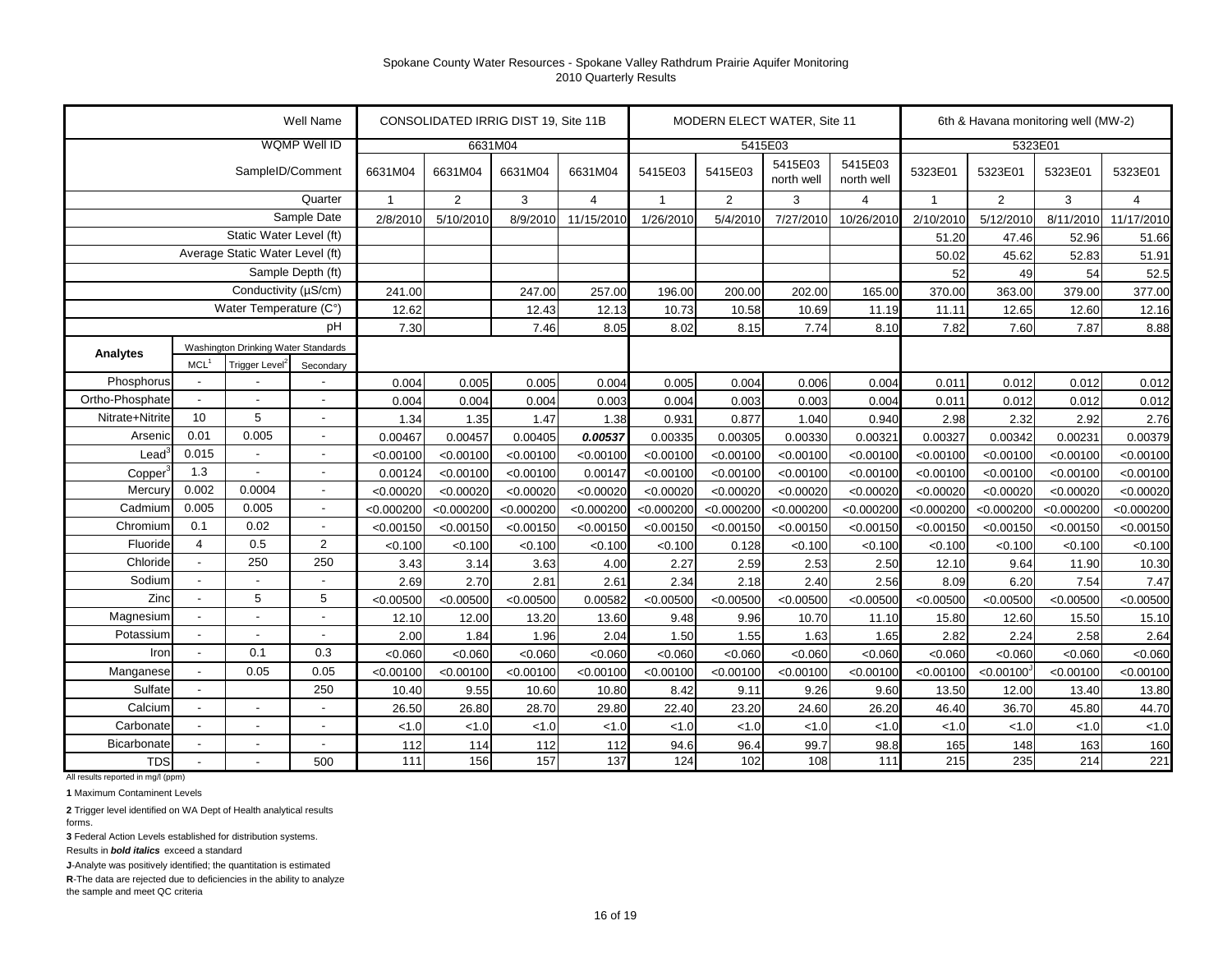|                                 |                          |                                     | Well Name                |              |                       |                | New Balfour Park monitoring well |            |                       |                |                |                | SPOKANE FISH HATCHERY, GRIFFITH SPR                         |                | Sullivan<br>Spring |
|---------------------------------|--------------------------|-------------------------------------|--------------------------|--------------|-----------------------|----------------|----------------------------------|------------|-----------------------|----------------|----------------|----------------|-------------------------------------------------------------|----------------|--------------------|
|                                 |                          |                                     | <b>WQMP Well ID</b>      |              |                       |                | 5417R02                          |            |                       |                |                |                | 6211J01s                                                    |                | 5411R05s           |
|                                 |                          | SampleID/Comment                    |                          | 5417R02      | 5417R02A<br>duplicate | 5417R02        | 5417R02A<br>duplicate            | 5417R02    | 5417R02A<br>duplicate | 5417R02        | 6211J01s       | 6211J01s       | 6211J01s (pipe<br>in reservoir broken day<br>before sample) | 6211J01s       | Sullivan<br>Spring |
|                                 |                          |                                     | Quarter                  | $\mathbf{1}$ | $\overline{1}$        | $\overline{2}$ | 2                                | 3          | 3                     | $\overline{4}$ | $\overline{1}$ | $\overline{2}$ | 3                                                           | $\overline{4}$ | 3                  |
|                                 |                          |                                     | Sample Date              | 2/9/2010     | 2/9/2010              | 5/11/2010      | 5/11/2010                        | 8/10/2010  | 8/10/2010             | 11/15/2010     | 2/9/2010       | 5/13/2010      | 8/12/2010                                                   | 11/17/2010     | 8/10/2010          |
|                                 | Static Water Level (ft)  |                                     |                          | 71.65        |                       | 69.01          |                                  | 72.36      |                       | 72.11          |                |                |                                                             |                |                    |
| Average Static Water Level (ft) |                          |                                     | 71.65                    |              | 66.86                 |                | 72.295                           |            | 72.09                 |                |                |                |                                                             |                |                    |
| Sample Depth (ft)               |                          |                                     | 72.5                     |              | 70                    |                | 73.5                             |            | 73                    |                |                |                |                                                             |                |                    |
| Conductivity (µS/cm)            |                          |                                     |                          | 199.00       |                       | 215.00         |                                  | 196        |                       | 218            | 313.00         | 355.00         | 350.00                                                      | 338.00         | 239.00             |
| Water Temperature (C°)          |                          |                                     |                          | 14.21        |                       | 13.97          |                                  | 13.7       |                       | 13.03          | 11.00          | 10.84          | 11.20                                                       | 10.37          | 11.12              |
|                                 | pH                       |                                     |                          |              |                       | 7.87           |                                  | 7.96       |                       | 7.88           |                | 7.73           |                                                             | 8.22           | 7.91               |
| Analytes                        |                          | Washington Drinking Water Standards |                          |              |                       |                |                                  |            |                       |                |                |                |                                                             |                |                    |
|                                 | MCL <sup>1</sup>         | Trigger Level <sup>2</sup>          | Secondary                |              |                       |                |                                  |            |                       |                |                |                |                                                             |                |                    |
| Phosphorus                      |                          |                                     |                          | 0.008        | 0.009                 | 0.008          | 0.008                            | 0.008      | 0.008                 | 0.007          | 0.006          | 0.007          | 0.008                                                       | 0.006          | 0.006              |
| Ortho-Phosphate                 | $\overline{\phantom{a}}$ | $\blacksquare$                      | $\blacksquare$           | 0.008        | 0.008                 | 0.007          | 0.007                            | 0.007      | 0.007                 | 0.007          | 0.004          | 0.006          | 0.005                                                       | 0.005          | 0.005              |
| Nitrate+Nitrite                 | 10                       | $\,$ 5 $\,$                         |                          | 0.88         | 0.88                  | 1.050          | 1.060                            | 0.921      | 0.923                 | 0.943          | 1.70           | 1.67           | 1.74                                                        | 1.73           | 0.94               |
| Arsenic                         | 0.01                     | 0.005                               | $\blacksquare$           | 0.00327      | 0.00218               | 0.00286        | 0.00379                          | 0.00203    | 0.00215               | 0.0026         | 0.00297        | 0.00347        | 0.00217                                                     | 0.00281        | 0.00206            |
| $\text{Lead}^3$                 | 0.015                    | $\overline{\phantom{a}}$            | $\overline{\phantom{a}}$ | < 0.00100    | < 0.00100             | < 0.00100      | < 0.00100                        | < 0.00100  | < 0.00100             | < 0.00100      | < 0.00100      | < 0.00100      | < 0.00100                                                   | < 0.00100      | < 0.00100          |
| Copper <sup>3</sup>             | 1.3                      | $\blacksquare$                      | $\blacksquare$           | < 0.00100    | < 0.00100             | < 0.00100      | < 0.00100                        | < 0.00100  | < 0.00100             | < 0.00100      | < 0.00100      | < 0.00100      | < 0.00100                                                   | < 0.00100      | < 0.00100          |
| Mercury                         | 0.002                    | 0.0004                              | $\sim$                   | < 0.00020    | < 0.00020             | < 0.00020      | < 0.00020                        | < 0.00020  | < 0.00020             | < 0.00020      | < 0.00020      | < 0.00020      | < 0.00020                                                   | < 0.00020      | < 0.00020          |
| Cadmium                         | 0.005                    | 0.005                               | $\sim$                   | < 0.000200   | < 0.000200            | < 0.000200     | < 0.000200                       | < 0.000200 | < 0.000200            | < 0.000200     | < 0.000200     | < 0.000200     | < 0.000200                                                  | < 0.000200     | < 0.000200         |
| Chromium                        | 0.1                      | 0.02                                | $\sim$                   | < 0.00150    | < 0.00150             | < 0.00150      | < 0.00150                        | < 0.00150  | < 0.00150             | < 0.00150      | < 0.00150      | < 0.00150      | < 0.00150                                                   | < 0.00150      | < 0.00150          |
| Fluoride                        | $\overline{4}$           | 0.5                                 | $\overline{2}$           | < 0.100      | < 0.100               | < 0.100        | < 0.100                          | < 0.100    | < 0.100               | 0.102          | < 0.100        | < 0.100        | < 0.100                                                     | 0.358          | < 0.100            |
| Chloride                        |                          | 250                                 | 250                      | 3.82         | 3.81                  | 4.01           | 4.03                             | 3.32       | 3.41                  | 3.99           | 7.78           | 7.22           | 8.04                                                        | 8.50           | 3.02               |
| Sodium                          | $\blacksquare$           |                                     |                          | 2.54         | 2.59                  | 3.03           | 3.15                             | 2.68       | 2.52                  | 2.65           | 4.30           | 4.19           | 4.63                                                        | 4.78           | 3.13               |
| Zinc                            |                          | 5                                   | 5                        | < 0.00500    | < 0.00500             | < 0.00500      | < 0.00500                        | < 0.00500  | < 0.00500             | < 0.00500      | < 0.00500      | < 0.00500      | < 0.00500                                                   | < 0.00500      | < 0.00500          |
| Magnesium                       |                          |                                     |                          | 7.62         | 7.72                  | 8.02           | 8.17                             | 8.19       | 8.05                  | 8.74           | 17.00          | 17.20          | 18.10                                                       | 18.60          | 12.20              |
| Potassium                       | $\blacksquare$           | $\blacksquare$                      | $\overline{\phantom{a}}$ | 1.49         | 1.52                  | 1.52           | 1.56                             | 1.57       | 1.53                  | 1.65           | 2.22           | 2.21           | 2.39                                                        | 2.46           | 1.86               |
| Iron                            | $\overline{\phantom{a}}$ | 0.1                                 | 0.3                      | < 0.060      | < 0.060               | < 0.060        | < 0.060                          | < 0.060    | < 0.060               | < 0.060        | < 0.060        | < 0.060        | < 0.060                                                     | < 0.060        | < 0.060            |
| Manganese                       | $\overline{\phantom{a}}$ | 0.05                                | 0.05                     | 0.00141      | 0.00128               | < 0.00100      | < 0.00100                        | < 0.00100  | < 0.00100             | < 0.00100      | < 0.00100      | < 0.00100      | 0.00425                                                     | < 0.00100      | < 0.00100          |
| Sulfate                         | $\blacksquare$           |                                     | 250                      | 6.69         | 6.71                  | 6.87           | 6.89                             | 6.57       | 6.67                  | 7.36           | 16.00          | 14.60          | 15.30                                                       | 16.50          | 11.00              |
| Calcium                         | $\overline{\phantom{a}}$ | $\blacksquare$                      |                          | 24.20        | 24.60                 | 25.60          | 26.20                            | 24.80      | 25.10                 | 29.20          | 32.50          | 31.90          | 34.60                                                       | 35.00          | 27.40              |
| Carbonate                       | $\overline{a}$           | $\overline{a}$                      | $\overline{\phantom{a}}$ | < 1.0        | < 1.0                 | < 1.0          | < 1.0                            | < 1.0      | < 1.0                 | < 1.0          | < 1.0          | < 1.0          | < 1.0                                                       | < 1.0          | < 1.0              |
| Bicarbonate                     |                          |                                     |                          | 93.6         | 93.2                  | 92.4           | 89.5                             | 90.7       | 90.2                  | 140            | 149            | 146            | 145                                                         | 148            | 115                |
| <b>TDS</b>                      |                          |                                     | 500                      | 111          | 113                   | 120            | 110                              | 107        | 136                   | 118            | 186            | 223            | 184                                                         | 172            | 149                |

All results reported in mg/l (ppm)

**1** Maximum Contaminent Levels

**2** Trigger level identified on WA Dept of Health analytical results forms.

**3** Federal Action Levels established for distribution systems.

Results in *bold italics* exceed a standard

**J**-Analyte was positively identified; the quantitation is estimated

**R**-The data are rejected due to deficiencies in the ability to analyze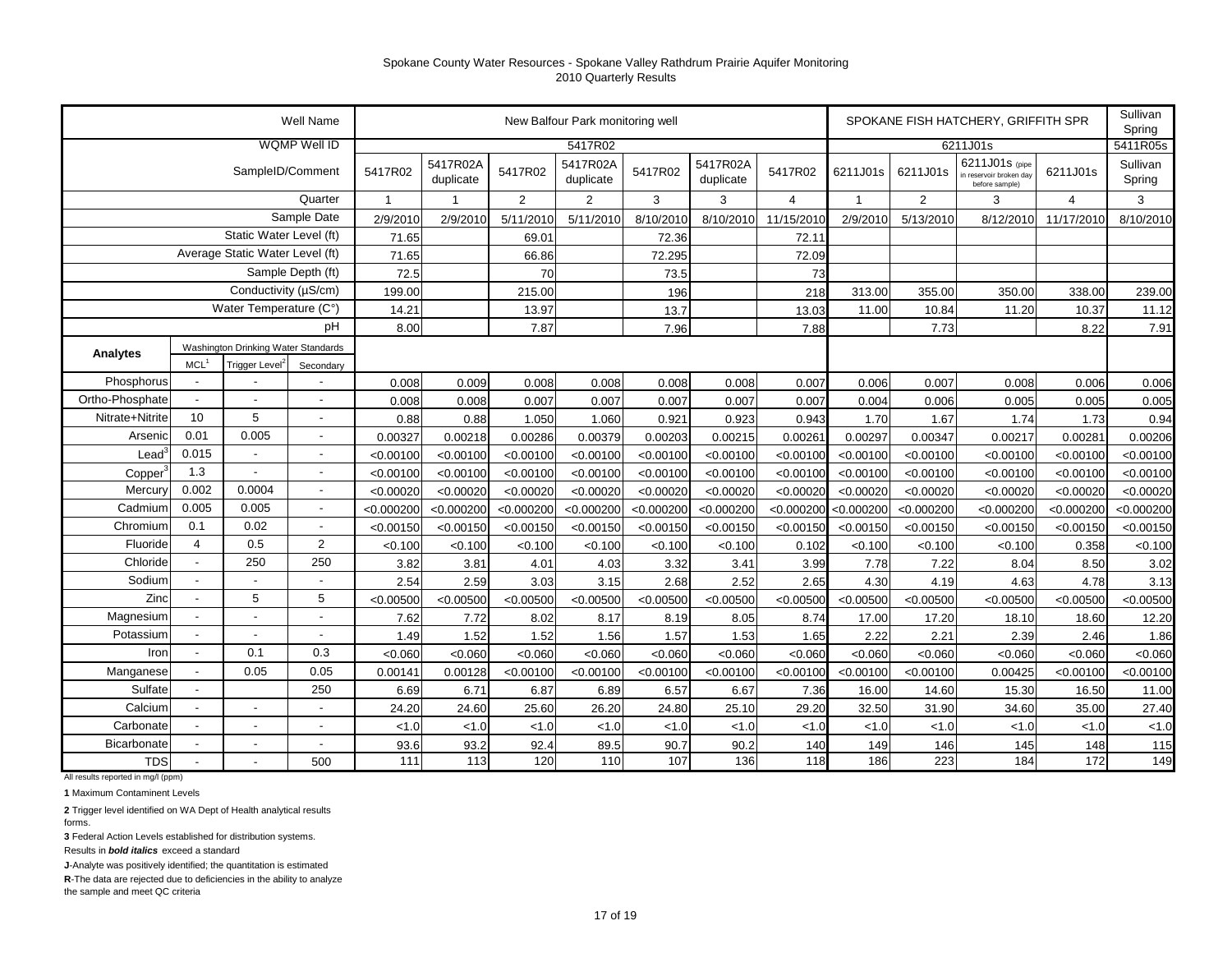|                      |                                 |                                     | Well Name                |              | <b>Three Springs</b> |            |                |              |                | Waikiki Springs |                |                |                | <b>Blank</b> |                |
|----------------------|---------------------------------|-------------------------------------|--------------------------|--------------|----------------------|------------|----------------|--------------|----------------|-----------------|----------------|----------------|----------------|--------------|----------------|
|                      |                                 |                                     | <b>WQMP Well ID</b>      |              | 5212F01s             |            |                |              |                | 6306P01s        |                |                |                | <b>Blank</b> |                |
|                      |                                 | SampleID/Comment                    |                          | 5212F01s     | 5212F01s             | 5212F01s   | 5212F01s       | 6306P01s     | 6306P01s       | 6306P01s        | 6306P01s       | <b>BLANK</b>   | <b>BLANK</b>   | <b>BLANK</b> | <b>BLANK</b>   |
|                      |                                 |                                     | Quarter                  | $\mathbf{1}$ | $\overline{2}$       | 3          | $\overline{4}$ | $\mathbf{1}$ | $\overline{2}$ | 3               | $\overline{4}$ | $\overline{1}$ | $\overline{2}$ | 3            | $\overline{4}$ |
|                      |                                 |                                     | Sample Date              | 2/9/2010     | 5/13/2010            | 8/12/2010  | 11/17/2010     | 2/9/2010     | 5/13/2010      | 8/12/2010       | 11/17/2010     | 2/10/2010      | 5/12/2010      | 8/12/2010    | 11/18/2010     |
|                      |                                 | Static Water Level (ft)             |                          |              |                      |            |                |              |                |                 |                |                |                |              |                |
|                      | Average Static Water Level (ft) |                                     |                          |              |                      |            |                |              |                |                 |                |                |                |              |                |
| Sample Depth (ft)    |                                 |                                     |                          |              |                      |            |                |              |                |                 |                |                |                |              |                |
| Conductivity (µS/cm) |                                 |                                     | 308.00                   | 323.00       | 310.00               | 335.00     | 358.00         | 407.00       | 400.00         | 389.00          |                |                |                |              |                |
|                      |                                 | Water Temperature (C°)              |                          | 11.20        | 11.27                | 12.10      | 10.59          | 10.8         | 10.63          | 11.1            | 10.24          |                |                |              |                |
|                      |                                 |                                     | pH                       |              | 7.80                 |            | 8.19           |              | 7.73           |                 | 7.96           |                |                |              |                |
| Analytes             |                                 | Washington Drinking Water Standards |                          |              |                      |            |                |              |                |                 |                |                |                |              |                |
|                      | MCL <sup>1</sup>                | Trigger Level <sup>2</sup>          | Secondary                |              |                      |            |                |              |                |                 |                |                |                |              |                |
| Phosphorus           |                                 |                                     |                          | 0.005        | 0.006                | 0.005      | 0.006          | 0.004        | 0.004          | 0.003           | 0.004          | < 0.002        | < 0.002        | < 0.002      | < 0.002        |
| Ortho-Phosphate      |                                 |                                     |                          | 0.004        | 0.004                | 0.002      | 0.004          | < 0.001      | 0.004          | 0.002           | 0.002          | < 0.001        | < 0.001        | < 0.001      | < 0.001        |
| Nitrate+Nitrite      | 10                              | 5                                   | $\overline{a}$           | 2.08         | 2.00                 | 1.90       | 2.53           | 2.93         | 2.98           | 3.18            | 3.28           | < 0.0500       | < 0.0500       | < 0.0500     | < 0.0500       |
| Arsenio              | 0.01                            | 0.005                               | $\overline{\phantom{a}}$ | 0.00196      | 0.00289              | 0.00204    | 0.00328        | 0.00142      | 0.00219        | 0.00129         | 0.00192        | < 0.00100      | < 0.00100      | < 0.00100    | < 0.00100      |
| Lead                 | 0.015                           | $\blacksquare$                      | $\overline{\phantom{a}}$ | < 0.00100    | < 0.00100            | < 0.00100  | < 0.00100      | < 0.00100    | < 0.00100      | < 0.00100       | < 0.00100      | < 0.00100      | < 0.00100      | < 0.00100    | < 0.00100      |
| Copper               | 1.3                             | $\overline{\phantom{a}}$            | $\overline{\phantom{a}}$ | 0.00156      | 0.00149              | 0.00125    | 0.00107        | < 0.00100    | < 0.00100      | < 0.00100       | < 0.00100      | < 0.00100      | < 0.00100      | < 0.00100    | < 0.00100      |
| Mercury              | 0.002                           | 0.0004                              | $\blacksquare$           | < 0.00020    | < 0.00020            | < 0.00020  | < 0.00020      | < 0.00020    | < 0.00020      | < 0.00020       | < 0.00020      | < 0.00020      | < 0.00020      | < 0.00020    | < 0.00020      |
| Cadmium              | 0.005                           | 0.005                               | $\overline{\phantom{a}}$ | < 0.000200   | < 0.000200           | < 0.000200 | < 0.000200     | < 0.000200   | < 0.000200     | <0.000200       | < 0.000200     | < 0.000200     | < 0.000200     | < 0.000200   | < 0.000200     |
| Chromium             | 0.1                             | 0.02                                | $\blacksquare$           | < 0.00150    | < 0.00150            | < 0.00150  | < 0.00150      | < 0.00150    | < 0.00150      | < 0.00150       | < 0.00150      | < 0.00150      | < 0.00150      | < 0.00150    | < 0.00150      |
| Fluoride             | $\overline{4}$                  | 0.5                                 | 2                        | < 0.100      | < 0.100              | < 0.100    | 0.106          | < 0.100      | < 0.100        | 0.104           | 0.386          | < 0.100        | < 0.100        | < 0.100      | < 0.100        |
| Chloride             |                                 | 250                                 | 250                      | 8.82         | 8.70                 | 9.78       | 10.70          | 10.90        | 12.20          | 13.20           | 12.20          | < 0.20         | < 0.20         | < 0.20       | <0.20          |
| Sodium               | $\overline{\phantom{a}}$        | $\overline{\phantom{a}}$            | $\overline{\phantom{a}}$ | 5.70         | 5.65                 | 5.36       | 5.99           | 6.37         | 6.03           | 7.59            | 8.03           | < 0.50         | < 0.50         | < 0.50       | <0.50          |
| Zinc                 |                                 | 5                                   | 5                        | < 0.00500    | < 0.00500            | < 0.00500  | < 0.00500      | < 0.00500    | < 0.00500      | < 0.00500       | < 0.00500      | < 0.00500      | < 0.00500      | < 0.00500    | 0.00607        |
| Magnesium            |                                 |                                     | ÷.                       | 12.60        | 12.60                | 12.60      | 14.00          | 19.90        | 21.50          | 21.50           | 22.50          | < 0.060        | < 0.060        | < 0.060      | < 0.060        |
| Potassium            |                                 | $\overline{\phantom{a}}$            | $\blacksquare$           | 2.04         | 2.05                 | 2.06       | 2.23           | 2.49         | 2.57           | 2.72            | 2.89           | < 0.50         | < 0.50         | < 0.50       | < 0.50         |
| Iron                 | $\overline{\phantom{a}}$        | 0.1                                 | 0.3                      | < 0.060      | < 0.060              | < 0.060    | < 0.060        | < 0.060      | < 0.060        | < 0.060         | <0.060         | < 0.060        | < 0.060        | < 0.060      | < 0.060        |
| Manganese            | $\blacksquare$                  | 0.05                                | 0.05                     | < 0.00100    | < 0.00100            | < 0.00100  | < 0.00100      | < 0.00100    | < 0.00100      | < 0.00100       | < 0.00100      | < 0.00100      | < 0.00100      | < 0.00100    | < 0.00100      |
| Sulfate              | $\blacksquare$                  |                                     | 250                      | 14.70        | 12.70                | 12.40      | 15.70          | 20.00        | 18.70          | 18.40           | 20.40          | <0.30          | < 0.30         | <0.30        | < 0.30         |
| Calcium              | $\overline{\phantom{a}}$        | $\overline{\phantom{a}}$            | $\blacksquare$           | 34.80        | 34.20                | 34.90      | 38.80          | 34.80        | 36.50          | 37.20           | 39.10          | 0.06           | < 0.040        | 0.09         | < 0.040        |
| Carbonate            | $\overline{a}$                  | $\blacksquare$                      | ÷,                       | < 1.0        | 1.0                  | < 1.0      | < 1.0          | 1.0          | < 1.0          | < 1.0           | < 1.0          | < 1.0          | < 1.0          | < 1.0        | < 1.0          |
| Bicarbonate          |                                 |                                     | $\overline{\phantom{a}}$ | 135          | 130                  | 125        | 133            | 159          | 157            | 147             | 161            | < 1.0          | < 1.0          | < 1.0        | < 1.0          |
| <b>TDS</b>           |                                 |                                     | 500                      | 175          | 197                  | 169        | 186            | 193          | 252            | 200             | 203            | < 10           | 35             | <10          | 11             |

All results reported in mg/l (ppm)

**1** Maximum Contaminent Levels

**2** Trigger level identified on WA Dept of Health analytical results forms.

**3** Federal Action Levels established for distribution systems.

Results in *bold italics* exceed a standard

**J**-Analyte was positively identified; the quantitation is estimated

**R**-The data are rejected due to deficiencies in the ability to analyze